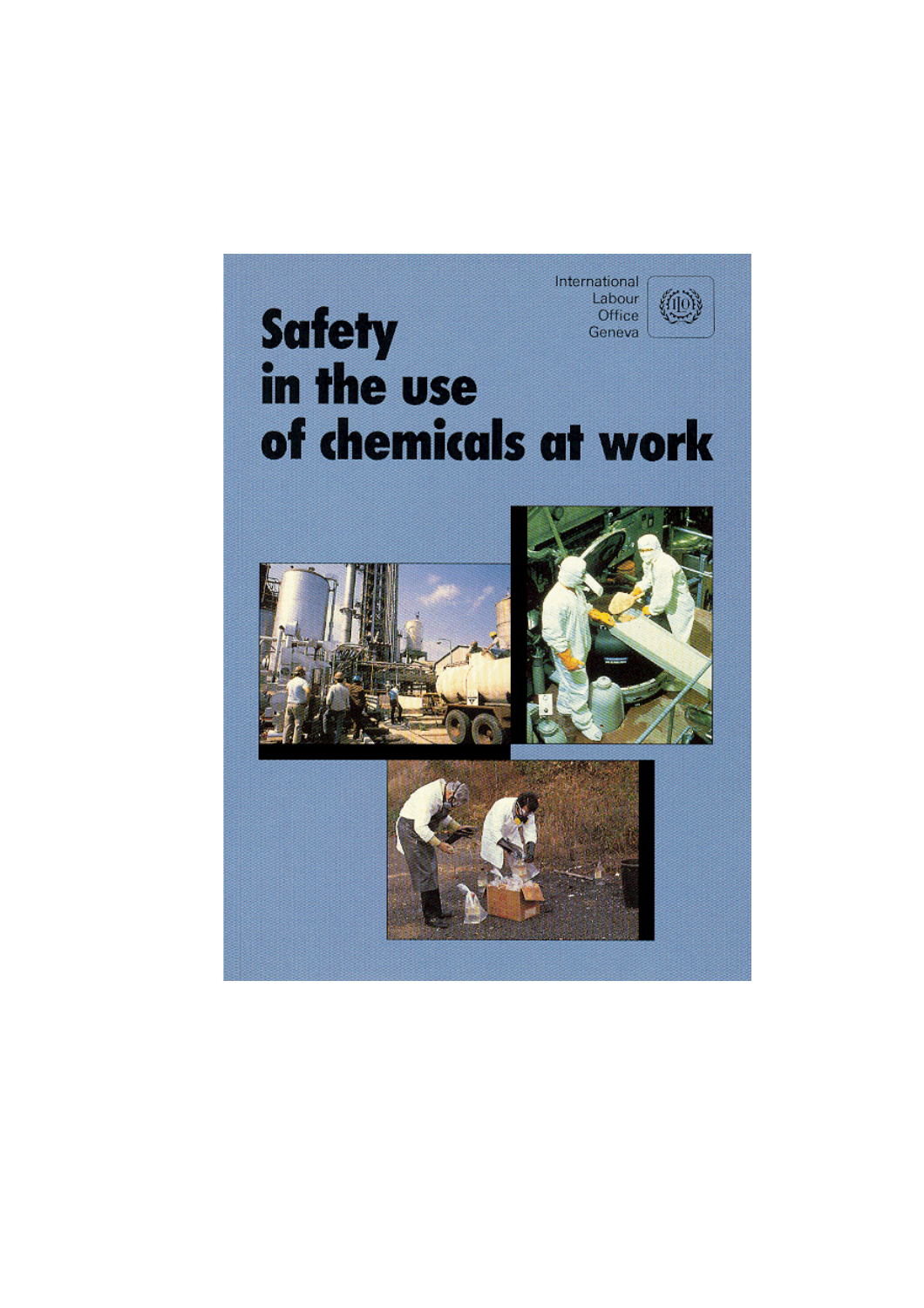PIACT is designed to promote or support action by member States to set and attain definite objectives aiming at "making work more human". The Programme is thus concerned with improving the quality of working life in all its aspects: for example, the prevention of occupational accidents and diseases, a wider application of the principles of ergonomics, the arrangement of working time, the improvement of the content and organisation of work and of conditions of work in general, a greater concern for the human element in the transfer of technology. To achieve these aims, PIACT makes use of and co-ordinates the traditional means of ILO action, including:

- the preparation and revision of international labour standards;
- operational activities, including the dispatch of multidisciplinary teams to assist member States on request;
- tripartite meetings between representatives of governments, employers and workers, including industrial committees to study the problems facing major industries, regional meetings and meetings of experts;
- action-oriented studies and research; and
- clearing-house activities, especially through the International Occupational Safety and Health Information Centre (CIS) and the Clearing-house for the Dissemination of Information on Conditions of Work.

This publication is the outcome of a PIACT project.

*Cover photographs* Top right: courtesy of Len Sirman Press Left and centre: International Labour Office

The International Programme for the Improvement of Working Conditions and Environment (PIACT) was launched by the International Labour Organisation in 1976 at the request of the International Labour Conference and after extensive consultations with member States.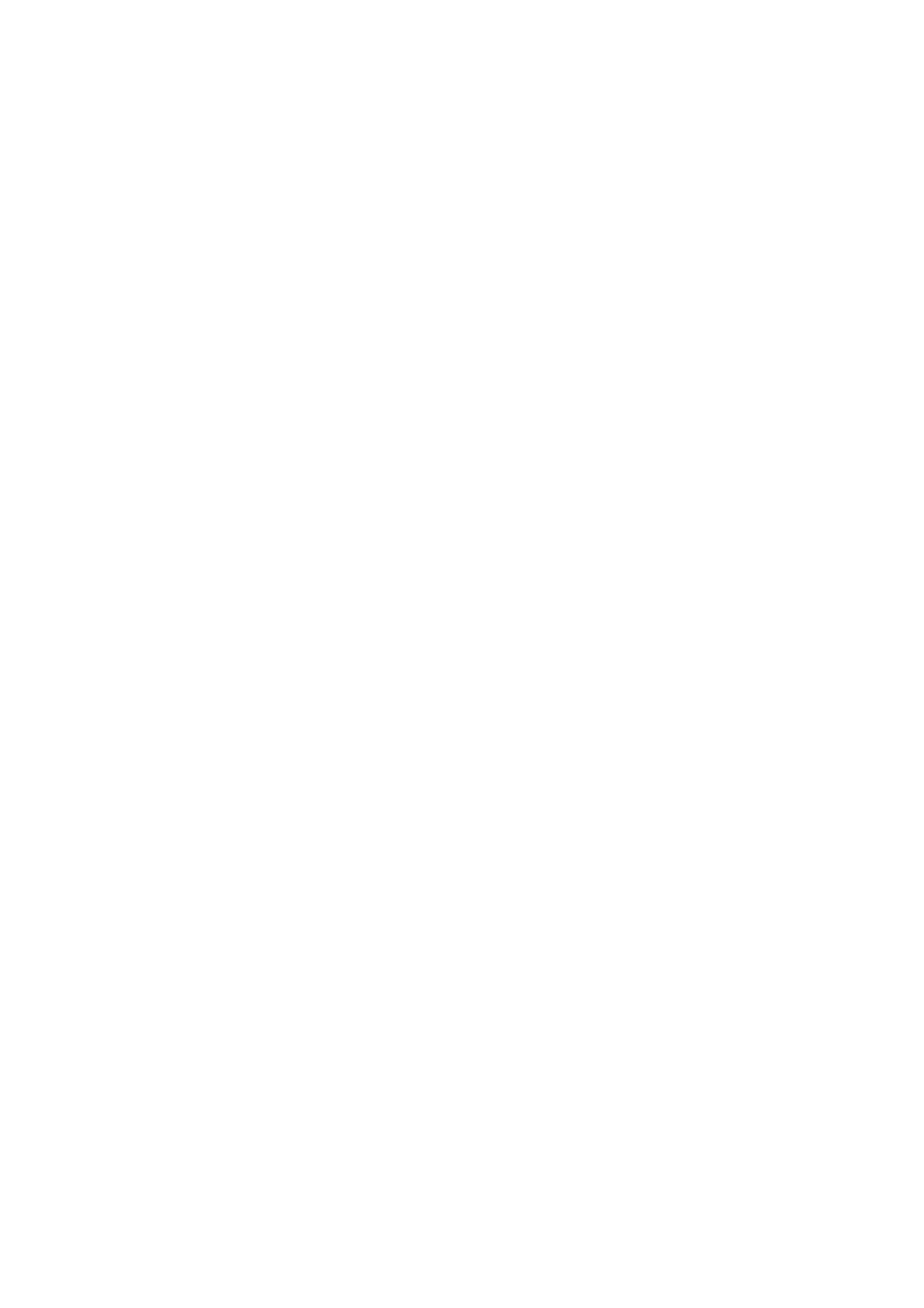**An ILO code of practice**

# **Safety in the use of chemicals at work**

An ILO contribution to the International Programme on Chemical Safety of UNEP, the ILO and the WHO (IPCS)

**International Labour Office Geneva**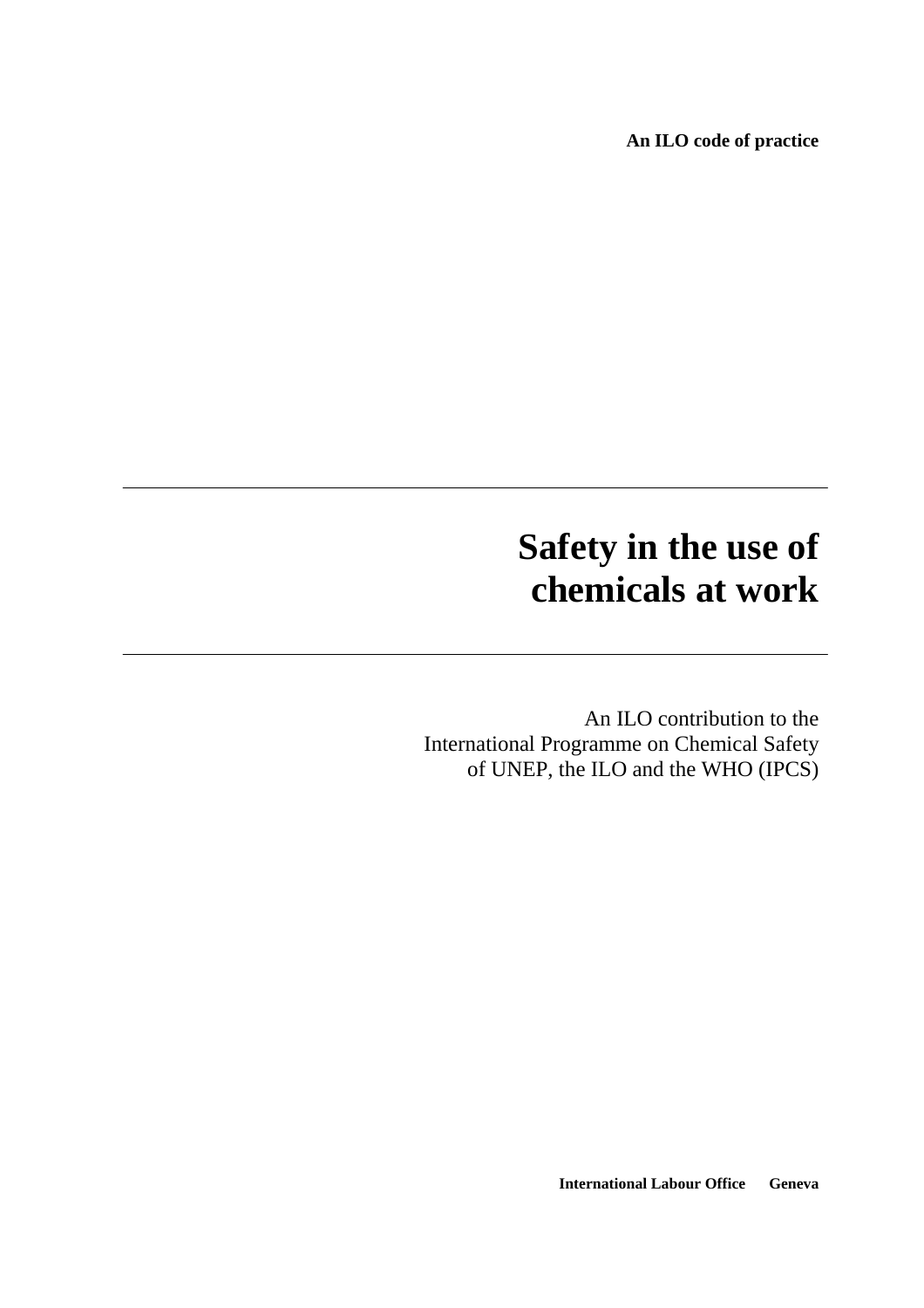Copyright © International Labour Organization 1993 First published 1993

Publications of the International Labour Office enjoy copyright under Protocol 2 of the Universal Copyright Convention. Nevertheless, short excerpts from them may be reproduced without authorisation, on condition that the source is indicated. For rights of reproduction or translation, application should be made to the Publications Branch (Rights and Permissions), International Labour Office, CH-1211 Geneva 22, Switzerland. The International Labour Office welcomes such applications.

ILO

*Safety in the use of chemicals at work:* An ILO code of practice Geneva, International Labour Office, 1993

/Code of practice/, /Occupational safety/, /Occupational health/, /Chemicals/. 13.04.2 ISBN 92-2-108006-4

Also published in French: Securité dans l'utilisation des produits chimiques au travail: Recueil de directives pratiques du BIT (ISBN 92-2-208006-8), Geneva, 1993; and in Spanish: Seguridad en la utilización de productos químicos en el trabajo: Repertorio de Recomendaciones prácticas de la OIT (ISBN 92-2-308006-1), Geneva, 1993

*ILO Cataloguing in Publication Data*

The designations employed in ILO publications, which are in conformity with United Nations practice, and the presentation of material therein do not imply the expression of any opinion whatsoever on the part of the International Labour Office concerning the legal status of any country, area or territory or of its authorities, or concerning the delimitation of its frontiers.

The responsibility for opinions expressed in signed articles, studies and other contributions rests solely with their authors, and publication does not constitute an endorsement by the International Labour Office of the opinions expressed in them.

Reference to names of firms and commercial products and processes does not imply their endorsement by the International Labour Office, and any failure to mention a particular firm, commercial product or process is not a sign of disapproval.

ILO publications can be obtained through major booksellers or ILO local offices in many countries, or direct from ILO Publications, International Labour Office, CH-1211 Geneva 22, Switzerland. A catalogue or list of new publications will be sent free of charge from the above address.

Printed in Switzerland **ATA** and the state of the state of the state of the state of the state of the state of the state of the state of the state of the state of the state of the state of the state of the state of the sta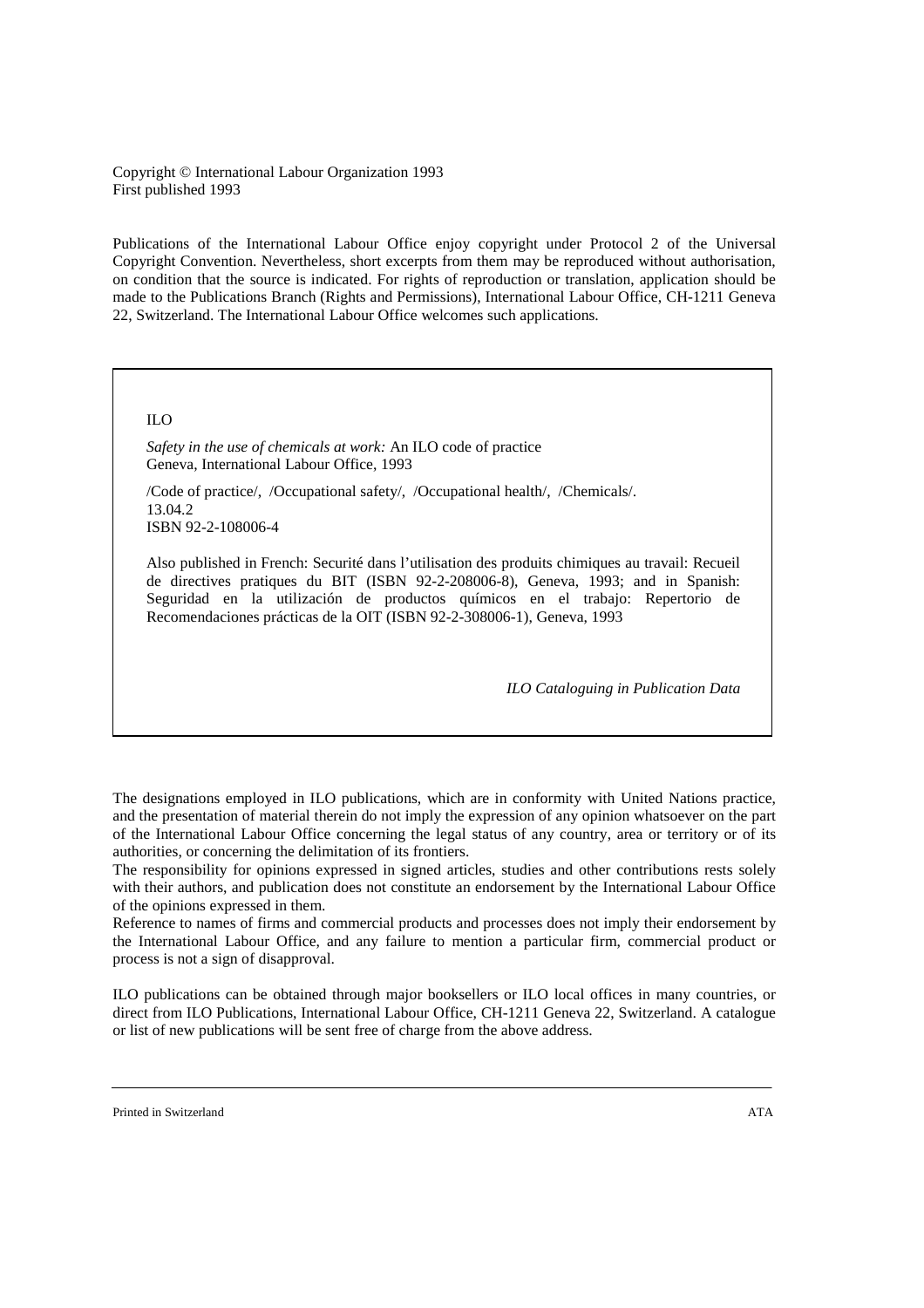## <span id="page-6-0"></span>**Preface**

Chemicals are used in virtually all work activities, thus presenting certain chemical risks in a large number of workplaces all over the world. Many thousands of chemicals are used in substantial quantities, and many new chemicals are also introduced into the market each year. It is therefore an urgent task to establish a systematic approach to safety in the use of chemicals at work.

An effective control of chemical risks at the workplace requires an efficient flow of information from the manufacturers or importers to the users of chemicals on potential hazards and on the safety precautions to be taken. This flow of information should be followed by daily action by employers to ensure that the necessary measures are taken to protect workers, and consequently the public and the environment.

In accordance with the decision taken by the Governing Body of the ILO at its 250th Session (May-June 1991), a meeting of experts was convened in Geneva from 24 March to 1 April 1992 to draw up a code of practice on safety in the use of chemicals at work. The meeting was composed of seven experts appointed following consultations with governments, seven following consultations with the Employers' group and seven following consultations with the Workers' group of the Governing Body.<sup>1</sup>

Ms. J. Silk, Senior Health Scientist, US Department of Labor (United States).

*Experts appointed following consultation with the Employers' group:*

- Mr. Aristide-Albert Batonon, Pharmacist-biologist (Benin).
- Mr. Murray A. Cappers, c/o United States Council for International Business (United States).
- Ms. Nuala Flavin, Health and Safety Executive, Federation of Irish Employers (Ireland).
- Dr. Tio Lam Hauw, Head of Technological Laboratory, Shell Eastern Petroleum (Singapore).
- Mr. Yoshitaka Hoshikawa, Director, Environment and Safety Department, Mitsubishi Petrochemical Co. Ltd (Japan).
- Dr. Horst Knies, Director for Occupational Safety and Health, BASF Aktiengesellschaft (Germany).
- Mr. Pedro Chico Llaver, Vice-President, Health and Safety Committee, Argentine Industrial Union (Argentina).

*Experts appointed following consultation with the Workers' group:*

- Mr. Jim Centner, Occupational Safety and Health Adviser, United Steelworkers' Union of America (United States).
- Mr. Lajos Fócze, President, Chemical Workers' Union (VDSZ) (Hungary).
- Mr. Øle Heegaard, Occupational Safety and Health Department, LO-Denmark (Denmark).
- Mr. Erhard Lechelt, Occupational Safety and Health Department, IG Chemie, Papier, Keramik (Germany).
- Dr. Héctor San Román, Director, Occupational Safety and Health, Confederation of Mexican Workers (Mexico).

 <sup>1</sup> *Experts appointed following consultations with governments:*

Mr. W. Allescher, Engineer, Ministry of Labour and Social Affairs (Germany).

Dr. E. C. Enabulele, Deputy Director of Factories, Federal Ministry of Employment (Nigeria).

Mr. P. A. Novoa Fuenzalida, Doctor of Labour Law, Ministry of Labour and Social Welfare (Chile).

Mr. Krishnan C. Gupta, Director-General, Directorate General of Factory Advisory Services (India).

Mr. Evgeny A. Malov, Vice-President, State Committee of the Russian Federation for the Control of Occupational Safety (Russian Federation).

Ms. Helene J. Orr, Manager, Standards Branch, National Occupational Health and Safety Commission (Australia).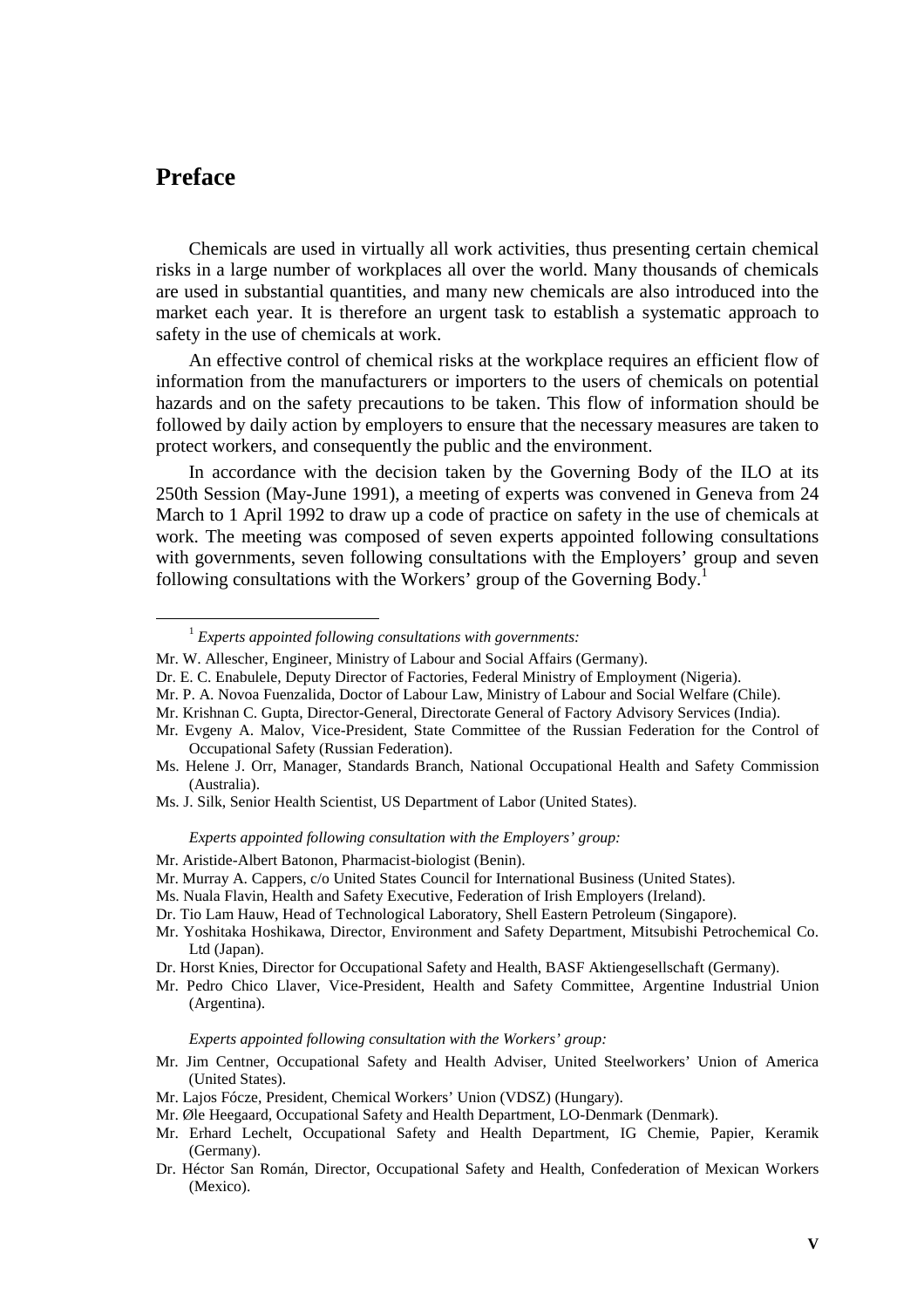After examining and finalising the text, based on a draft prepared by the Office, the experts adopted this code of practice. The code provides practical guidance on the implementation of the provisions of the Chemicals Convention, 1990 (No. 170), and Recommendation, 1990 (No. 177), and is not intended to discourage competent authorities from adopting higher standards.

The practical recommendations of this code of practice are intended for the use of all those who have a responsibility for safety in the use of chemicals. The code is not intended to replace national laws, regulations or accepted standards. Its object is to provide guidance to those who may be engaged in the framing of provisions relating to the use of chemicals at work such as competent authorities, the management of companies where chemicals are supplied or used, and emergency services. The code should also offer guidelines to suppliers', employers' and workers' organisations.

Local circumstances and the availability of financial and technical resources will determine the speed and extent of implementation. The provisions of this code should also be read in the context of the conditions in the country proposing to use the information. With this in mind, the needs of developing countries have been taken into consideration.

*International governmental and non-governmental organisations represented:*

World Health Organization (WHO).

1

- International Agency for Research on Cancer (IARC).
- International Programme on Chemical Safety (IPCS).
- United Nations Environment Programme/International Register of Potentially Toxic Chemicals (UNEP/IRPTC).
- Food and Agriculture Organization of the United Nations (FAO).
- Organisation for Economic Co-operation and Development (OECD).

International Social Security Association (ISSA).

Commission of the European Communities (EC).

International Organization for Standardization (ISO).

International Organisation of Employers (IOE).

- European Chemical Industry Council (CEFIC).
- World Federation of Trade Unions (WFTU).

World Confederation of Labour (WCL).

International Federation of Chemical, Energy and General Workers' Unions.

World Federation of Industry Workers (WFIW).

#### *Other observers:*

Mr. P. Gergely (Adviser to Mr. L. Fócze), Chemical Workers' Union (VDSZ) (Hungary).

- Dr. M. Gilroy (Adviser to Mr. M. Cappers), Environmental Counsel, United States Council for International Business (United States).
- Mr. J. W. McLellan, Director-General, Occupational Safety and Health Branch, Labour Canada (Canada).
- Mr. Y. Sorokine, Chief Technical Expert of Trade Unions (Russian Federation).

#### *ILO representatives:*

Dr. C. Pinnagoda, Chief, Occupational Safety and Health Branch.

- Mr. A. López, Safety and Health Officer, Occupational Safety and Health Branch.
- Mr. S. Machida, Chemical Safety Engineer, Occupational Safety and Health Branch.

#### *ILO consultant:*

Mr. T. J. Britton, Principal Inspector, Health and Safety Executive (Bootle, United Kingdom).

Mr. Gibson Sibanda, President, Zimbabwe Congress of Trade Unions (Zimbabwe).

Dr. Malinee Wongphanich, Occupational Health and Safety Adviser, Petroleum and Chemical Workers' Federation of Thailand (PCWT) (Thailand).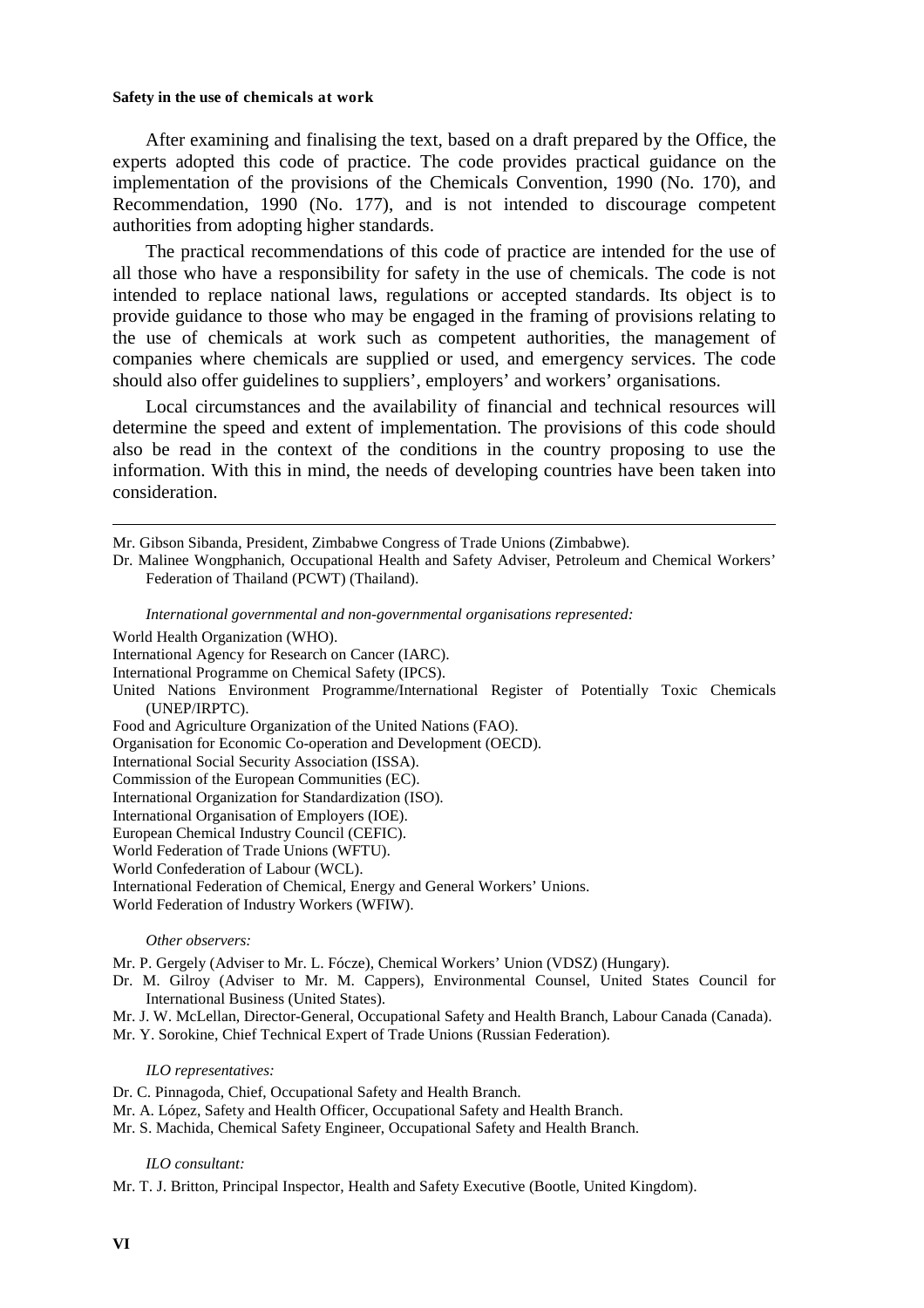The text of the code was approved for publication by the Governing Body of the ILO at its 253rd Session (May-June 1992).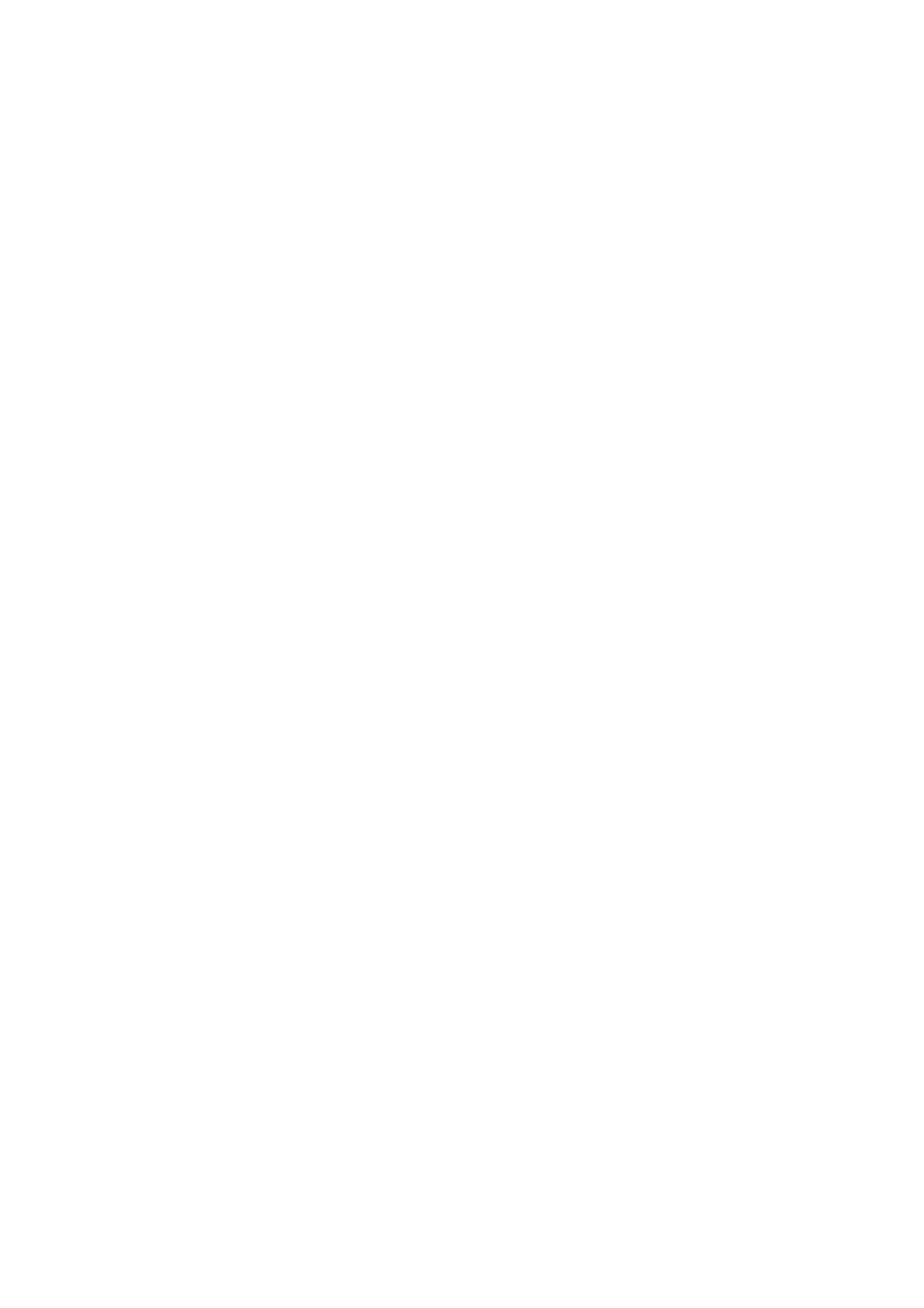## **Contents**

|    | <b>Preface</b> |                                                                  |  |
|----|----------------|------------------------------------------------------------------|--|
| 1. |                |                                                                  |  |
|    | 1.1.           |                                                                  |  |
|    | 1.2.           |                                                                  |  |
|    | 1.3.           |                                                                  |  |
| 2. |                |                                                                  |  |
|    | 2.1.           |                                                                  |  |
|    | 2.2.           |                                                                  |  |
|    | 2.3.           |                                                                  |  |
|    | 2.4.           |                                                                  |  |
|    | 2.5.           |                                                                  |  |
|    | 2.6.           |                                                                  |  |
|    | 2.7.           |                                                                  |  |
| 3. |                |                                                                  |  |
|    | $3.1$ .        |                                                                  |  |
|    | 3.2.           |                                                                  |  |
|    | 3.3.           |                                                                  |  |
| 4. |                |                                                                  |  |
|    | 4.1.           |                                                                  |  |
|    | 4.2.           |                                                                  |  |
|    | 4.3.           |                                                                  |  |
|    | 4.4            |                                                                  |  |
| 5. |                |                                                                  |  |
|    | 5.1.           |                                                                  |  |
|    | 5.2.           |                                                                  |  |
|    | 5.3.           |                                                                  |  |
|    |                |                                                                  |  |
| 6. | 6.1.           |                                                                  |  |
|    | 6.2.           |                                                                  |  |
|    |                |                                                                  |  |
|    | 6.4.           |                                                                  |  |
|    | 6.5.           |                                                                  |  |
|    | 6.6.           | Control measures for flammable, dangerously reactive or          |  |
|    |                |                                                                  |  |
|    | 6.7.           | Control measures for the storage of hazardous chemicals 28       |  |
|    | 6.8.           |                                                                  |  |
|    | 6.9.           | Control measures for the disposal and treatment of chemicals  30 |  |
|    |                |                                                                  |  |
| 7. |                |                                                                  |  |
|    | 7.1.           |                                                                  |  |
|    | 7.2.           |                                                                  |  |
|    |                |                                                                  |  |
|    |                |                                                                  |  |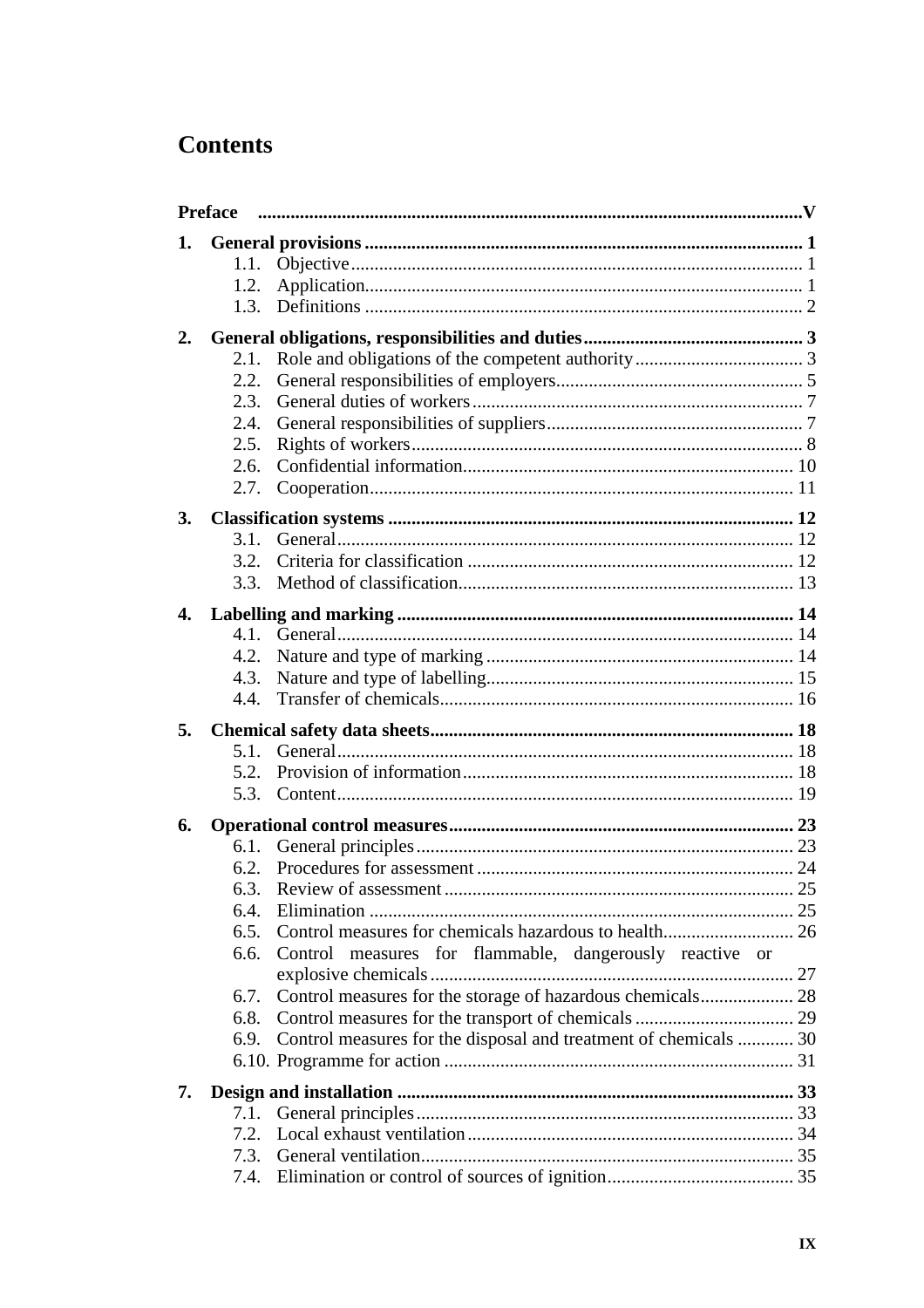| 8.                                                                           |      |                                                                             |  |  |  |
|------------------------------------------------------------------------------|------|-----------------------------------------------------------------------------|--|--|--|
|                                                                              |      |                                                                             |  |  |  |
|                                                                              |      |                                                                             |  |  |  |
| 9.                                                                           |      |                                                                             |  |  |  |
|                                                                              |      |                                                                             |  |  |  |
|                                                                              | 9.2. |                                                                             |  |  |  |
|                                                                              | 9.3. |                                                                             |  |  |  |
|                                                                              |      | 9.4. Cleaning and maintenance of personal protective equipment and          |  |  |  |
|                                                                              |      |                                                                             |  |  |  |
|                                                                              |      |                                                                             |  |  |  |
|                                                                              |      |                                                                             |  |  |  |
|                                                                              |      |                                                                             |  |  |  |
|                                                                              |      |                                                                             |  |  |  |
|                                                                              |      |                                                                             |  |  |  |
|                                                                              |      |                                                                             |  |  |  |
|                                                                              |      |                                                                             |  |  |  |
|                                                                              |      |                                                                             |  |  |  |
|                                                                              |      |                                                                             |  |  |  |
|                                                                              |      |                                                                             |  |  |  |
|                                                                              |      |                                                                             |  |  |  |
|                                                                              |      |                                                                             |  |  |  |
|                                                                              |      |                                                                             |  |  |  |
|                                                                              |      |                                                                             |  |  |  |
|                                                                              |      |                                                                             |  |  |  |
|                                                                              |      |                                                                             |  |  |  |
|                                                                              |      |                                                                             |  |  |  |
|                                                                              |      |                                                                             |  |  |  |
|                                                                              |      |                                                                             |  |  |  |
|                                                                              |      |                                                                             |  |  |  |
|                                                                              |      |                                                                             |  |  |  |
|                                                                              |      | 15. Investigation and reporting of accidents, occupational diseases and     |  |  |  |
|                                                                              |      | other incidents.                                                            |  |  |  |
|                                                                              |      |                                                                             |  |  |  |
|                                                                              |      | 15.2. Reporting of accidents, occupational diseases and other incidents  57 |  |  |  |
| Annex: A possible approach for the protection of confidential information 59 |      |                                                                             |  |  |  |
| <b>Index</b>                                                                 |      |                                                                             |  |  |  |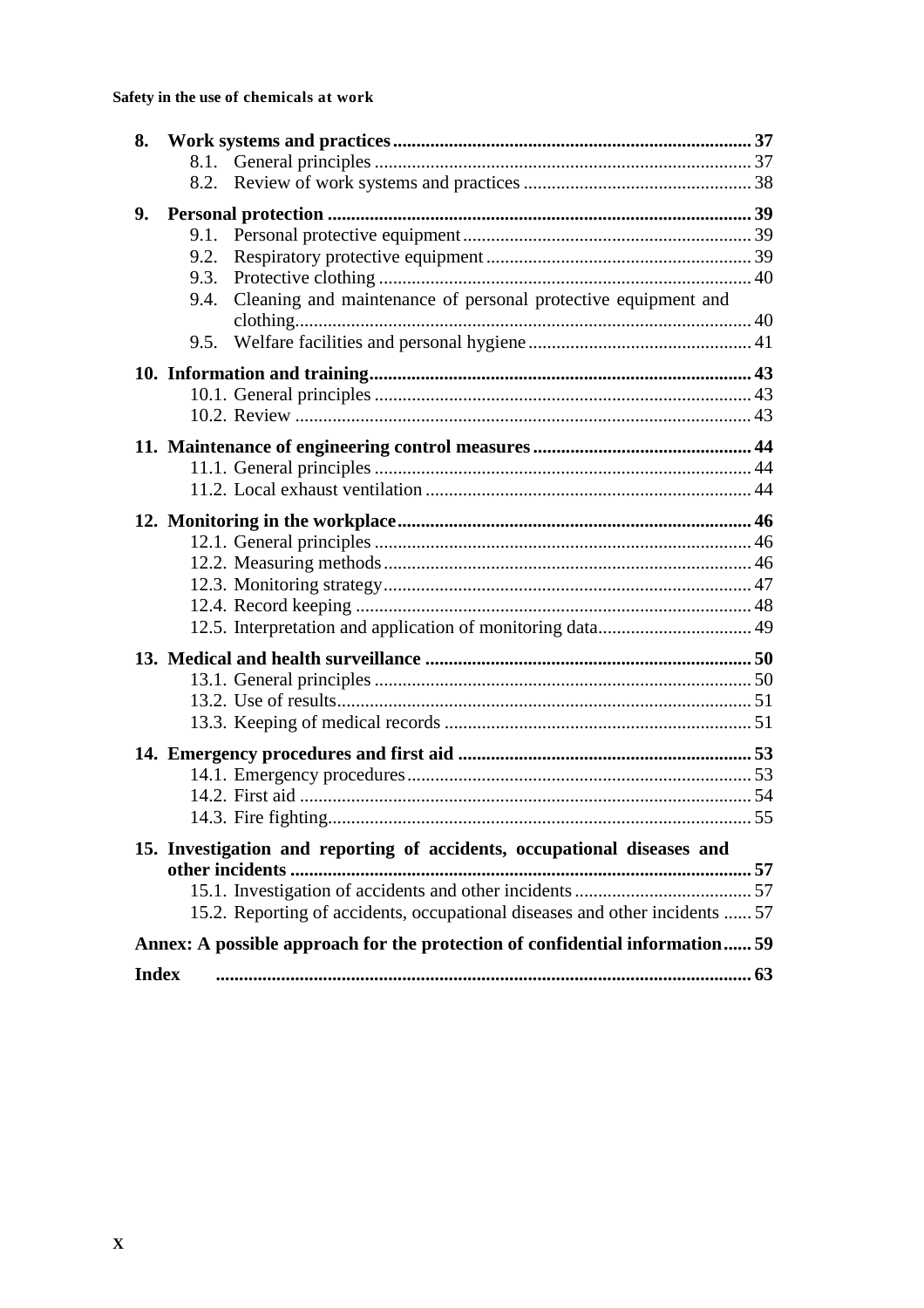## <span id="page-12-0"></span>**1. General provisions**

#### 1.1. Objective

1.1.1. The objective of this code is to protect workers from the hazards of chemicals, to prevent or reduce the incidence of chemically induced illnesses and injuries resulting from the use of chemicals at work, and consequently to enhance the protection of the general public and the environment by providing guidelines for:

- a) ensuring that all chemicals for use at work, including impurities, by-products and intermediates, and wastes that may be formed, are evaluated to determine their hazards;
- b) ensuring that employers are provided with a mechanism for obtaining from their suppliers information about the chemicals used at work to enable them to implement effective programmes to protect workers from chemical hazards;
- c) providing workers with information about the chemicals at their workplaces and about appropriate preventive measures to enable them to participate effectively in safety programmes:
- d) establishing principles for such programmes to ensure that chemicals are used safely;
- e) making special provision to protect confidential information whose disclosure to a competitor would be liable to cause harm to an employer's business so long as the safety and health of workers are not compromised thereby.

1.1.2. This code provides practical guidance on the implementation of the provisions of the Chemicals Convention, 1990 (No. 170), and Recommendation, 1990 (No. 177), and is not intended to discourage competent authorities from adopting higher standards.

## 1.2. Application

1.2.1. This code applies to any work activity in which chemicals are used, except those branches of economic activity, enterprises or products specifically excluded from the application of this code by the competent authority.

1.2.2. The code should also be applied to such self-employed persons and homeworkers as are specified in national laws or regulations, who may be affected by the use of chemicals during a work activity and whose use of chemicals may affect the health and safety of other workers.

1.2.3. The provisions of this code should be considered as basic requirements for preventing or reducing the risks to workers' health and safety when using hazardous chemicals. The most representative organisations of employers and workers concerned should be consulted by the competent authority on the measures to be taken to give full effect to the provisions of Convention No. 170 and Recommendation No. 177.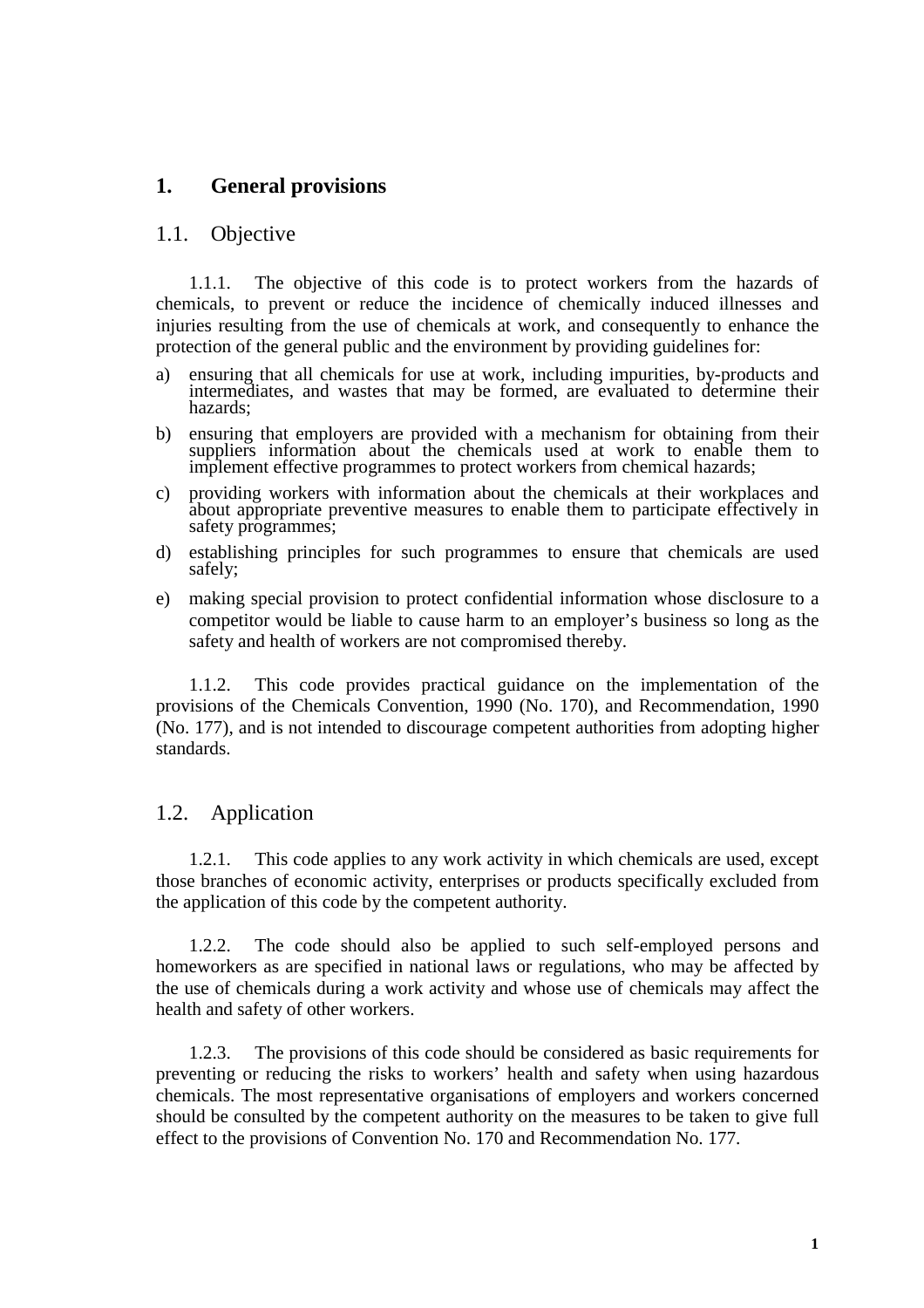<span id="page-13-0"></span>1.2.4. Excluded from this code is the use of articles which will not expose workers to a hazardous chemical under normal or reasonably foreseeable conditions of use.

1.2.5. Also excluded is the use of organisms, but the code does apply to chemicals derived from such organisms.

1.2.6. This code provides for assessment, controls, checks and records on safety in the use of chemicals, as well as emergency and reporting measures. Where hazardous chemicals are used, an employer should set up or have access to an occupational health service, consistent with the principles and objectives of the Occupational Health Services Convention, 1985 (No. 161), and Recommendation, 1985 (No. 171). Where available, the occupational health service should provide guidance to employers on the practical application of the provisions of this code, in the light of national law and practice, to help them comply with their general responsibilities under section 2.2 (General responsibilities of employers) and advise where surveillance of workers' health is required.

1.2.7. Where workers are exposed to ionising radiations as a result of the use of radioactive chemicals, the provisions of the ILO code of practice, *Radiation protection of workers (ionising radiations)* (Geneva, 1987), should apply.

## 1.3. Definitions

- *Article:* An object which is formed to a specific shape or design during its manufacture or which is in its natural shape, and whose use in that form is dependent in whole or in part on its shape or design.
- *Chemicals:* Chemical elements and compounds, and mixtures thereof, whether natural or synthetic.
- *Competent authority:* A minister, government department or other public authority with the power to issue regulations, orders or other instructions having the force of law.
- *Hazardous chemicals.* These include any chemical which has been classified as hazardous in accordance with Article 6 of Convention No. 170, or for which relevant information exists to indicate that the chemical is hazardous.
- *Use of chemicals at work:* Any work activity which may expose a worker to a chemical, including: (a) the production of chemicals; (b) the handling of chemicals; (c) the storage of chemicals; (d) the transport of chemicals; (e) the disposal and treatment of waste chemicals; (f) the release of chemicals resulting from work activities; (g) the maintenance, repair and cleaning of equipment and containers for chemicals.
- *Work activity:* Includes all branches of economic activity in which workers are employed, including the public service.
- *Workers' representatives:* Persons who are recognised as such by national law or practice, in accordance with the Workers' Representatives Convention, 1971 (No. 135).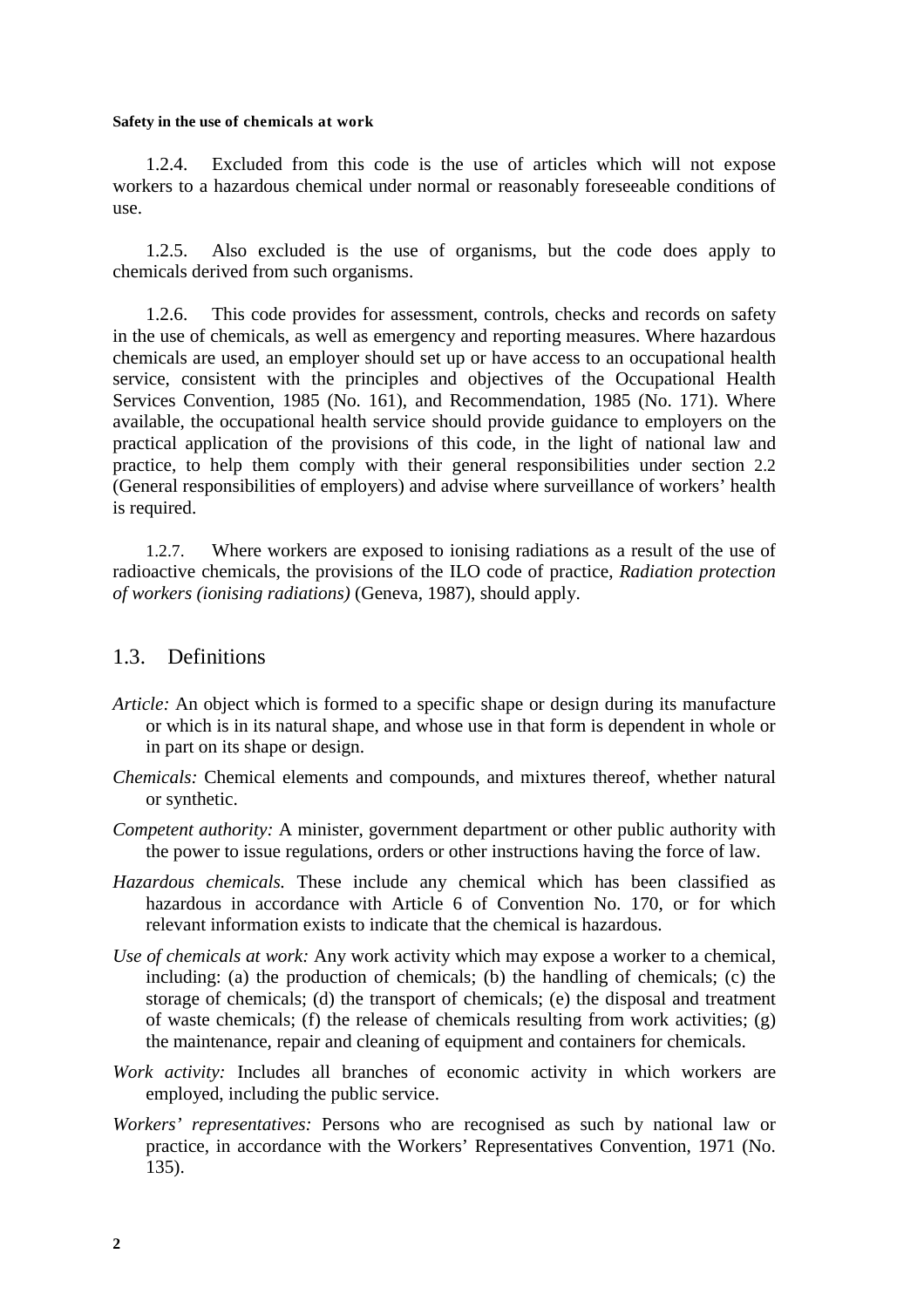## <span id="page-14-0"></span>**2. General obligations, responsibilities and duties**

## 2.1. Role and obligations of the competent authority

2.1.1. The competent authority should formulate and state a coherent policy on safety in the use of chemicals at work, taking into account national conditions and practice and in consultation with the most representative organisations of employers and workers concerned. This should form part of the national policy on occupational safety and health and the working environment required by the Occupational Safety and Health Convention, 1981 (No. 155). As part of this policy, the criteria for the use of chemicals at work should be as consistent as possible with the protection of the general public and the environment, and with any other criteria established for that purpose.

2.1.2. The competent authority should review existing national measures and practice, in consultation with the most representative organisations of employers and workers concerned, for ensuring safety in the use of chemicals at work. Such measures and practice should be compared with international regulations, standards and systems, and with the measures and practice recommended by this code.

2.1.3. In the light of the stated policy and the review, the competent authority should formulate and implement the necessary measures including laws, standards and criteria for safety in the use of chemicals at work, in consultation with the most representative organisations of employers and workers concerned, to give effect to Convention No. 170 and Recommendation No. 177, including the principles of good practice in this code, in accordance with international regulations, standards and systems.

2.1.4. The competent authority should periodically review the stated policy and the existing measures to implement that policy, in consultation with the most representative organisations of employers and workers concerned, and implement any necessary changes in law, standards and criteria, taking into account current national conditions and in accordance with international regulations, standards and systems.

2.1.5. The competent authority should ensure that compliance with laws and regulations concerning safety in the use of chemicals at work is secured by an adequate and appropriate system of inspection. Adequate penalties should be provided for violations of these laws and regulations.

2.1.6. The competent authority should have the power, if justified on safety and health grounds, to either:

a) prohibit or restrict the use of certain hazardous chemicals; or

b) require advance notification and authorisation before such chemicals are used.

When all or some uses of hazardous chemicals are prohibited for reasons of safety and health at work, this prohibition and the reasons for it should be communicated by the exporting State to any importing country. States should designate a competent authority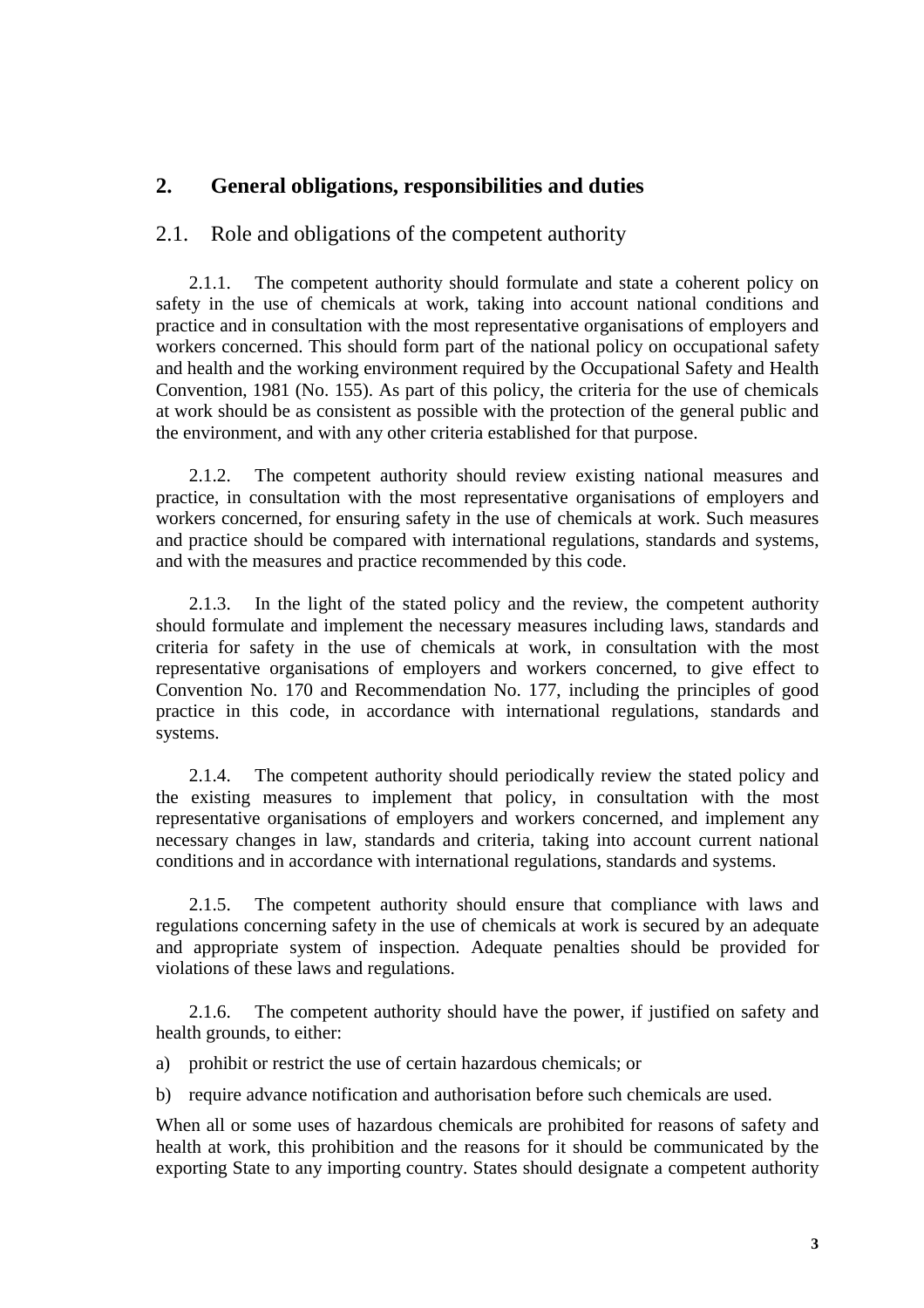to perform the exchange of information about decisions regarding the import or export of chemicals. Guidance can be found in the London Guidelines for the Exchange of Information on Chemicals in International Trade drawn up by the United Nations Environment Programme (UNEP).

2.1.7. The competent authority should have powers to specify categories of workers who, for reasons of safety and health, are not allowed to use specified chemicals or are allowed to use them but only under conditions prescribed in accordance with national laws or regulations.

2.1.8. The competent authority, or a body approved or recognised by the competent authority, should establish:

- a) systems and specific criteria appropriate for classifying chemicals according to their intrinsic physical and health risks by type and degree;
- b) systems and specific criteria for assessing the relevance of the information required to determine whether a chemical is hazardous;
- c) requirements for marking and labelling chemicals taking into account the need to harmonise such systems internationally. In the case of transport, account should be taken of the United Nations *Recommendations on the transport of dangerous goods;*
- d) criteria for the information contained in the chemical safety data sheets received by employers.

The competent authority should set out the necessary rules to determine these criteria and requirements but is not necessarily expected to undertake technical tasks or laboratory tests itself.

2.1.9. Classification systems and their application should be progressively extended, while taking into account harmonisation with internationally recognised systems. The competent authority should make arrangements for compiling and periodically updating a consolidated list of the chemical elements and compounds used at work, together with relevant hazard information. To the extent available, lists compiled by other national authorities under pre-manufacture or pre-market notification requirements may be used to compile and update this list.

2.1.10. The competent authority should require manufacturers and importers to provide it with information on specified criteria for assessing the hazards of chemical elements and compounds which are not yet included in the consolidated list compiled by the competent authority. Prior to use of the chemicals at work, the required information should be provided by the manufacturer and importer intending to place new chemicals on the market, whether the chemicals are individual substances or components of a mixture. The competent authority may specify a minimum threshold quantity for new chemicals for which such information should be provided. The powers of exemption may be used to exempt requirements for information on all components of a mixture where their quantities are insignificant in relation to the specific criteria set and do not affect the classification of the chemical, or where the same information has already been provided. Confidential information should be kept and disclosed in a manner consistent with the requirements of section 2.6.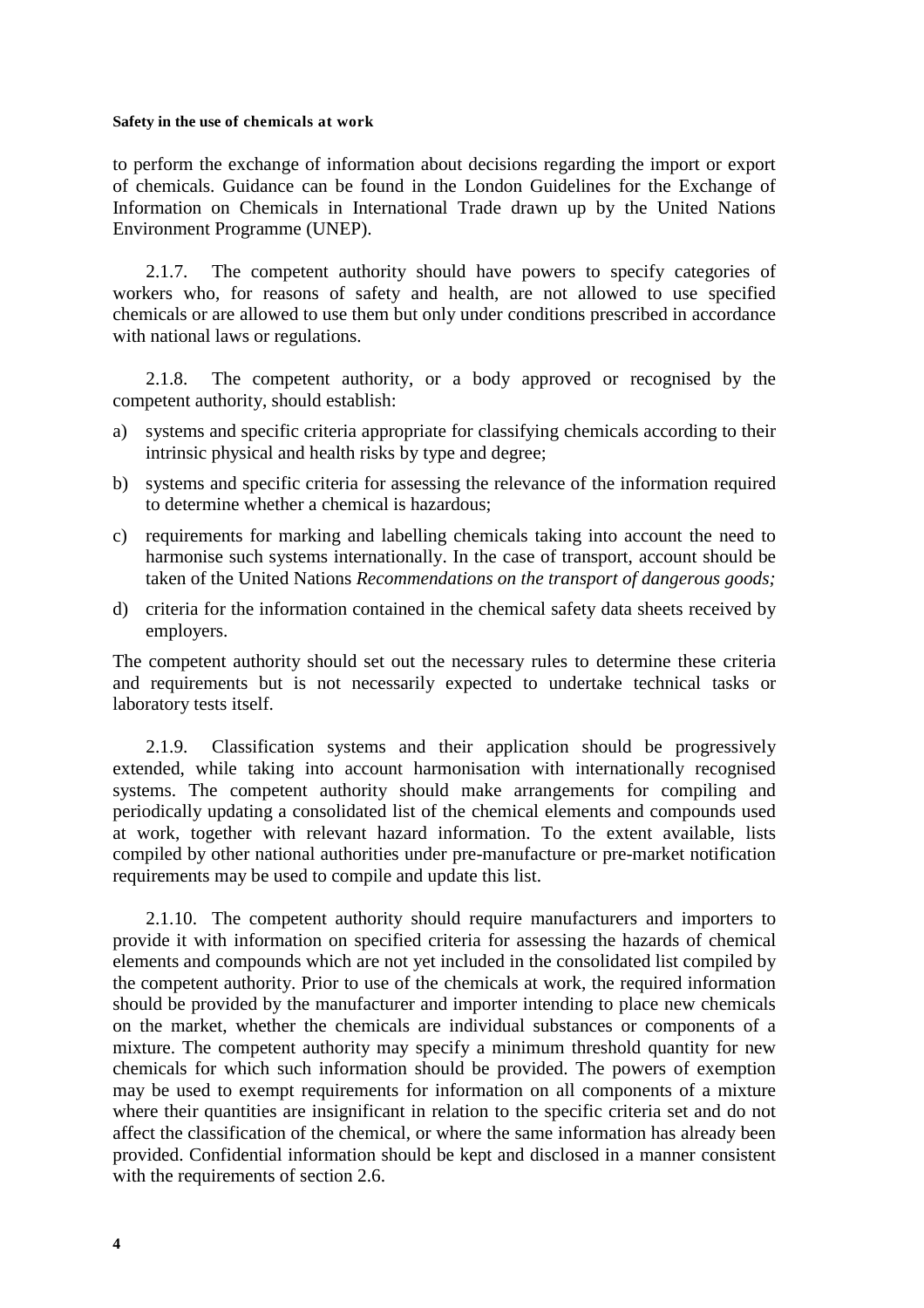<span id="page-16-0"></span>2.1.11. The competent authority should ensure that criteria are established on measures which provide for safety of workers, in particular:

- a) in the production and handling of hazardous chemicals;
- b) in the storage of hazardous chemicals;
- c) in the transport of hazardous chemicals, consistent with national or international transport regulations;
- d) in the disposal and treatment of hazardous chemicals and hazardous waste products, consistent with national or international regulations.

The competent authority may achieve this by:

- i) national laws and regulations;
- ii) adopting, approving or recognising standards, codes or guidelines;
- iii) where such standards, codes or guidelines do not exist, encouraging their adoption by a competent body;
- iv) requiring employers to justify the criteria to which they are working.

2.1.12. The competent authority may prescribe:

- a) the hazardous chemicals in respect of which the exposure of workers should be monitored and recorded;
- b) periods for keeping records undertaken by employers of monitoring the working environment and of exposure of workers;
- c) periods for keeping records of the results of medical surveillance of workers.

## 2.2. General responsibilities of employers

2.2.1. Employers should set out in writing their policy and arrangements on safety in the use of chemicals, as part of their general policy and arrangements in the field of occupational safety and health, and the various responsibilities exercised under these arrangements, in accordance with the objectives and principles of the Occupational Safety and Health Convention, 1981 (No. 155), and Recommendation, 1981 (No. 164). This information should be brought to the attention of their workers in a language the latter readily understand.

2.2.2. Employers should ensure that all chemicals used at work are labelled or marked in accordance with the provisions of this code, and that chemical safety data sheets have been provided in respect of all hazardous chemicals used at work. They should also ensure that the chemical safety data sheets provided by the supplier, or similar relevant information where such data sheets have not been provided, are made available to workers and their representatives.

- 2.2.3. Employers receiving chemicals which have not been:
- a) labelled or marked; or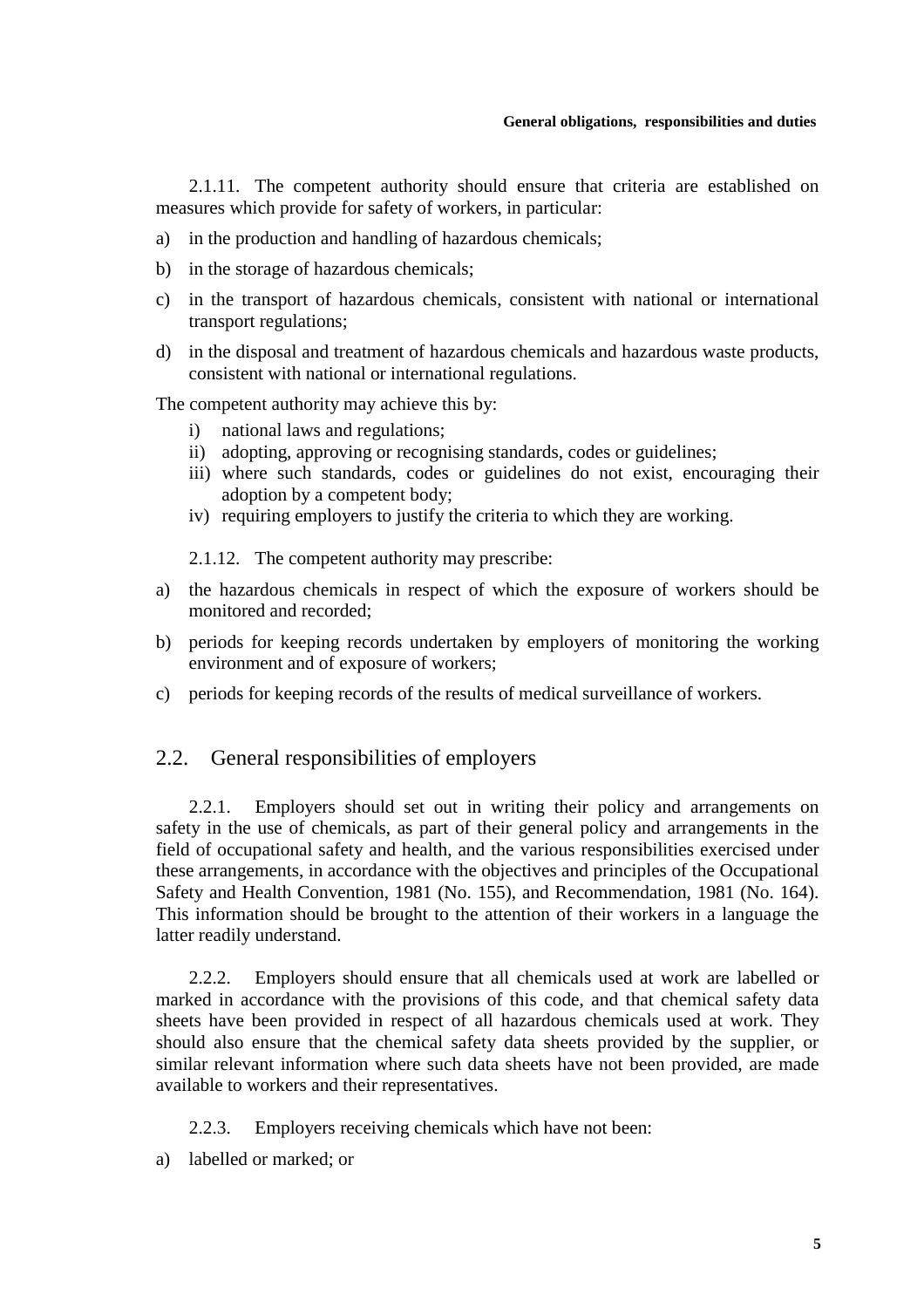b) provided with chemical safety data sheets;

in accordance with the provisions of this code should not use the chemicals until the relevant information has been obtained from the supplier or from other reasonably available sources, and has been made available to workers and their representatives. Wherever practical, non-hazardous or low-hazard chemicals should be used.

2.2.4. Employers should maintain a record of hazardous chemicals used at the workplace, cross-referenced to the appropriate chemical safety data sheets. The record should be accessible to all workers in the workplace who might be affected by the use of the chemicals, and to their representatives.

2.2.5. Employers should make an assessment of the risks arising from the use of chemicals at work, taking into account the information provided by the supplier or, where this is not available, obtained from reasonably available sources, and should protect the workers by appropriate preventive measures.

2.2.6. Employers should take appropriate measures to protect workers against the risks identified by the assessment of risks. Where the risks cannot be eliminated or adequately controlled, employers should provide and maintain personal protective equipment, including clothing, as appropriate, at no cost to the worker, and should implement measures to ensure its use.

2.2.7. Employers should comply with appropriate standards, codes and guidelines formulated, approved or recognised by the competent authority concerning safety in the use of chemicals.

2.2.8. Employers should ensure adequate and competent supervision of work and work practices, and the application and use of the control measures provided.

2.2.9. Employers should make adequate arrangements to deal with incidents and accidents involving chemicals, e.g. accidental exposure, inadvertent release, or fire or explosion. The arrangements should deal with the identified risks and include, where appropriate, the provision of fire-fighting equipment, fire alarms and releasecontainment measures. Where the identified risk warrants it, the emergency arrangements should include evacuation of the workplace and the locality.

2.2.10. Employers should provide their workers with necessary, appropriate and periodic instructions and training, taking account of the functions and capacities of different categories of workers and, where appropriate, workers' representatives.

2.2.11. Where an employer is also a national or multinational enterprise with more than one establishment, the employer should provide safety and health measures relating to the prevention and control of, and protection against, risks from hazardous chemicals, without discrimination, to all workers who may be affected regardless of the place or country in which they are situated.

2.2.12. In all countries in which they operate, multinational and multi-site enterprises should make available to: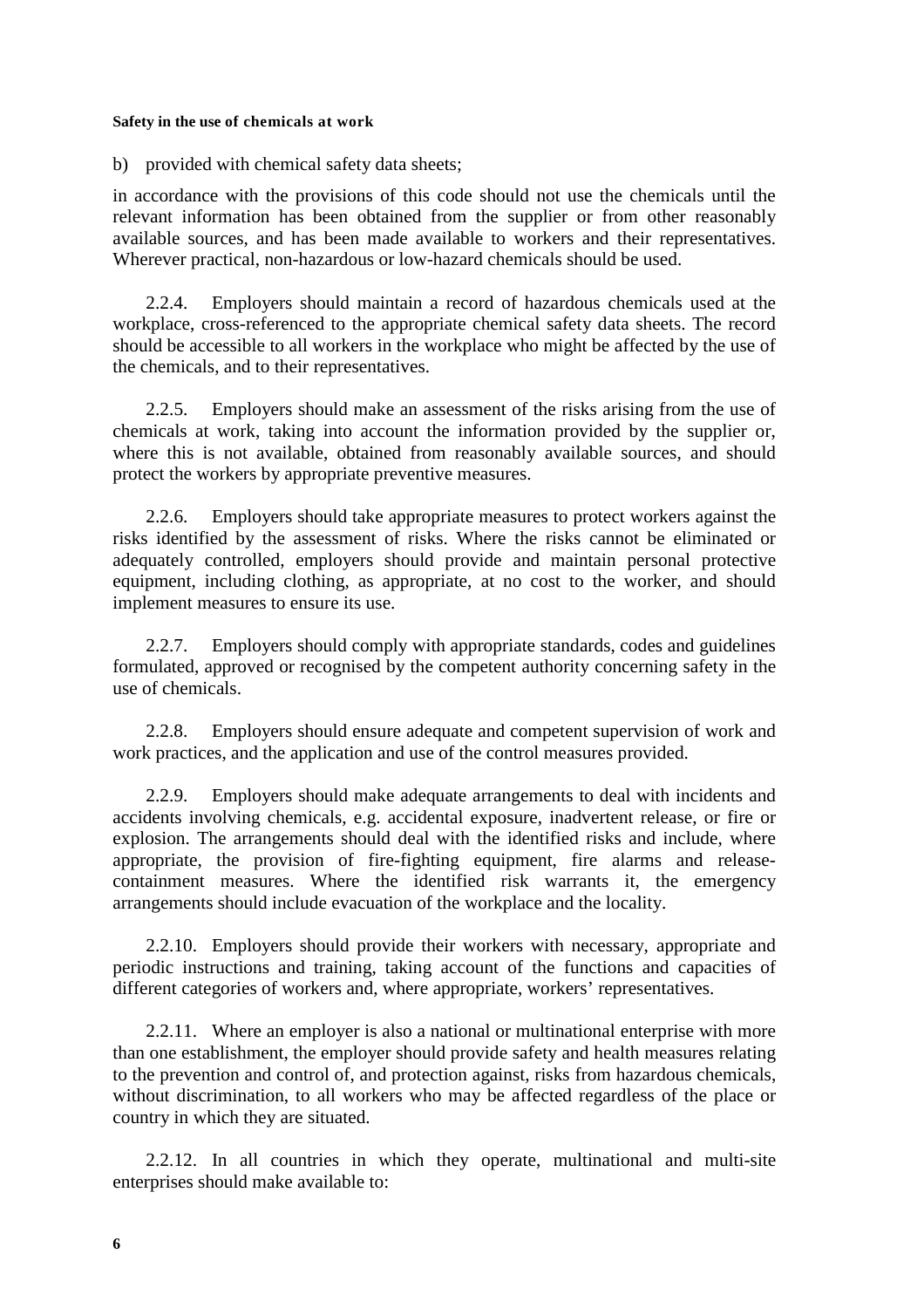#### **General obligations, responsibilities and duties**

- <span id="page-18-0"></span>a) the workers concerned;
- b) workers' representatives;
- c) the competent authority;
- d) employers' and workers' organisations;

information on the standards and procedures related to the use of hazardous chemicals relevant to their local operations, which they observe in other countries.

## 2.3. General duties of workers

2.3.1. Workers should take all reasonable steps to eliminate or minimise risk to themselves and to others from the use of chemicals at work.

2.3.2. Workers should take care of their own health and safety and that of other persons who may be affected by their acts or omissions at work, as far as possible and in accordance with their training and with instructions given by their employer.

2.3.3. Workers should make proper use of all devices provided for their protection or the protection of others.

2.3.4. Workers should report forthwith to their supervisor any situation which they believe could present a risk, and which they cannot properly deal with themselves.

#### 2.4. General responsibilities of suppliers

2.4.1. Suppliers of chemicals, whether manufacturers, importers or distributors, should ensure that:

- a) such chemicals have been classified or their properties assessed;
- b) such chemicals are marked;
- c) hazardous chemicals are labelled;
- d) chemical safety data sheets for hazardous chemicals are prepared and provided to employers;

in accordance with the guidelines in the relevant paragraphs of this code and in pursuance of the requirements of Convention No. 170 and Recommendation No. 177.

2.4.2. Suppliers should ensure that all chemicals are marked to indicate their identity. The marking should be easily understood at both the place of origin and the destination.

2.4.3. Suppliers should identify and assess the properties of all chemicals, including the components of mixtures, which are not classified by the relevant competent authority or by a body approved or recognised by the relevant competent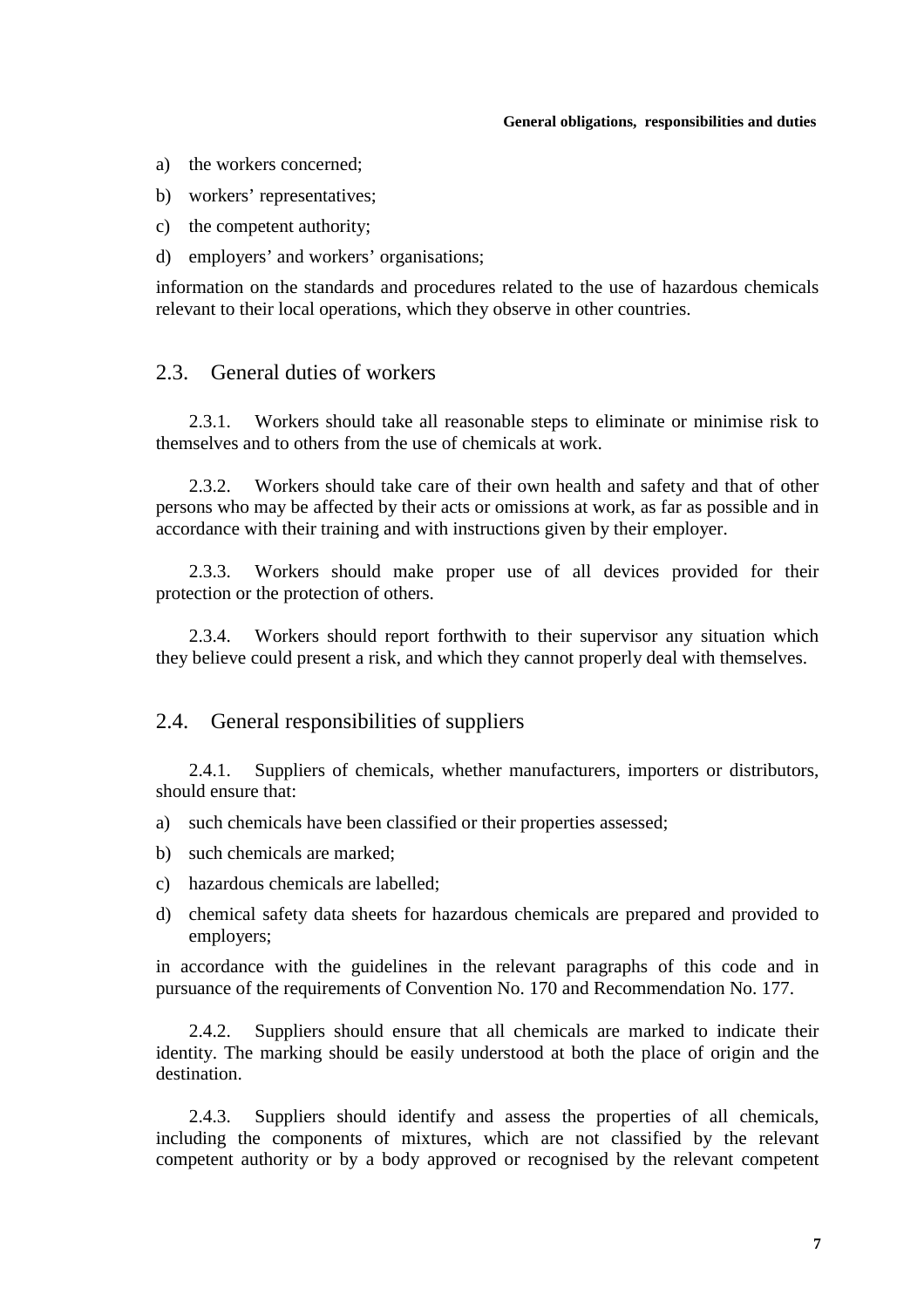<span id="page-19-0"></span>authority to determine whether the chemicals are hazardous. The assessment should be based on a search of available information.

2.4.4. Suppliers should ensure that all chemicals they supply are classified in accordance with systems and criteria approved or recognised by the relevant competent authority, or by a body approved or recognised by the relevant competent authority, or that their properties are assessed in accordance with paragraph 2.4.3 (assessment of chemical hazards). The relevant competent authorities include those authorities responsible for classification and labelling at the places of origin and destination of the hazardous chemicals.

2.4.5. Suppliers should ensure that all hazardous chemicals are labelled in the manner required by the relevant competent authorities, or a body approved or recognised by the relevant competent authorities.

2.4.6. Suppliers of hazardous chemicals should ensure that revised labels and chemical safety data sheets are prepared and provided to employers, by a method which accords with national law and practice, whenever new relevant safety and health information becomes available.

2.4.7. Where information on the names and concentrations of components is not included in the chemical safety data sheet because it is confidential, the supplier should disclose this information in accordance with section 2.6 (Confidential information).

## 2.5. Rights of workers

2.5.1. The workers concerned and their representatives should have the right to:

- a) information on the identity of chemicals used at work, the hazardous properties of such chemicals and precautionary measures;
- b) the information contained in labels and markings;
- c) chemical safety data sheets;
- d) any other information required to be kept as specified by this code;

in forms and languages which they easily understand.

#### 2.5.2. Workers should receive:

- a) information on the classification and labelling of chemicals, and on chemical safety data sheets, in forms and languages which they easily understand;
- b) information on the risks which may arise from the use of hazardous chemicals in the course of their work;
- c) instruction, written or oral, based on the chemical safety data sheet and specific to the workplace if appropriate;
- d) training and, where necessary, retraining in the methods which are available for the prevention and control of, and for protection against, such risks, including correct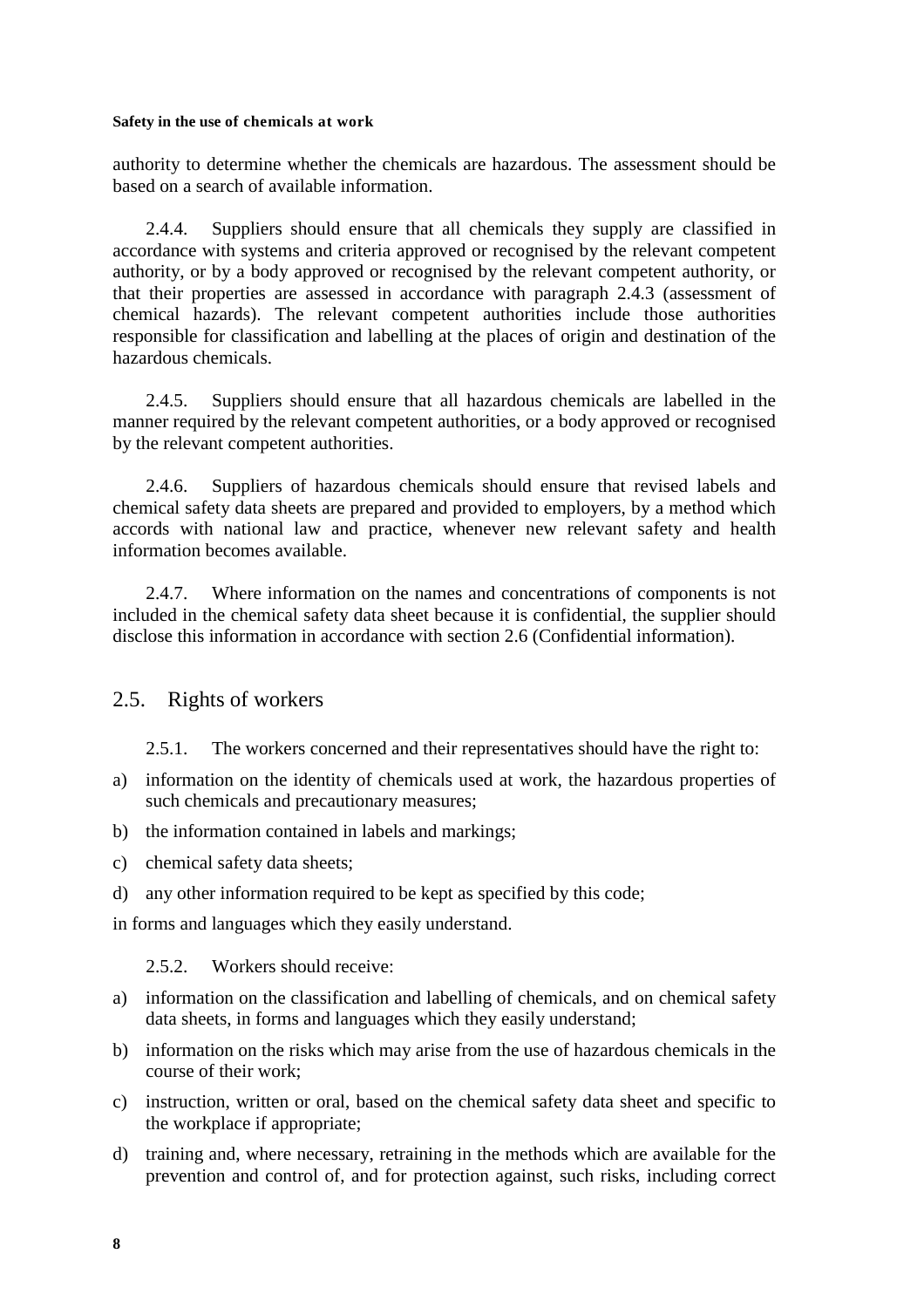#### **General obligations, responsibilities and duties**

methods of storage, transport and waste disposal as well as emergency and first-aid measures.

2.5.3. Workers and their representatives should have the right to take adequate precautions, in cooperation with their employer, to protect workers against risks from the use of hazardous chemicals at work.

2.5.4. Workers and their representatives should have the right to request and participate in an investigation by the employer or the competent authority of possible risks resulting from the use of chemicals at work. In particular, this should include the assessment of risks arising from the use of chemicals at work (paragraph 2.2.5 (risk assessment)) and investigations into accidents and hazardous occurrences.

2.5.5. Where disclosure of the specific identity of an ingredient of a chemical mixture to a competitor would be liable to cause harm to the employer's business, the employer may, in providing the information required under paragraphs 2.5.2 (right to information) and 2.5.4 (right to participate in investigations), protect that identity in a manner approved by the competent authority as detailed in section 2.6 (Confidential information).

2.5.6. Workers should have the right:

- (a) to bring to the attention of their representatives, the employer or the competent authority, potential hazards arising from the use of chemicals at work;
- (b) to remove themselves from danger resulting from the use of chemicals when they have reasonable justification to believe that there is an imminent and serious risk to their safety or health; such workers should inform their supervisor immediately;
- (c) in the case of a health condition, such as chemical sensitisation, placing them at increased risk of harm from a hazardous chemical, to alternative work not involving that chemical, if such work is available and if the workers concerned have the qualifications or can reasonably be trained for such alternative work;
- (d) to compensation if the case referred to in (c) above results in loss of employment;
- (e) to adequate medical treatment and compensation for injuries and diseases resulting from the use of chemicals at work;
- (f) to refrain from using a chemical which is labelled as being hazardous, if the relevant information is not available in the form of a chemical safety data sheet or as information obtained by the employer.

2.5.7. Workers who remove themselves from danger in accordance with the provisions of paragraph 2.5.6 (b) (removal from danger) or who exercise any of their rights under this code should be protected against undue consequences.

2.5.8. Women workers should have the right, in the case of pregnancy or breastfeeding, to alternative work not involving the use of, or exposure to, chemicals hazardous to the health of the unborn or nursing child, where such work is available, and the right to return to their previous jobs at the appropriate time.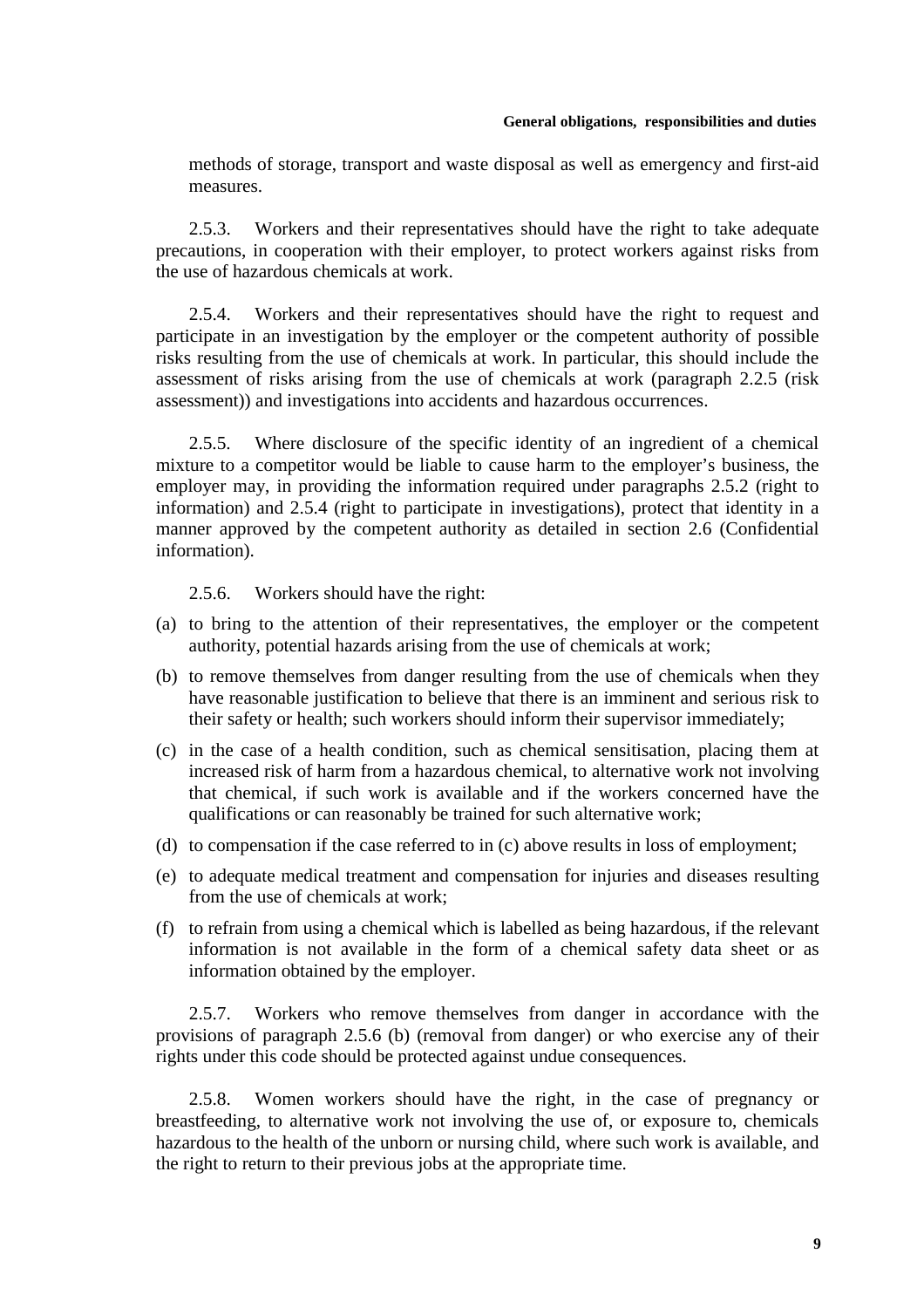## <span id="page-21-0"></span>2.6. Confidential information

2.6.1. The competent authority should make special provisions to protect confidential information whose disclosure to a competitor would be liable to cause harm to an employer's business, so long as the safety and health of workers are not compromised. The special provisions should:

- a) limit the disclosure of confidential information to those who have a need related to workers' safety and health;
- b) ensure that those who obtain confidential information agree to use it only to address safety and health needs, and otherwise to protect its confidentiality;
- c) provide that relevant confidential information be disclosed immediately in an emergency;
- d) provide for procedures to consider promptly the validity of the confidentiality claim and of the need for the information withheld where there is a disagreement regarding disclosure.

2.6.2. Where disclosure of the specific identity of an ingredient of a chemical mixture to a competitor would be liable to cause harm to the employer's business, the employer may, in providing the information required under paragraph 2.5.1 to workers and their representatives, protect that identity in a manner approved by the competent authority in accordance with paragraph 2.6.1.

2.6.3. Where the names or concentrations of the ingredients of chemical mixtures constitute confidential information, they may be omitted from the chemical safety data sheet in accordance with paragraph 2.6.1. Also in accordance with paragraph 2.6.1, the information should be disclosed on request and in writing to the competent authority and to concerned employers, workers and their representatives who agree to use the information only for the protection of workers' safety and health and not otherwise to disclose it.

2.6.4. Where the information requested is confidential in accordance with paragraphs 2.6.1 and 2.6.2, employers may require the workers or workers' representatives to limit its use to the evaluation and control of possible risks arising from the use of chemicals at work, and to take reasonable steps to ensure that this information is not disclosed to potential competitors.

2.6.5. Employers and occupational health services should ensure that access to personal records which contain confidential information on health surveillance, including the information on work-related diseases, is restricted to medical personnel. Personal data relating to health assessments may be communicated to others only with the informed consent of the worker concerned.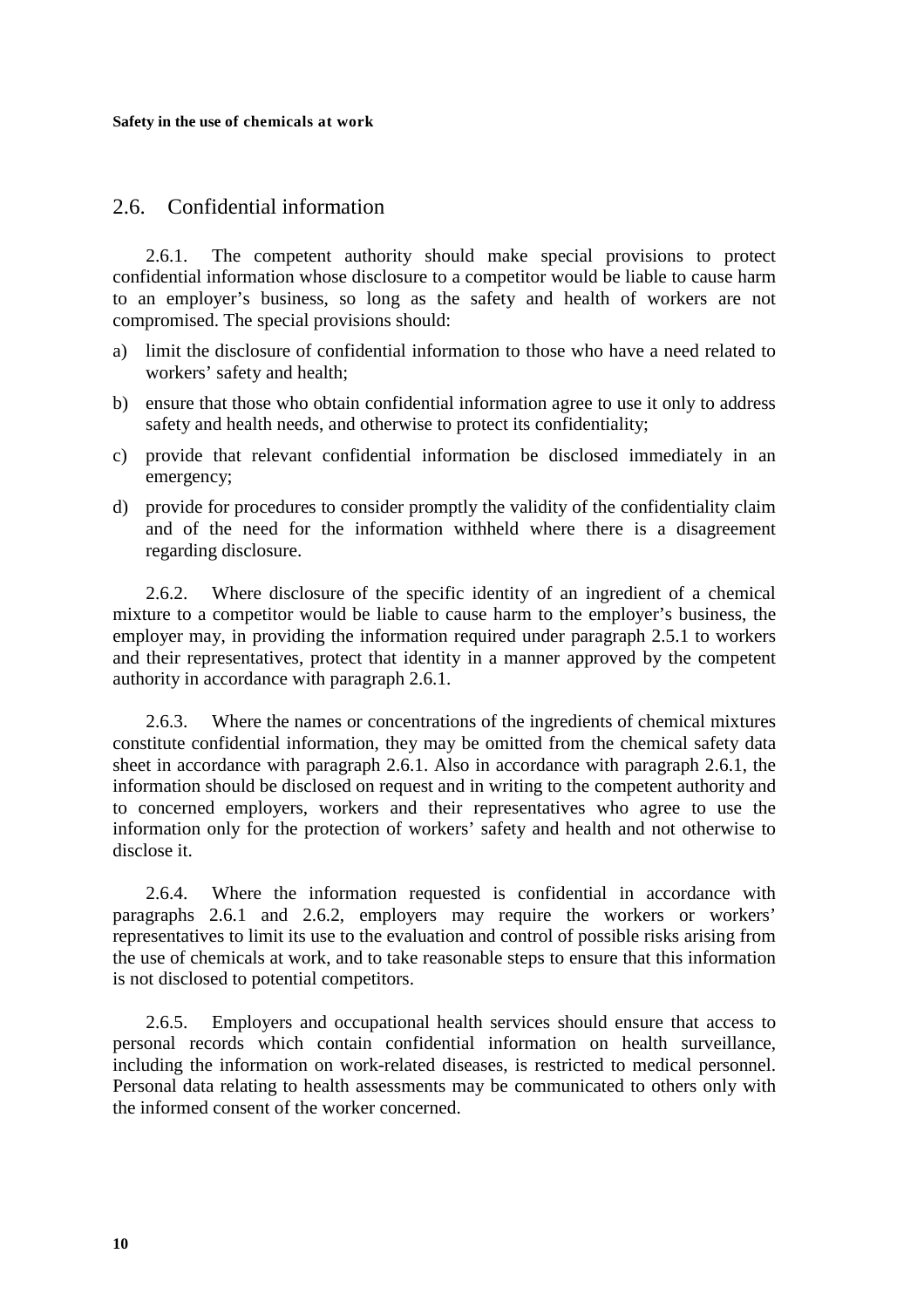### <span id="page-22-0"></span>2.7. Cooperation

2.7.1. Employers, in discharging their responsibilities, should cooperate as closely as possible with workers or their representatives with respect to safety in the use of chemicals at work.

2.7.2. Employers, workers and their representatives should cooperate as closely as possible in the application both of the measures provided by this code and of the provisions of Convention No. 170 and Recommendation No. 177 to ensure safety in the use of chemicals at work.

2.7.3. Workers should cooperate as closely as possible with their employers in the discharge by the latter of their responsibilities and should comply with all procedures and practices relating to safety in the use of chemicals at work.

2.7.4. Where workers have removed themselves from danger in accordance with paragraph 2.5.6 (b) (removal from danger), the employer, in cooperation with the workers and their representatives, should immediately investigate the risk and take any corrective action necessary.

2.7.5. Suppliers should, on request, provide employers with such information as is available and required for the evaluation of any unusual hazards which might result from a particular use of a chemical at work.

2.7.6. Publicity material concerning hazardous chemicals intended for use at work should call attention to their hazards and the necessity to take precautions.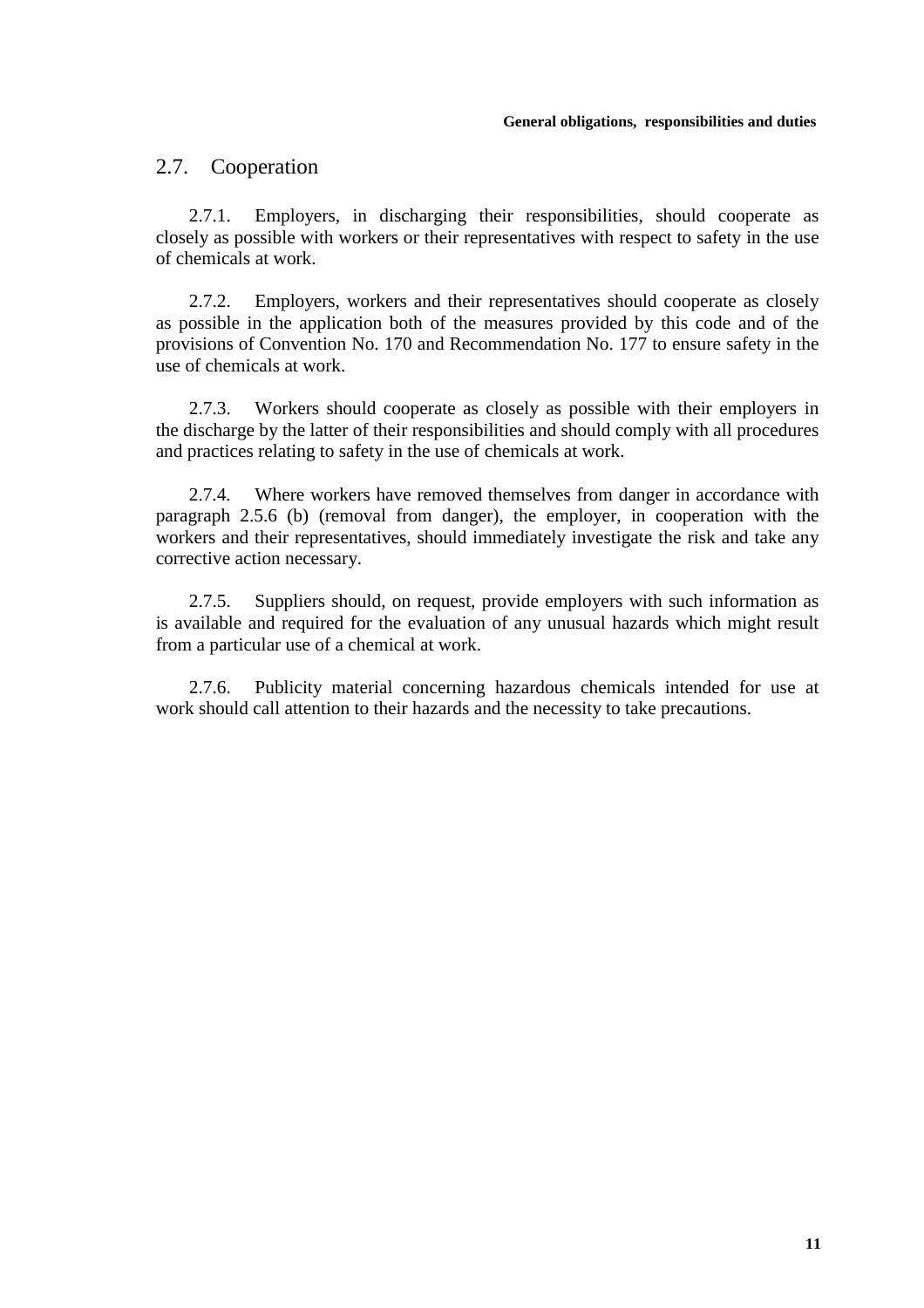## <span id="page-23-0"></span>**3. Classification systems**

## 3.1. General

3.1.1. The competent authority, or a body approved or recognised by the competent authority, should establish systems and specific criteria for classifying a chemical as hazardous and should progressively extend these systems and their application. Existing criteria for classification established by other competent authorities or by international agreement may be followed, if they are consistent with the criteria and methods outlined in this code, and this is encouraged where it may assist uniformity of approach. The results of the work of the UNEP/ILO/WHO International Programme on Chemical Safety (IPCS) coordinating group for the harmonisation of classification of chemicals should be considered when appropriate. The responsibilities and role of competent authorities concerning classification systems are set out in paragraphs 2.1.8 (criteria and requirements), 2.1.9 (consolidated list) and 2.1.10 (assessment of new chemicals).

3.1.2. Suppliers should ensure that chemicals they supply have been classified or that they have been identified and their properties assessed (see paragraphs 2.4.3 (assessment) and 2.4.4 (classification)).

3.1.3. Manufacturers or importers, unless exempted, should give to the competent authority information about chemical elements and compounds not yet included in the consolidated classification list compiled by the competent authority, prior to their use at work (see paragraph 2.1.10 (assessment of new chemicals)).

3.1.4. The limited quantities of a new chemical required for research and development purposes may be produced by, handled in, and transported between laboratories and pilot plant before all hazards of this chemical are known in accordance with national laws and regulations. All available information found in literature or known to the employer from his or her experience with similar chemicals and applications should be fully taken into account, and adequate protection measures should be applied, as if the chemical were hazardous. The workers involved must be informed about the actual hazard information as it becomes known.

## 3.2. Criteria for classification

3.2.1. The criteria for the classification of chemicals should be based upon their intrinsic health and physical hazards, including:

- a) toxic properties, including both acute and chronic health effects in all parts of the body;
- b) chemical or physical characteristics, including flammable, explosive, oxidising and dangerously reactive properties;
- c) corrosive and irritant properties;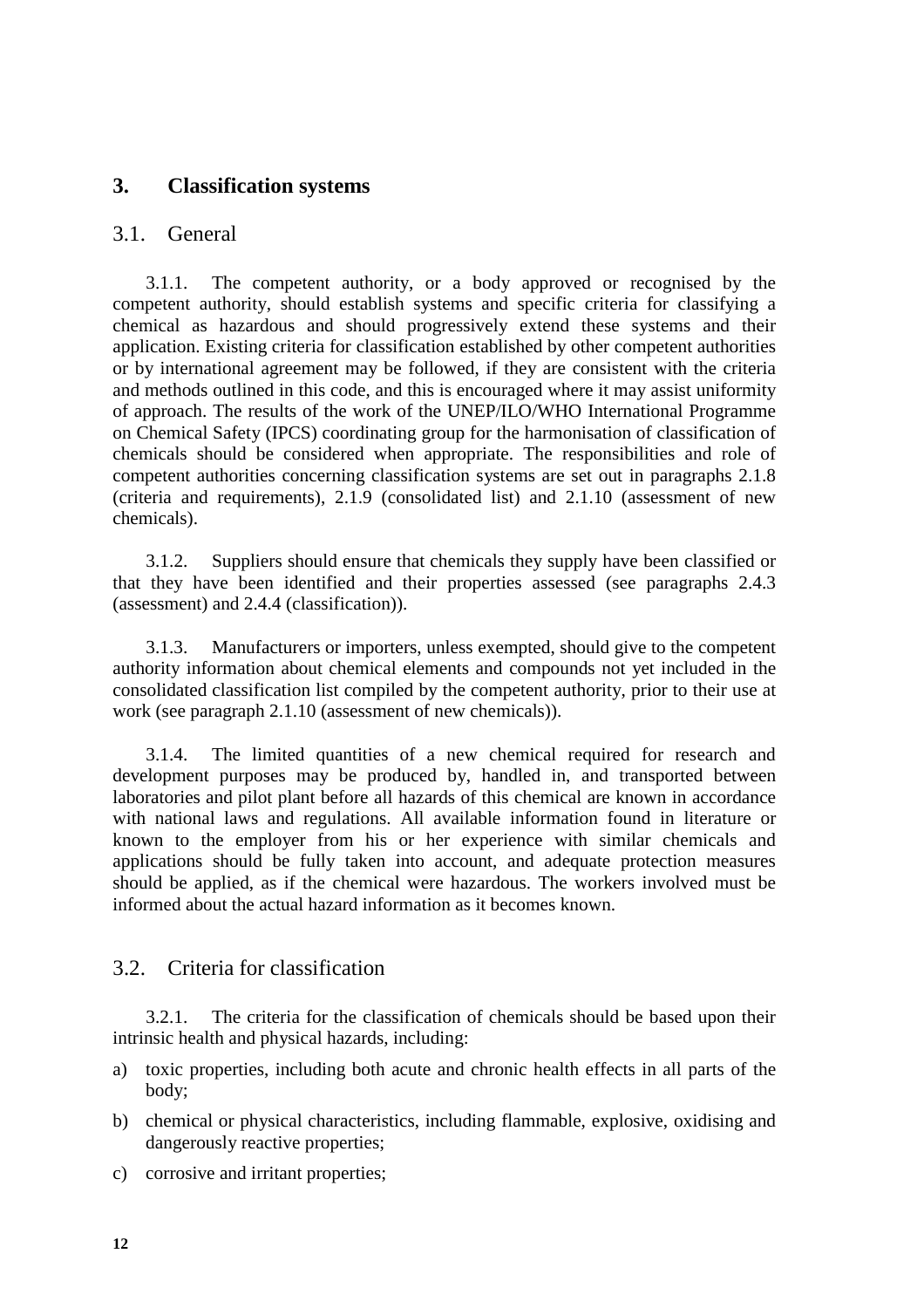- <span id="page-24-0"></span>d) allergenic and sensitising effects;
- e) carcinogenic effects;
- f) teratogenic and mutagenic effects;
- g) effects on the reproductive system.

## 3.3. Method of classification

3.3.1. The classification of chemicals should be based on available sources of information, e.g.:

- a) test data;
- b) information provided by the manufacturer or importer, including information on research work done;
- c) information available as a result of international transport rules, e.g. the United Nations *Recommendations on the transport of dangerous goods,* which should be taken into account for the classification of chemicals in the case of transport, and the UNEP Basel Convention on the Control of Transboundary Movements of Hazardous Wastes and their Disposal (1989), which should be taken into account in respect of hazardous wastes;
- d) reference books or literature;
- e) practical experience;
- f) in the case of mixtures, either on the test of the mixture or on the known hazards of their components;
- g) information provided as a result of the risk evaluation work performed by the International Agency for Research on Cancer (IARC), the UNEP/ILO/WHO International Programme on Chemical Safety (IPCS), the European Communities and various national and international institutions, as well as information available through systems such as the UNEP International Register of Potentially Toxic Chemicals (IRPTC).

3.3.2. Certain classification systems in use may be limited to particular classes of chemicals only. An example is the WHO *Recommended classification of pesticides by hazard and guidelines to classification*,<sup>1</sup> which classifies pesticides by degree of toxicity only and principally by acute risks to health. Employers and workers should understand the limitations of any such system. Such systems can be useful to complement a more generally applicable system.

3.3.3. Mixtures of chemicals should be classified based on the hazards exhibited by the mixtures themselves. Only if mixtures have not been tested as a whole should they be classified on the basis of intrinsic hazards of their component chemicals.

1

UNEP/ILO/WHO, latest ed.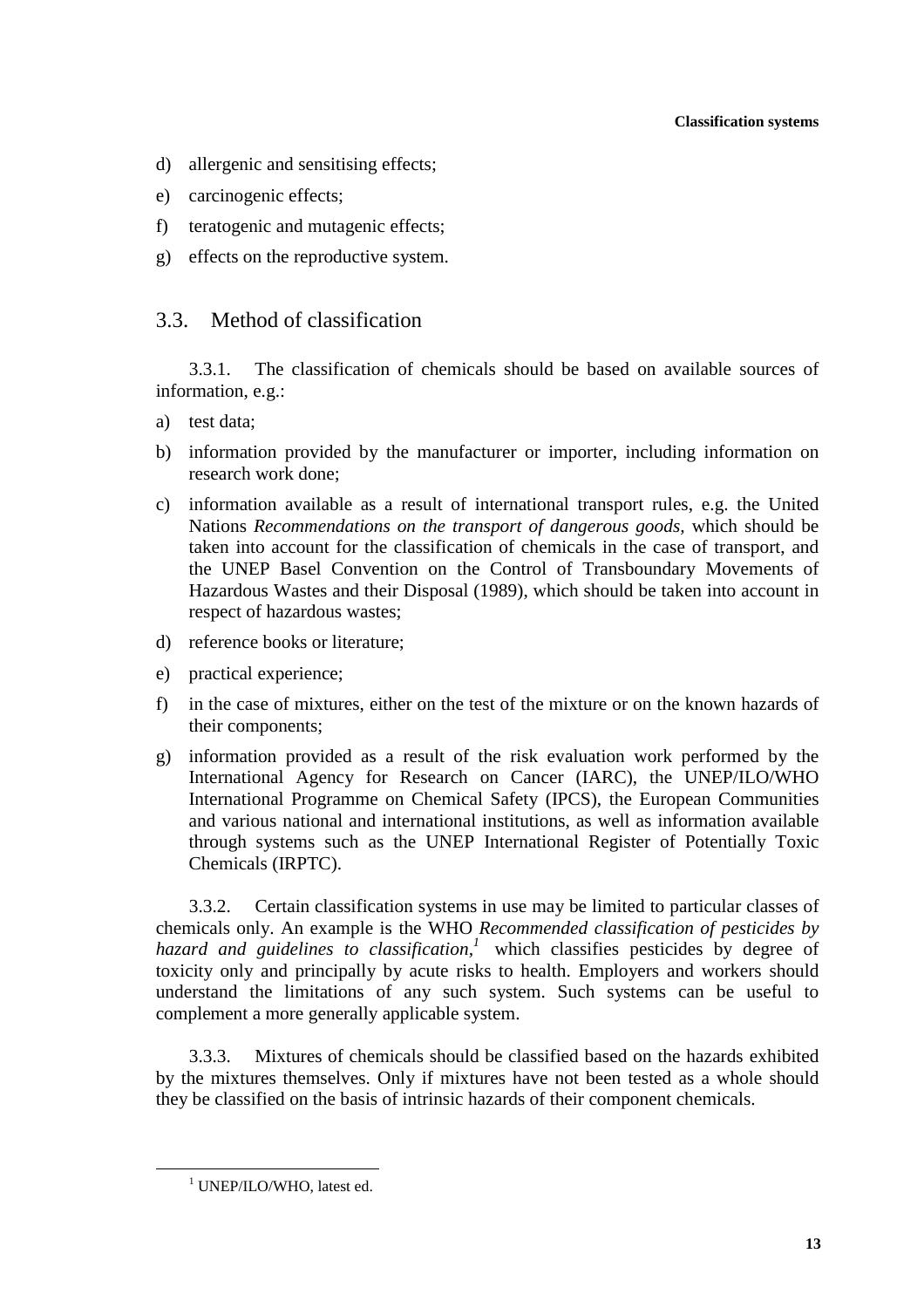## <span id="page-25-0"></span>**4. Labelling and marking**

## 4.1. General

4.1.1. The competent authority, or a body approved or recognised by the competent authority, should establish requirements for the marking and labelling of chemicals to enable persons handling or using chemicals to recognise and distinguish between them, both when receiving and when using them, so that they may be used safely (see paragraph 2.1.8 (criteria and requirements)). Existing criteria for marking and labelling established by other competent authorities may be followed where they are consistent with the provisions of this paragraph and are encouraged where this may assist uniformity of approach.

4.1.2. Suppliers of chemicals should ensure that chemicals are marked and hazardous chemicals are labelled, and that revised labels are prepared and provided to employers whenever new relevant safety and health information becomes available (see paragraphs 2.4.1 (suppliers' responsibilities) and 2.4.4 (classification)).

4.1.3. Employers receiving chemicals that have not been labelled or marked should not use them until the relevant information is obtained from the supplier or from other reasonably available sources. Information should be obtained primarily from the supplier but may be obtained from other sources listed in paragraph 3.3.1 (sources of information), with a view to marking and labelling in accordance with the requirements of the national competent authority, prior to use.

4.2. Nature and type of marking

4.2.1. All chemicals should be marked so as to indicate their identity.

4.2.2. The mark chosen should be such as to enable users to distinguish between chemicals during receipt, handling and use. Marking may be by chemical identity, common name, trade name, code name or number or other name, so long as the identity so established is unique and, in the case of a hazardous chemical, is identical to that used on the label and the chemical safety data sheet. Inclusion of the name of the supplier on the shipped container or packaging is recommended.

4.2.3. Waste chemicals should be marked as such.

4.2.4. The marking of chemicals may be impracticable because of the size of the container or nature of the package. They should, however, be readily identifiable by such means as tagging or accompanying documents.

4.2.5. Each container or layer of packaging should be marked. The particulars should always be visible on the container or package during each stage of the supply and use of the chemicals.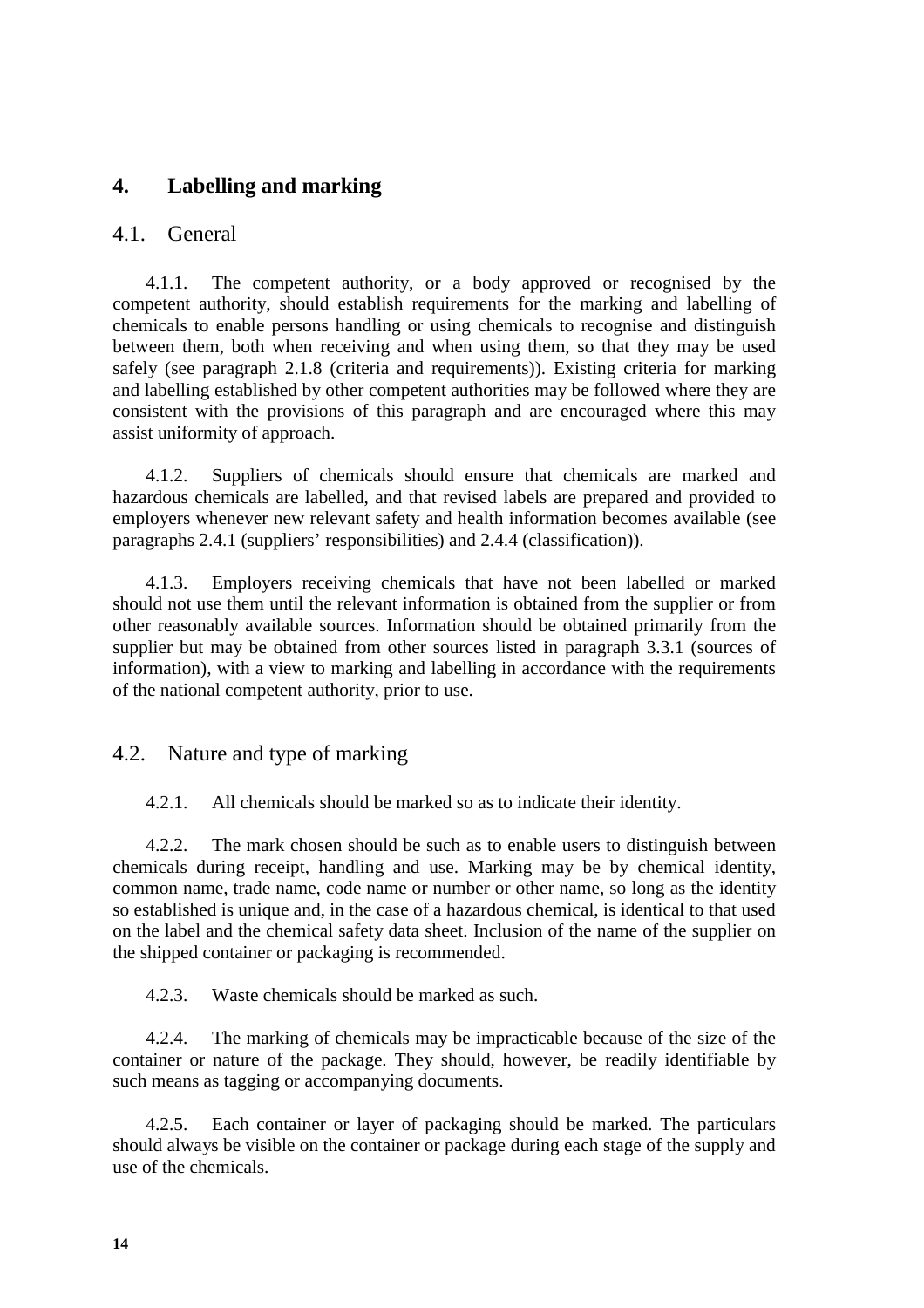## <span id="page-26-0"></span>4.3. Nature and type of labelling

4.3.1. Hazardous chemicals should be labelled in accordance with national law and practice to give essential information, as well as the identity of the chemicals, in a way that is easily understood by the workers who are to use them (but see paragraph 4.3.6 regarding transport of chemicals where the information on the container or package may be different).

4.3.2. The purpose of the label is to give essential information on:

- a) the classification of the chemical;
- b) its hazards;
- c) the precautions to be observed.

The information should refer to both acute and chronic exposure hazards.

4.3.3. Labelling requirements, which should be in conformity with national requirements, should cover:

- a) the information to be given on the label, including as appropriate:
	- i) trade names:
	- ii) identity of the chemical;
	- iii) name, address and telephone number of the supplier;
	- iv) hazard symbols;
	- v) nature of the special risks associated with the use of the chemical;
	- vi) safety precautions;
	- vii) identification of the batch;
	- viii) the statement that a chemical safety data sheet giving additional information is available from the employer;
	- ix) the classification assigned under the system established by the competent authority;
- b) the legibility, durability and size of the label;
- c) the uniformity of labels and symbols, including colours.

4.3.4. Concentrations of solutions, individual isomers and components of petroleum distillates and reactive chemicals should be indicated where this is relevant to the characteristic properties of the chemical.

4.3.5. In the case of mixtures, any component present which is thought to contribute significantly to the characteristic properties of a mixture, or which is above a concentration limit approved or recognised by the competent authority, should be indicated.

4.3.6. In the case of transport, similar information should be given in conformity with national requirements, taking account of the United Nations *Recommendations on*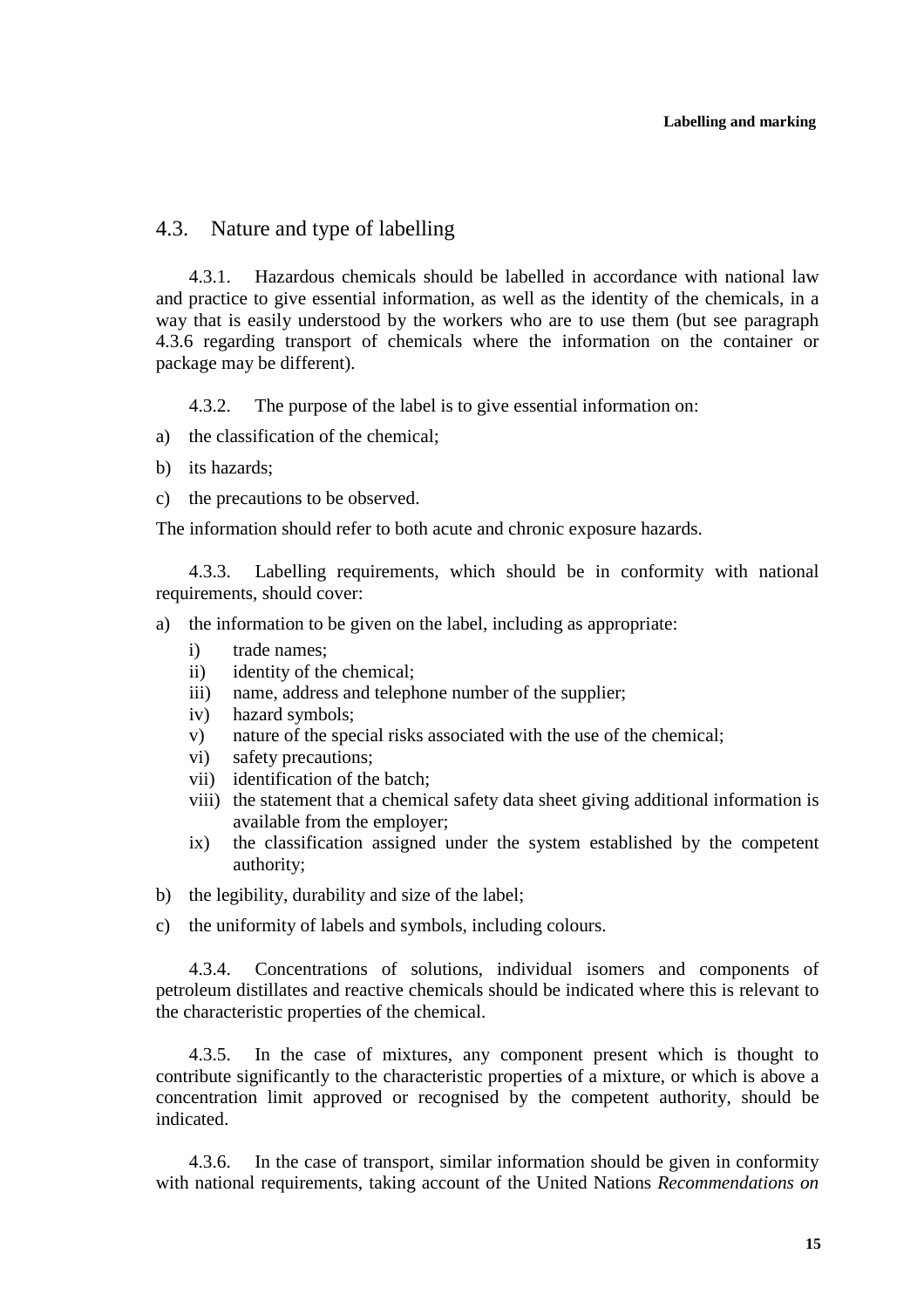<span id="page-27-0"></span>*the transport of dangerous goods.* The information given should not only inform the transporter of the chemicals but should also give readily understandable information to the emergency services in the event of an emergency, which would also be of use to the public in such an event.

4.3.7. In the case of waste, where full labelling is not practicable, the labelling should include the telephone number of any person able to give further advice on the likely composition of the waste and its potential risks.

4.3.8. The hazardous components of the waste should also be indicated where they are known, so far as this is practicable, and where they contribute to the characteristic properties of the waste or are above a concentration limit approved or recognised by the competent authority. Examples of cases where indicating the hazardous components may be practicable include those where:

- a) the material has been previously labelled and has not substantially altered before it was deemed to be waste;
- b) information has been obtained from any testing done;
- c) information has been derived from past experience.

The container or packaging should be appropriately labelled.

4.3.9. Labelling of hazardous chemicals may be impracticable because of the size of the container or nature of the package. It should, however, include the information required by paragraph 4.3.2 (purpose of label) by such means as tagging or accompanying documents. In these circumstances, all containers of hazardous chemicals should at least indicate the hazards of the contents by appropriate wording or symbols.

4.3.10. Each container or layer of packaging should be labelled. The particulars should always be visible on the container or package during each stage of the supply and use of chemicals.

4.3.11. Pesticide containers may also be labelled with additional information in accordance with applicable international guidelines, such as those of the United Nations Food and Agriculture Organization (FAO) on good labelling practice.

## 4.4. Transfer of chemicals

4.4.1. Employers should ensure that when chemicals are transferred into other containers or equipment, the contents are indicated in a manner which will make known to workers their identity, any hazards associated with their use and any safety precautions to be observed.

4.4.2. Where any chemicals are transferred into other containers or equipment for use on an employer's premises, the new containers or equipment should be marked for identification as indicated in (a) below. If such chemicals are hazardous, they should be labelled or some other indication given to enable workers to identify: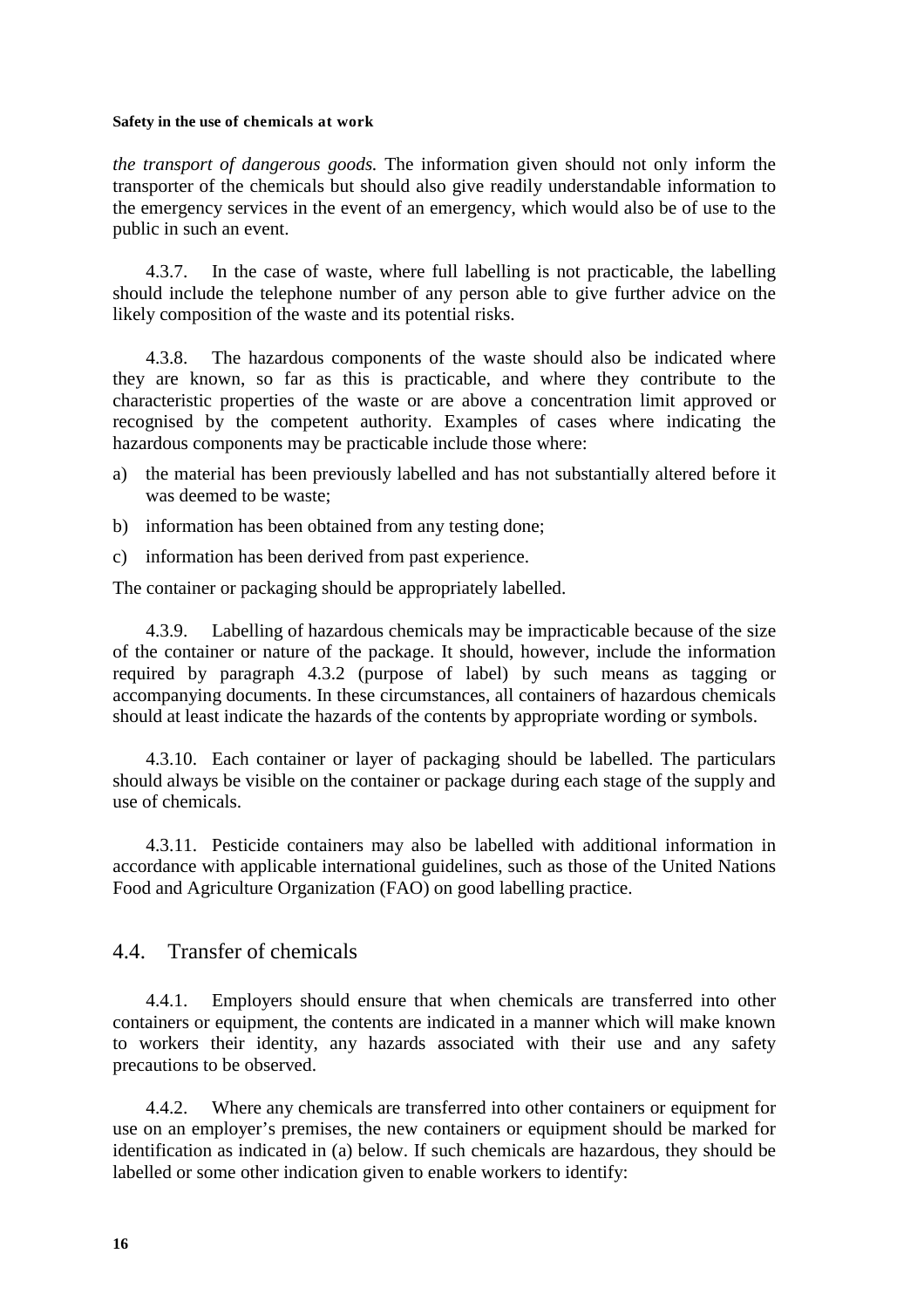- a) the chemicals, e.g. by reference number, code or commonly used name known to all workers at the workplace;
- b) any associated hazards, e.g. by appropriate words or symbols;
- c) the safety precautions to be observed.

4.4.3. For some work activities, plant and equipment (e.g. reaction vessels or distillation columns) may process or handle a number of different chemicals. Where marking or labelling of individual plant and equipment is not practicable, because of changing circumstances, workers should be given information and instruction on the identity of the chemicals, the hazards associated with their use and the safety precautions to be observed. In addition, they should receive training in respect of these matters.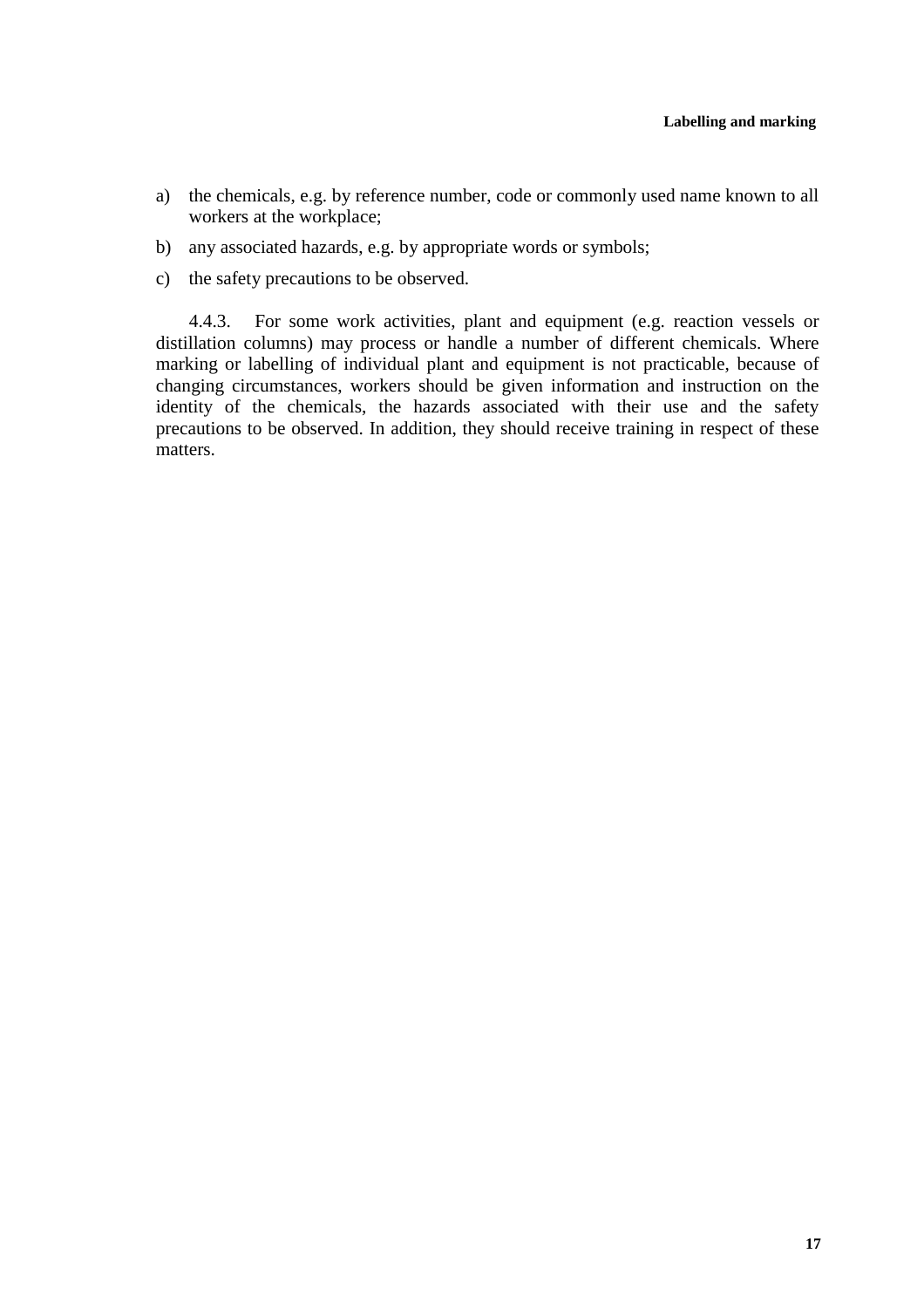## <span id="page-29-0"></span>**5. Chemical safety data sheets**

## 5.1. General

5.1.1. The competent authority, or a body approved or recognised by the competent authority, should establish criteria for the preparation of chemical safety data sheets for hazardous chemicals (see paragraph 2.1.8 (d) (criteria for data sheets)). Essential information should be included (see section 5.3 (Content)). Existing criteria for preparing chemical safety data sheets (also called "material safety data sheets" or "safety data sheets" in some countries) established by other competent authorities or internationally recognised institutions may be followed, where they are consistent with the provisions of this paragraph. This practice is encouraged where it may promote uniformity of approach.

5.1.2. Suppliers should ensure that chemical safety data sheets for hazardous chemicals are prepared, and are provided to employers as well as any revisions thereof (see 2.4.6 (provision of data sheets)).

5.1.3. Workers and their representatives should have a right to chemical safety data sheets and to receive information on them in forms or languages they easily understand. Some of the information required in chemical safety data sheets might be intended for specialists, and further clarification may be needed from the employer.

## 5.2. Provision of information

5.2.1. The supplier should provide an employer with essential information about hazardous chemicals in the form of a chemical safety data sheet. The information should be given in the official language of the country in which the employer is located or in another language, agreed to in writing by the employer.

5.2.2. On the basis of the information in the chemical safety data sheet, employers should check whether any national laws, standards or practices apply to the chemical supplied, and should ensure compliance. Employers should add to the information provided by the supplier, information of importance to their enterprise.

5.2.3. Employers should not use any hazardous chemicals until they have obtained the appropriate information referred to in paragraph 5.3.2 (information in the data sheets) and have given this information to the workers in a form and language that they can easily understand. Verbal information may be appropriate in straightforward cases, but further training will often be required, supported by written instructions on methods of work, precautionary measures and action to be taken in the event of an emergency.

5.2.4. Employers should make chemical safety data sheets for hazardous chemicals available to workers and their representatives.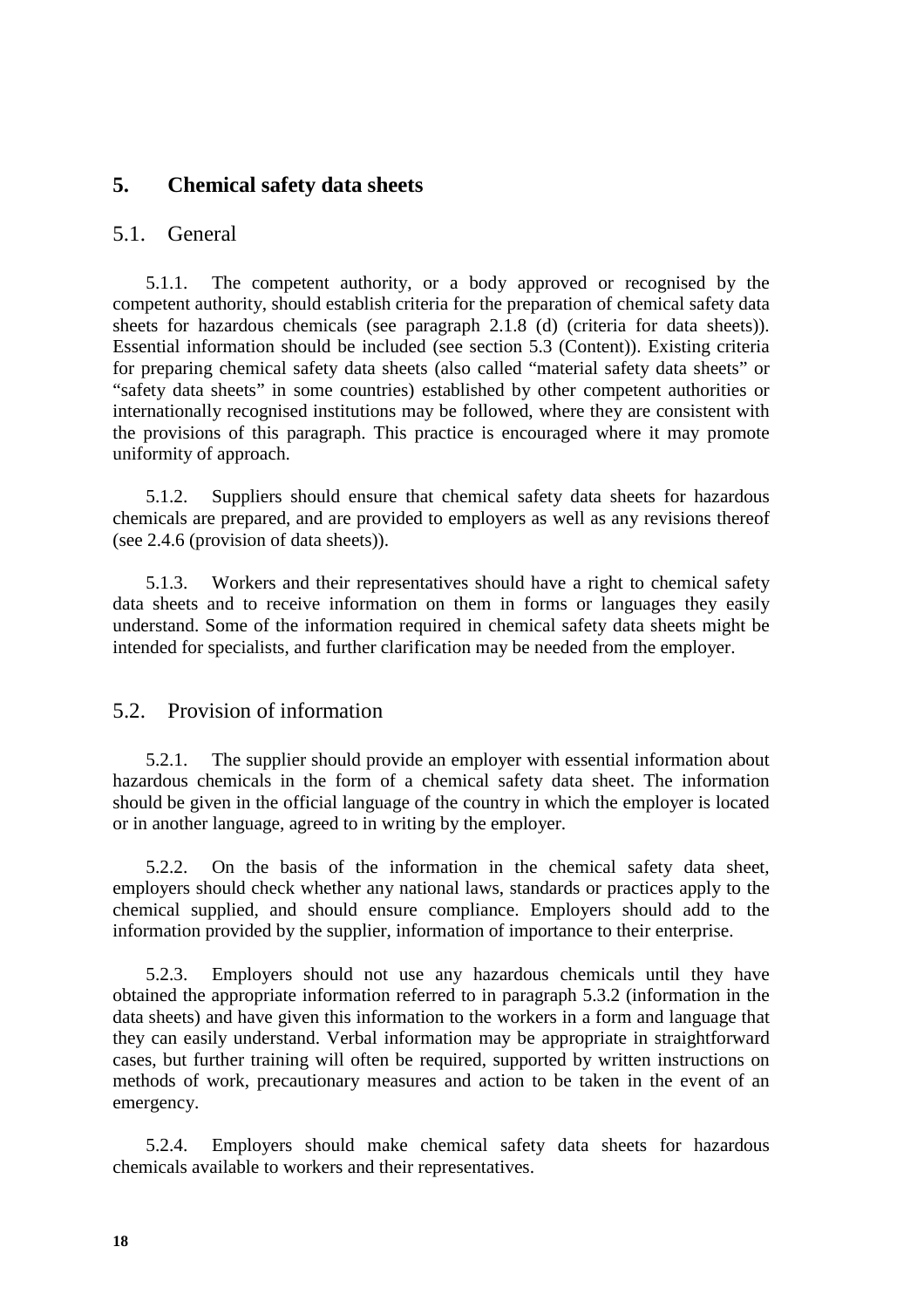## <span id="page-30-0"></span>5.3. Content

5.3.1. Chemical safety data sheets for hazardous chemicals should give information about the identity of the chemical, its supplier, classification, hazards, safety precautions and the relevant emergency procedures.

5.3.2. The information to be included should be that established by the competent authority for the area in which the employer's premises are located, or by a body approved or recognised by that competent authority. Details of the type of information that should be required are given below.

#### (a) Chemical product and company identification

The name should be the same as that used on the label of the hazardous chemical, which may be the conventional chemical name or a commonly used trade name. Additional names may be used if these help identification. The full name, address and telephone number of the supplier should be included. An emergency telephone number should also be given, for contact in the event of an emergency. This number may be that of the company itself or of a recognised advisory body, so long as either can be contacted at all times.

#### (b) Information on ingredients (composition)

The information should allow employers to identify clearly the risks associated with a particular chemical so that they may conduct a risk assessment, as outlined in section 6.2 (Procedures for assessment) of this code. Full details of the composition should normally be given but may not be necessary if the risks can be properly assessed. The following should be provided except where the name or concentration of an ingredient in a mixture is confidential information which can be omitted in accordance with section 2.6:

- (i) a description of the main components, including their chemical nature;
- (ii) the identity and concentrations of components which are hazardous to safety and health;
- (iii) the identity and maximum concentration to be found of components which are at the concentration or exceed the concentration at which they are classified as hazardous to safety and health in lists approved or recognised by the competent authority, or which are prohibited at higher concentrations by the competent authority.

#### (c) Hazard identification

The most important hazards, including the most significant health, physical and environmental hazards, should be stated, clearly and briefly, as an emergency overview. The information should be compatible with that shown on the label.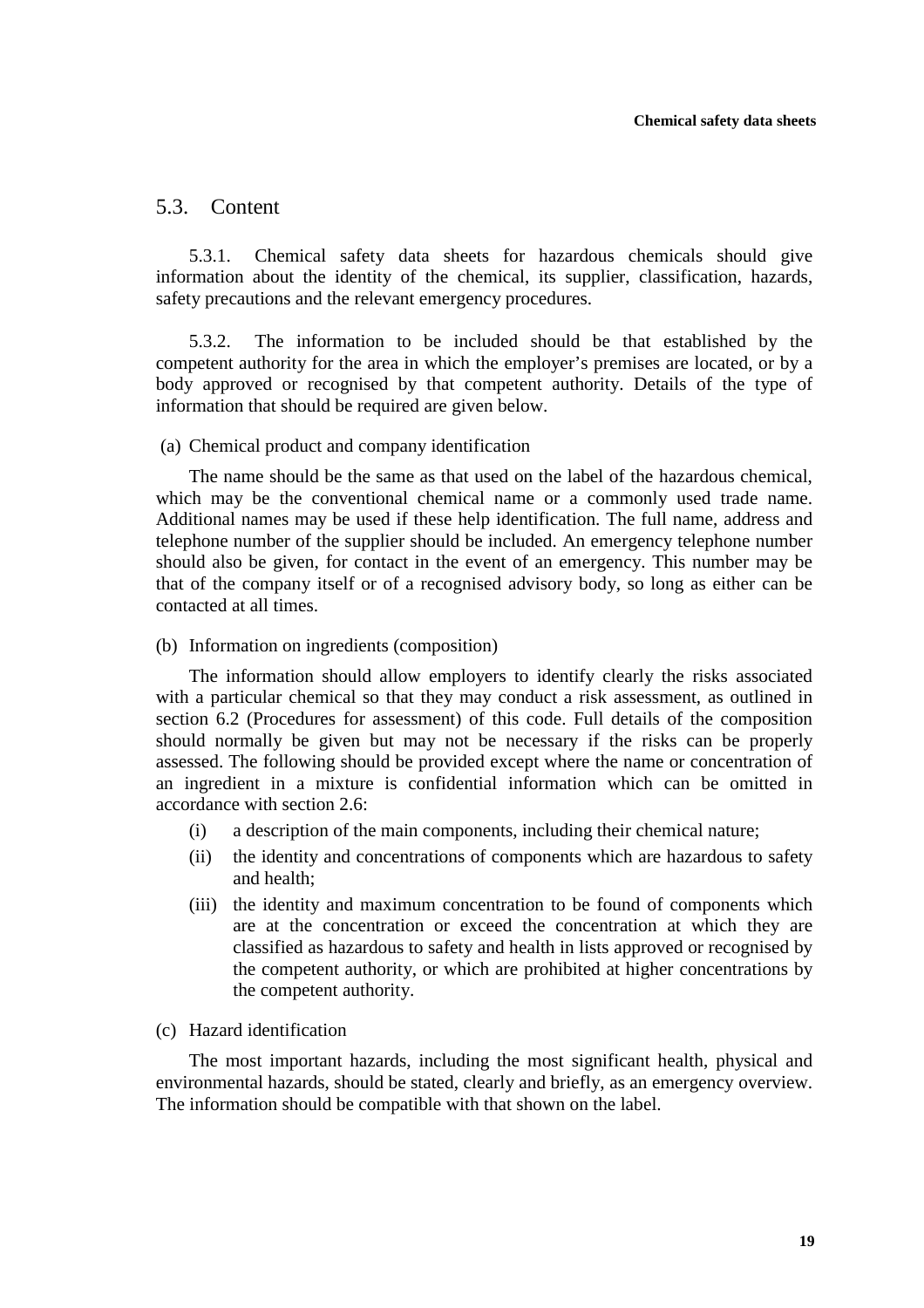(d) First-aid measures

First-aid and self-help measures should be carefully explained. Situations where immediate medical attention is required should be described and the necessary measures indicated. Where appropriate, the need for special arrangements for specific and immediate treatment should be emphasised.

#### (e) Fire-fighting measures

The requirements for fighting a fire involving a chemical should be included, e.g.:

- (i) suitable extinguishing agents;
- (ii) extinguishing agents which must not be used for safety reasons;
- (iii) special protective equipment for fire-fighters.

Information should also be given on the properties of the chemical in the event of fire and on special exposure hazards as a result of combustion products, as well as the precautions to be taken.

(f) Accidental release measures

Information should be provided on the action to be taken in the event of an accidental release of the chemical. The information should include:

- (i) health and safety precautions: removal of sources of ignition, provision of sufficent ventilation, provision of suitable personal protective equipment;
- (ii) environmental precautions: keeping away from drains, need to alert the emergency services, and possible need to alert the immediate neighbourhood in the event of an imminent risk;
- (iii) methods for making safe and cleaning up: use of suitable absorbent materials, avoiding production of gases/fumes by water or other diluent, use of suitable neutralising agents;
- (iv) warnings: advise against reasonably foreseeable hazardous actions.
- (g) Handling and storage

Information should be given about conditions recommended by the supplier for safe storage and handling, including:

- (i) design and location of storage rooms or vessels;
- (ii) separation from workplaces and occupied buildings;
- (iii) incompatible materials;
- (iv) conditions of storage, e.g. temperature and humidity, avoidance of sunlight;
- (v) avoidance of sources of ignition, including particular arrangements to avoid static build-up;
- (vi) provision of local and general ventilation;
- (vii) recommended methods of work and those to be avoided.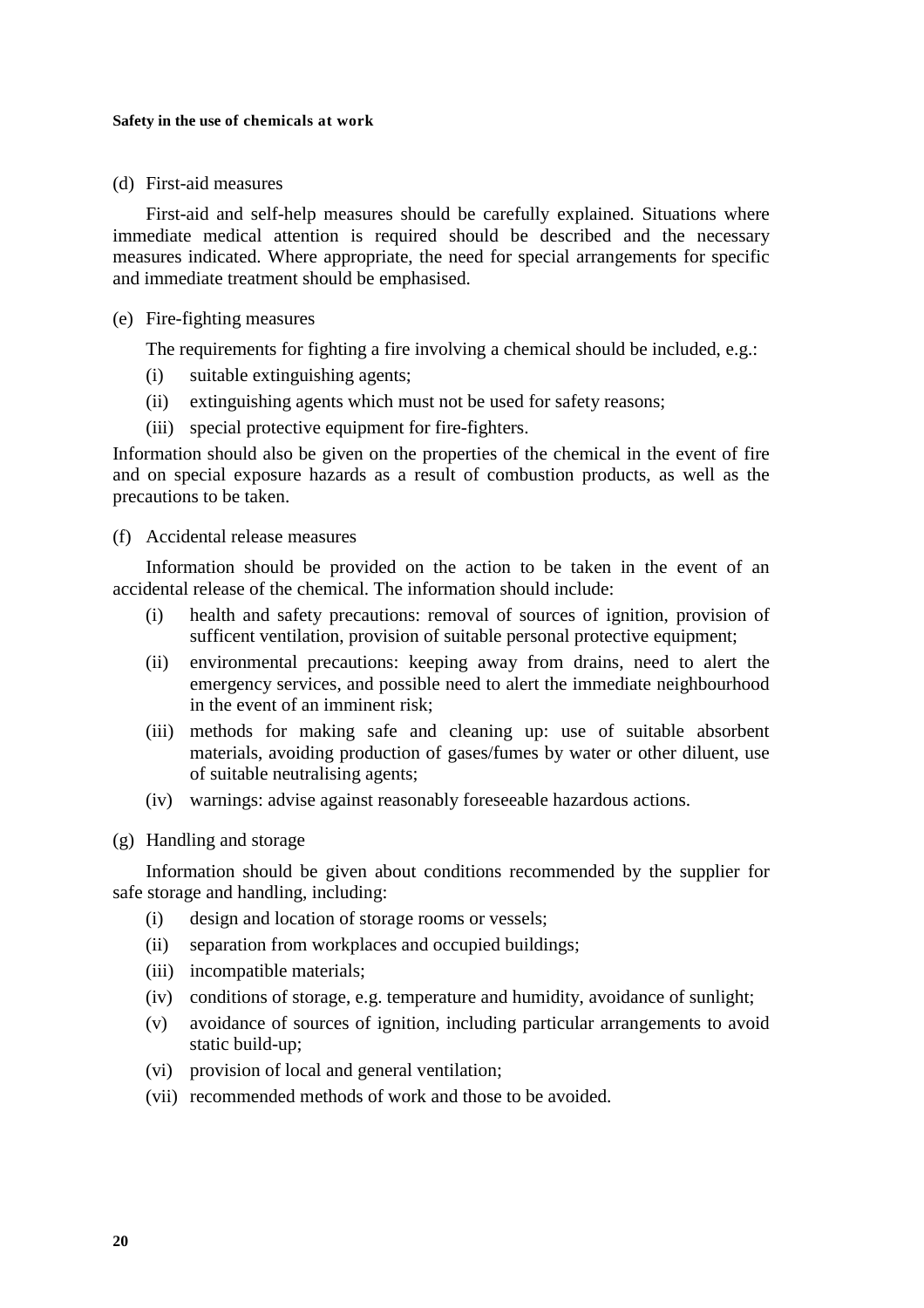(h) Exposure controls and personal protection

Information should be given on the need for personal protective equipment during use of a chemical, and on the type of equipment that provides adequate and suitable protection. Where appropriate, a reminder should be given that the primary controls should be provided by the design and installation of any equipment used and by other engineering measures, and information provided on useful practices to minimise exposure of workers. Specific control parameters such as exposure limits or biological standards should be given, along with recommended monitoring procedures.

#### (i) Physical and chemical properties

A brief description should be given of the appearance of the chemical, whether it is a solid, liquid or gas and its colour and odour. Certain characteristics and properties, if known, should be given, specifying the nature of the test to determine these in each case. The tests used should be in accordance with the national laws and criteria applying at the employer's workplace and, in the absence of national laws or criteria, the test criteria of the exporting country should be used as guidance. The extent of the information provided should be appropriate to the use of the chemical. Examples of other useful data include:

- viscosity:
- freezing point/freezing range;
- boiling point/boiling range;
- melting point/melting range;
- flashpoint;
- auto-ignition temperature;
- explosive properties;
- oxidising properties;
- vapour pressure;
- molecular weight;
- specific gravity or density;
- $-$  pH;
- solubility:
- partition coefficient (water/*n*-octane);
- parameters such as vapour density, miscibility, evaporation rate and conductivity.
- (j) Stability and reactivity

The possibility of hazardous reactions under certain conditions should be stated. Conditions to avoid should be indicated, such as:

- (i) physical conditions, e.g. temperature, pressure, light, shock, contact with moisture or air;
- (ii) proximity to other chemicals, e.g. acids, bases, oxidising agents or any other specific substance which may cause a dangerous reaction.

Where hazardous decomposition products are given off, these should be specified along with the necessary precautions.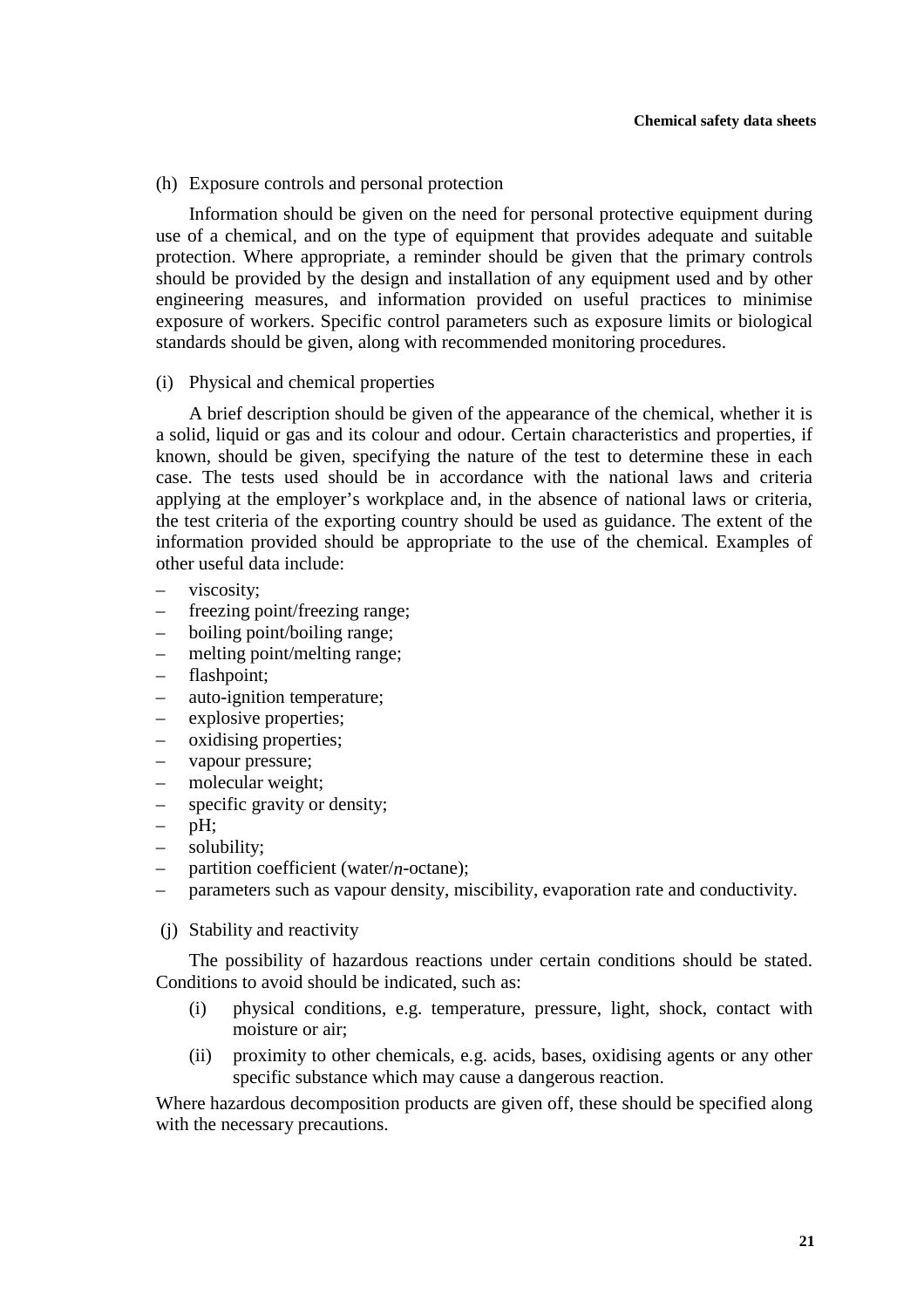#### (k) Toxicological information

This section should give information on the effects on the body and on potential routes of entry into the body. Reference should be made to acute effects, both immediate and delayed, and to chronic effects from both short- and long-term exposure. Reference should also be made to health hazards as a result of possible reaction with other chemicals including any known interactions, for example, resulting from the use of medication, tobacco and alcohol.

#### (l) Ecological information

The most important characteristics likely to have an effect on the environment should be described. The detailed information required will depend on the national laws and practice applying at the employer's workplace. Typical information that should be given, where appropriate, includes the potential routes for release of the chemical which are of concern, its persistence and degradability, bioaccumulative potential and aquatic toxicity, and other data relating to ecotoxicity, e.g. effects on water treatment works.

#### (m) Disposal considerations

Safe methods of disposal of the chemical and of contaminated packaging, which may contain residues of hazardous chemicals, should be given. Employers should be reminded that there may be national laws and practices on the subject.

#### (n) Transport information

Information should be given on special precautions that employers should be aware of or take while transporting the chemical on or off their premises. Relevant information given in the United Nations *Recommendations on the transport of dangerous goods* and in other international agreements may also be included.

#### (o) Regulatory information

Information required for the marking and labelling of the chemical should be given here. Specific national regulations or practices applying to the user should be referred to. Employers should be reminded to refer to the requirements of national laws and practices.

#### (p) Other information

Other information which may be important to workers' health and safety should be included. Examples are training advice, recommended uses and restrictions, references, and sources of key data for compiling the chemical safety data sheet, the technical contact point and date of issue of the sheet.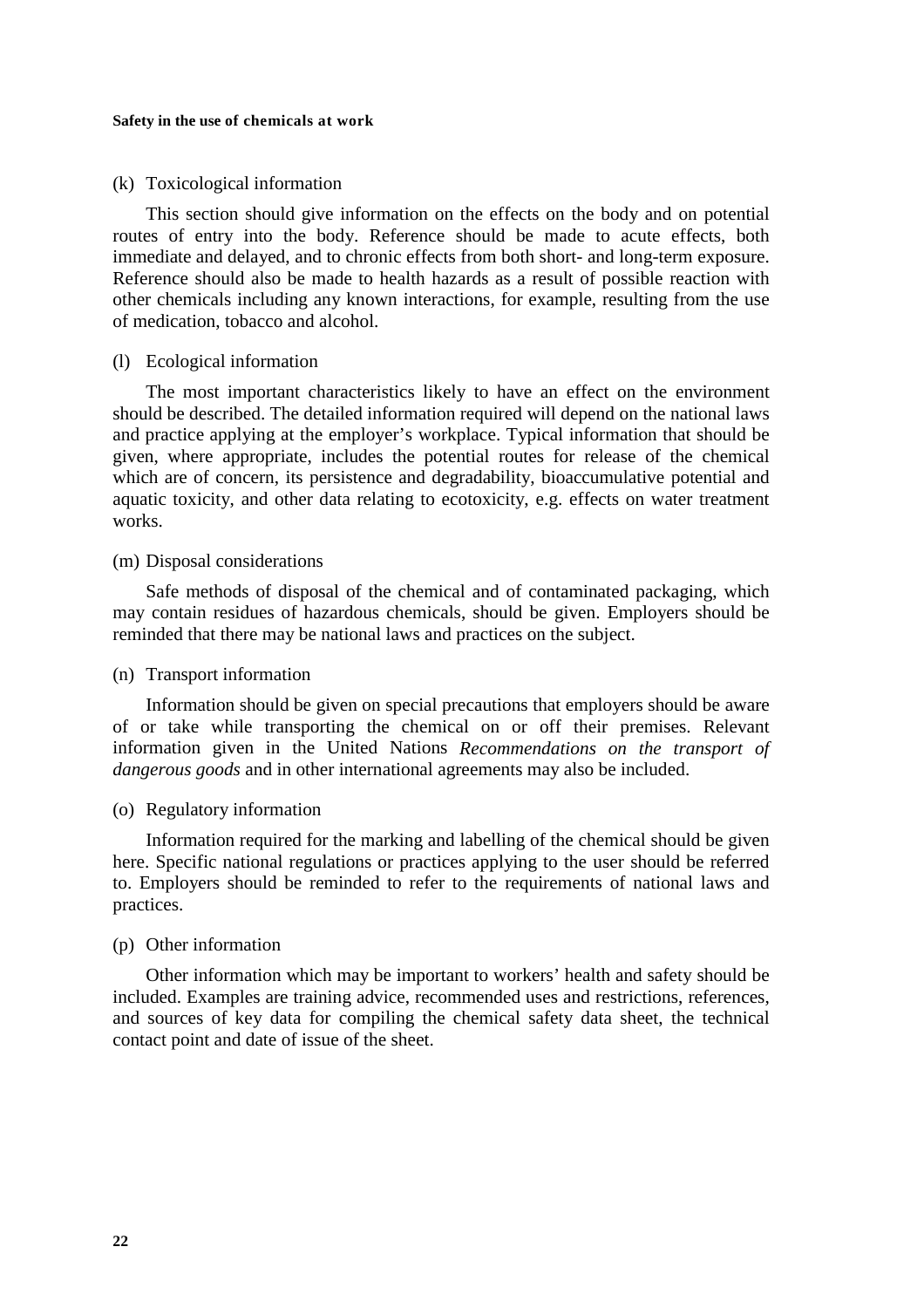## <span id="page-34-0"></span>**6. Operational control measures**

## 6.1. General principles

6.1.1. The competent authority should ensure that criteria are established for safety in the use of hazardous chemicals, including criteria for the measures outlined in sections 6.4 (Elimination) to 6.9 (measures for disposal and treatment).

6.1.2. After reviewing the chemicals being used at work, obtaining information about their hazards and making an assessment of the potential risks involved, employers should take steps to limit exposure of workers to hazardous chemicals, on the basis of the measures outlined in sections 6.4 to 6.9, in order to protect workers against hazards from the use of chemicals at work. The measures taken should eliminate or minimise the risks, preferably by substitution using non-hazardous or less hazardous chemicals, or by the choice of technology; but where this cannot be achieved the risks should be eliminated or minimised using good engineering controls. Other measures such as safe working systems and practices, personal protective equipment and the provision of information and training will further minimise risks and may have to be relied upon for some activities entailing the use of chemicals.

6.1.3. For new work activities involving the use of chemicals, the hazards should be identified and the risks assessed at the earliest stage when the new work activity is being considered. The hazards and risks should be reviewed at each subsequent stage in the development of a new process.

6.1.4. The purpose of the assessment is to enable an informed decision to be made by employers about the validity of measures to eliminate or minimise risks from chemicals. Employers should show that all aspects of the use of chemicals have been considered in the assessment. Where an employer identifies risks which can or should be eliminated or minimised, he or she should eliminate or minimise these risks as soon as possible and by the best possible means following the order of preference in the measures outlined in paragraph 6.1.2. A programme should be prepared to specify the action necessary to eliminate or minimise the risks and the time for completion.

6.1.5. For complex work activities, such as the manufacture of chemicals, the hazards of the process may be identified by breaking down the process into its component operations; the stages for reviewing risks may include a desk study (a paper review of the process and known risks), laboratory development work, pilot plant operations, commissioning and full operation of plant.

6.1.6. Hazardous chemicals might be used in quantities which have the potential to be a major risk not only to workers, but also to the population in the vicinity of the use of the chemicals and to the general environment. The use of such chemicals should additionally be controlled by following the objectives and procedures of the ILO code of practice, *Prevention of major industrial accidents* (Geneva, 1991), and in accordance with national law and practice.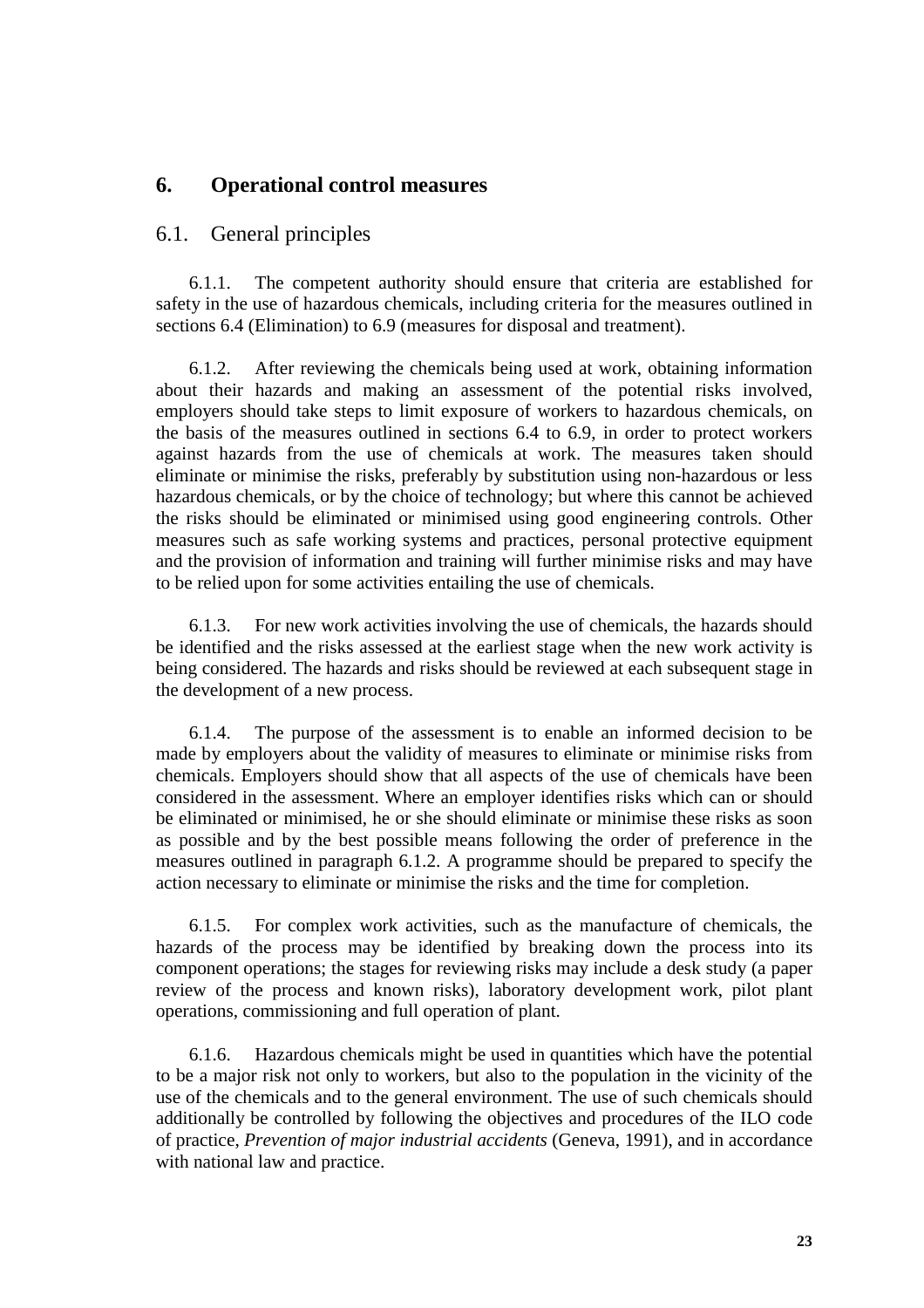## <span id="page-35-0"></span>6.2. Procedures for assessment

6.2.1. The assessment should be carried out by employers or by persons acting on their behalf who have the necessary information, instruction and training and are competent to do so. It should include:

#### *(a)* Assessment of risks

This should include consideration of which chemicals are used and the nature of their hazards, i.e. whether they may present a risk of one or more of the following:

- (i) acute or chronic ill health by entry into the body through inhalation, skin absorption or ingestion;
- (ii) injury or ill health from skin or eye contact;
- (iii) injury from fire, explosion or other events resulting from physical properties or chemical reactivity;

#### *(b)* Appraisal of control measures

An estimate of risk, and whether it can be eliminated, should be made, taking into account the engineering control measures and systems of work. The estimate should cover the hazards and control measures outlined in sections *6.5* (control measures) to 6.9 (measures for disposal and treatment). In estimating health risks, account should be taken of exposure limits or other exposure criteria specified, approved or recognised by the competent authority. Personal protective equipment should only be taken into account as a method of control where other measures have been taken but are not sufficient;

#### *(c)* Action programme

The estimated risk should be compared with criteria that have been formulated, agreed or recognised by the competent authority for safety in the use of chemicals and a programme of work drawn up based on these established criteria or, where such criteria do not exist, other valid criteria.

6.2.2. The assessment of risks should take into account:

- (a) the quantity of the chemical present at the workplace;
- (b) the operating conditions and processes applied at the workplace;
- (c) the range of uses of chemicals for which the employer is responsible, which might include production, handling, storage, transport and disposal;
- (d) the variety of tasks that contribute to a work activity, particularly those where the engineering controls provided are not available, e.g. during certain maintenance, breakdown or cleaning tasks;
- (e) the nature of the chemical and whether the hazards and associated risks are increased by the way it is used, e.g. at high temperatures and pressures;
- (f) the consequences and likelihood of a possible failure or sequence of failures of the control measures provided.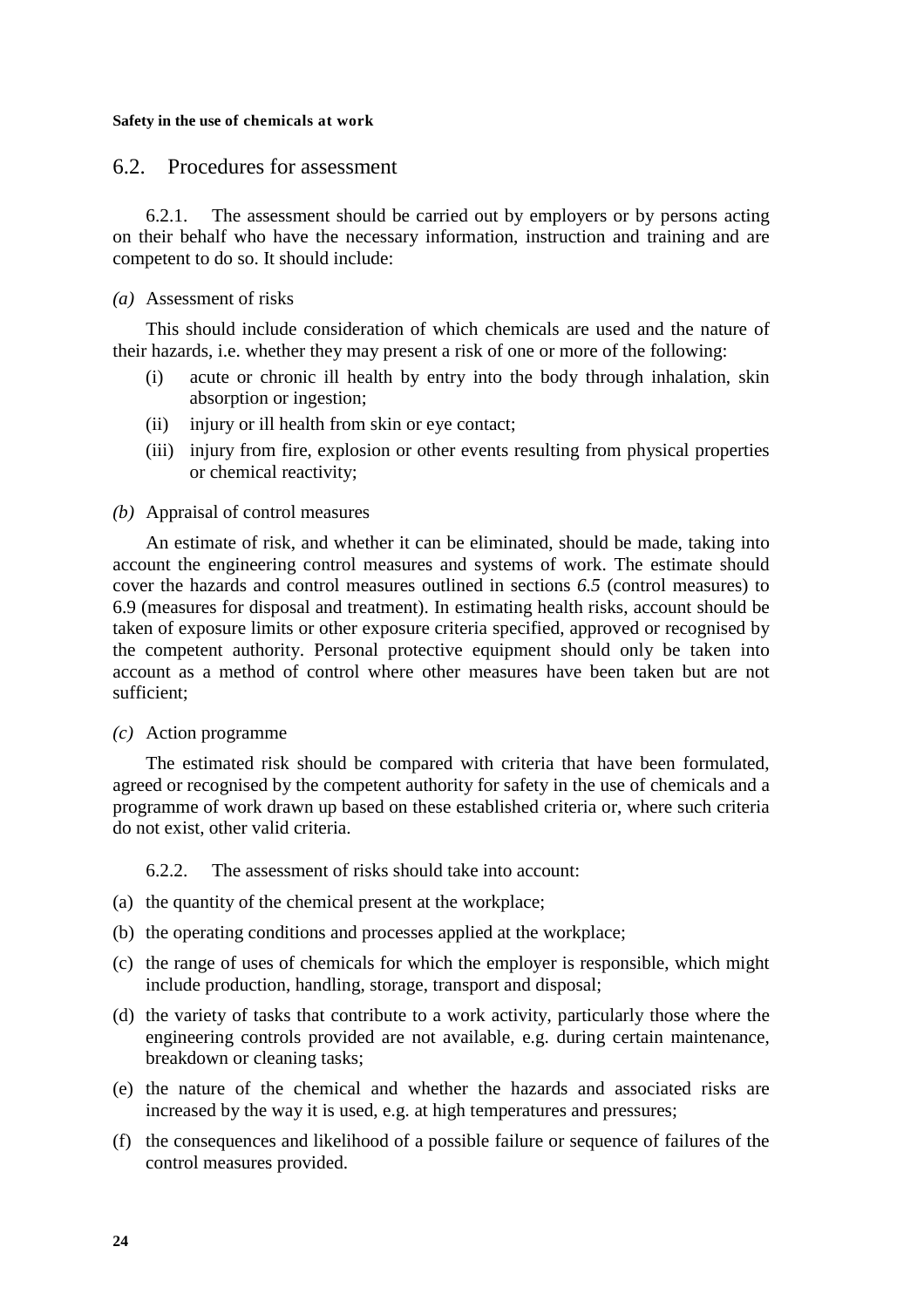#### **Operational control measures**

6.2.3. Atmospheric sampling should be used where appropriate. It may be used as a control parameter for the effectiveness of measures provided, and in particular for assessing exposure where operations or tasks are complex and the chemicals involved have established exposure limits.

## 6.3. Review of assessment

6.3.1. The assessment should be reviewed whenever there is reason to suspect that it is no longer valid or where there has been a significant change in the work to which the assessment relates.

6.3.2. The assessment may be shown to be no longer valid because of, for example:

- (a) the results of periodic thorough examinations and tests of engineering controls;
- (b) an incident which led or was liable to lead to a fire or explosion;
- (c) the results of monitoring exposure at the workplace, the results of health or medical surveillance, or a confirmed case of occupationally induced disease;
- (d) new information on health hazards, or on fire and explosion risks.

6.3.3. A significant change in the work may consist of:

- (a) a change in the substances used or their source;
- (b) plant modification, including engineering controls;
- (c) a change in the process or methods of work;
- (d) a change in the volume or rate of production.

### 6.4. Elimination

6.4.1. Employers should include in their assessment consideration as to whether the risks from the hazardous chemicals used can be eliminated by:

- (a) ceasing to use the chemicals;
- (b) replacing them by less hazardous chemicals or by the same substances in a less hazardous form. Care should be taken to consider all the known risks of the proposed substitutes, and action should be taken on precautionary measures before substitution;
- (c) using an alternative process.

6.4.2. Where the use of hazardous chemicals cannot be prevented, the control measures outlined in sections 6.5 (health-related measures), 6.6 (measures related to properties), 6.7 (measures for storage), 6.8 (measures for transport) and 6.9 (measures for disposal and treatment) should be followed.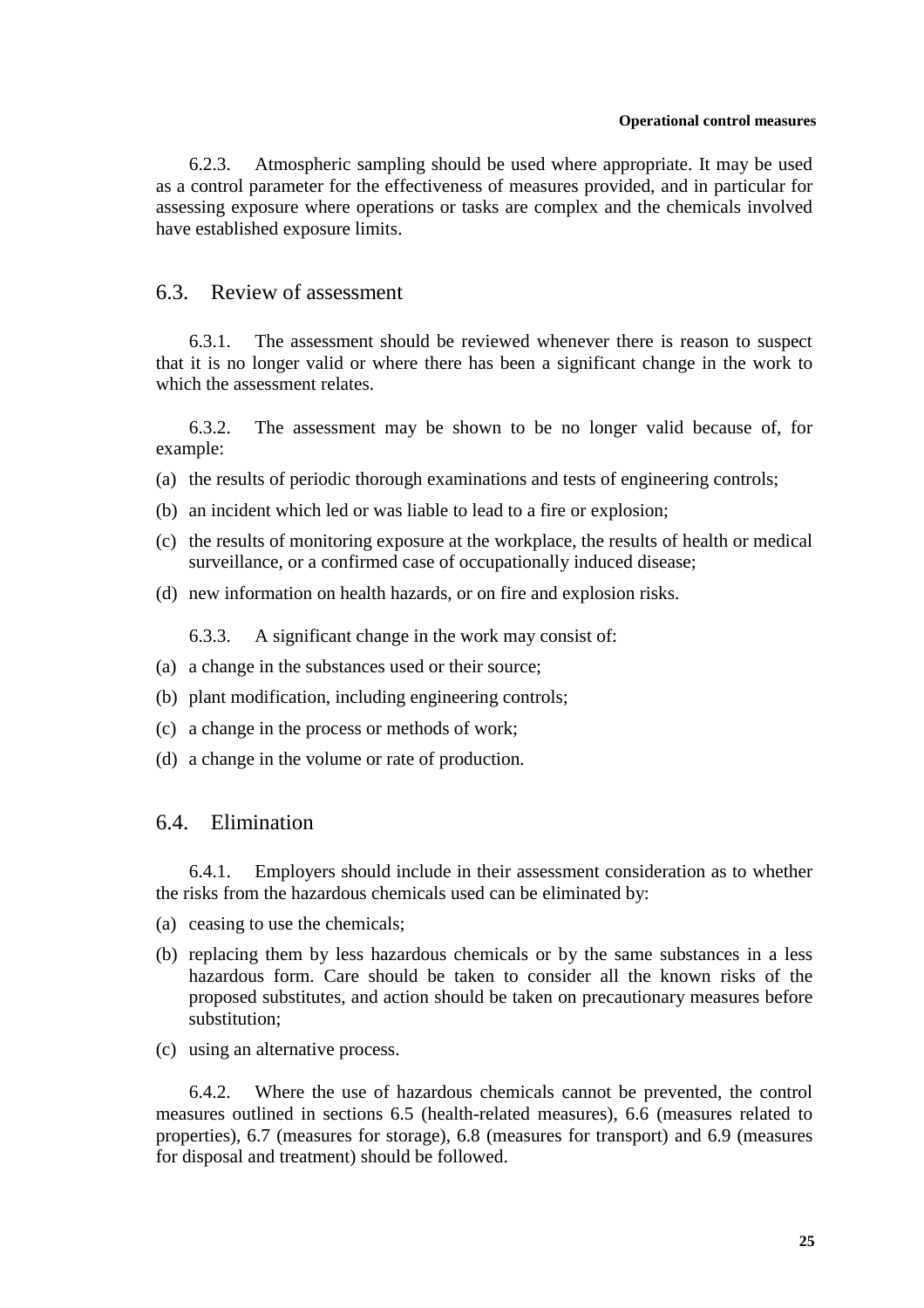## 6.5. Control measures for chemicals hazardous to health

6.5.1. Workers should be protected against the risk of injury or disease from chemicals hazardous to health. Workers should not be exposed to chemicals hazardous to health, in particular to an extent which exceeds exposure limits or other exposure criteria for the evaluation and control of the working environment established by the competent authority, or by a body approved or recognised by the competent authority in accordance with national or international standards.

6.5.2. Control measures to provide protection for workers could be any combination of the following:

- (a) good design and installation practice:
	- (i) totally enclosed process and handling systems;
	- (ii) segregation of the hazardous process from the operators or from other processes;
	- (iii) plants processes or work systems which minimise generation of, or suppress or contain, hazardous dust, fumes, etc., and which limit the area of contamination in the event of spills and leaks;
	- (iv) partial enclosure, with local exhaust ventilation;
	- (v) local exhaust ventilation;
	- (vi) sufficient general ventilation;
- (b) work systems and practices:
	- (i) reduction of the numbers of workers exposed and exclusion of non-essential access;
	- (ii) reduction in the period of exposure of workers;
	- (iii) regular cleaning of contaminated walls, surfaces, etc.;
	- (iv) use and proper maintenance of engineering control measures;
	- (v) provision of means for safe storage and disposal of chemicals hazardous to health;
- (c) personal protection:
	- (i) where the above measures do not suffice, suitable personal protective equipment should be provided until such time as the risk is eliminated or minimised to a level that would not pose a threat to health;
	- (ii) prohibition of eating, chewing, drinking and smoking in contaminated areas;
	- (iii) provision of adequate facilities for washing, changing and storage of clothing, including arrangements for laundering contaminated clothing;
	- (iv) use of signs and notices;
	- (v) adequate arrangements in the event of an emergency.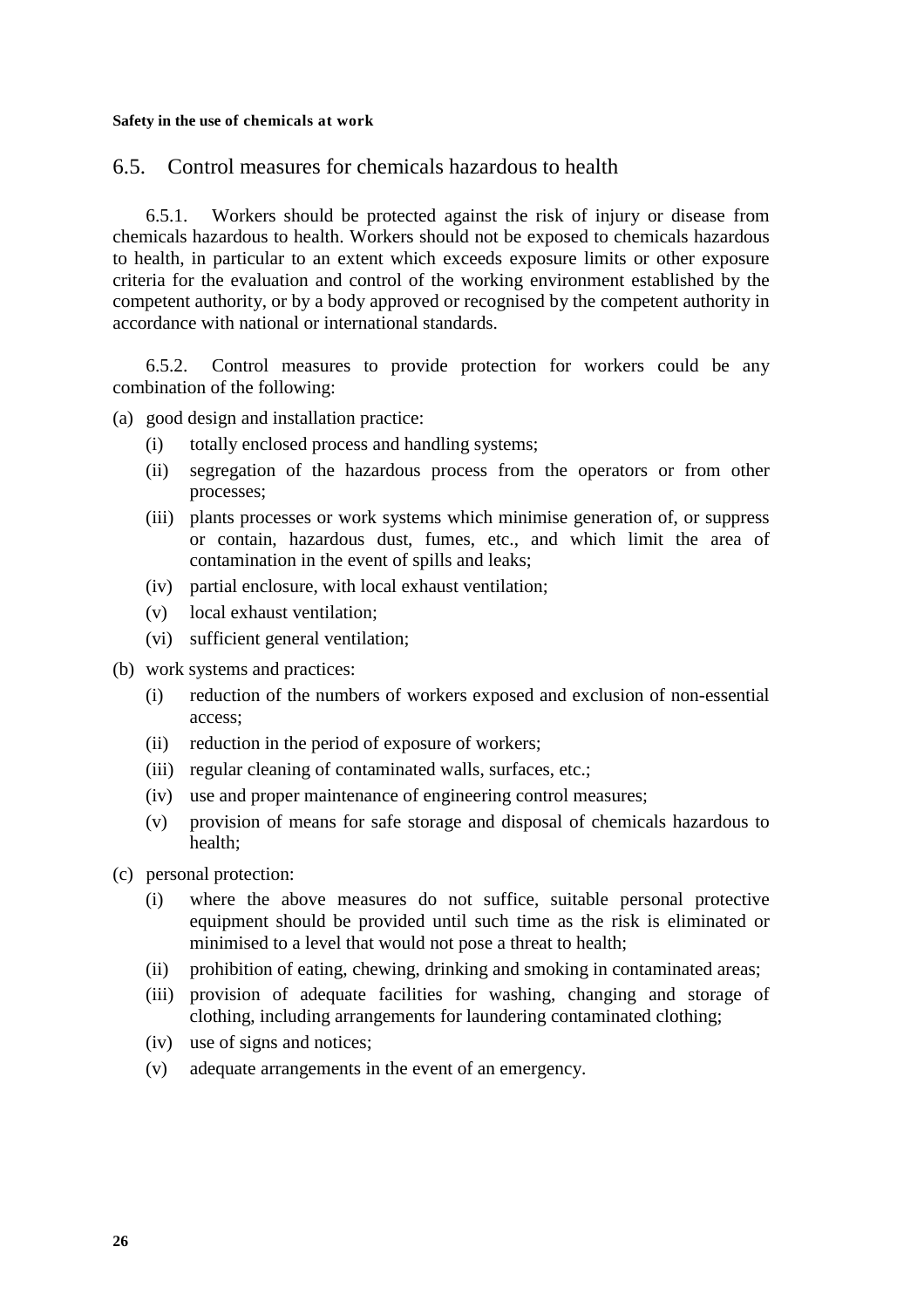# 6.6. Control measures for flammable, dangerously reactive or explosive chemicals

6.6.1. Workers should be protected against risks of injury resulting from the use of flammable, unstable or explosive chemicals. A combination of the following measures should be used to reduce the risk of a fire or explosion.

#### *(a)* Good design and installation practice:

In addition to the fundamental principles in paragraph 6.5.2 (a) (good design) which should be applied to eliminating flammable vapours, fumes or dusts liable to be given off, the following practices should also be observed where appropriate:

- (i) elimination or control of sources of ignition;
- (ii) separation of processes that use flammable chemicals from:
	- other processes;
	- bulk storage of the flammable chemicals or bulk storage which may cause a hazard in the event of fire;
	- the boundary and premises off site, which are not under the control of the employer; and
	- fixed sources of ignition;
- (iii) provision of an inert atmosphere for totally enclosed processes and handling systems;
- (iv) provision of means of fire detection and alarm which, as far as is practicable, should include automatic means of extinguishing incipient fires;
- (v) installation of means for detecting increases in pressure and the automatic operation of a gas suppressor to prevent an explosion, e.g. for dust explosions;
- *(b)* Safe work systems and practices:
	- (i) use and proper maintenance of the engineering control measures provided;
	- (ii) minimisation of the quantities of chemicals kept in the workplace;
	- (iii) minimisation of the quantities of chemicals handled and used in buildings;
	- (iv) separation of arrangements for storing chemicals from normal process activities;
	- (v) separation of incompatible chemicals;
	- (vi) reduction of the numbers of workers exposed and exclusion of non-essential access;
	- (vii) arrangements for spillages to be cleared up immediately;
	- (viii) arrangements for the safe disposal of chemicals;
	- (ix) ensuring that appropriate equipment is provided, e.g. non-sparking tools for low-incendive materials in specified situations;
	- (x) use of appropriate signs and notices;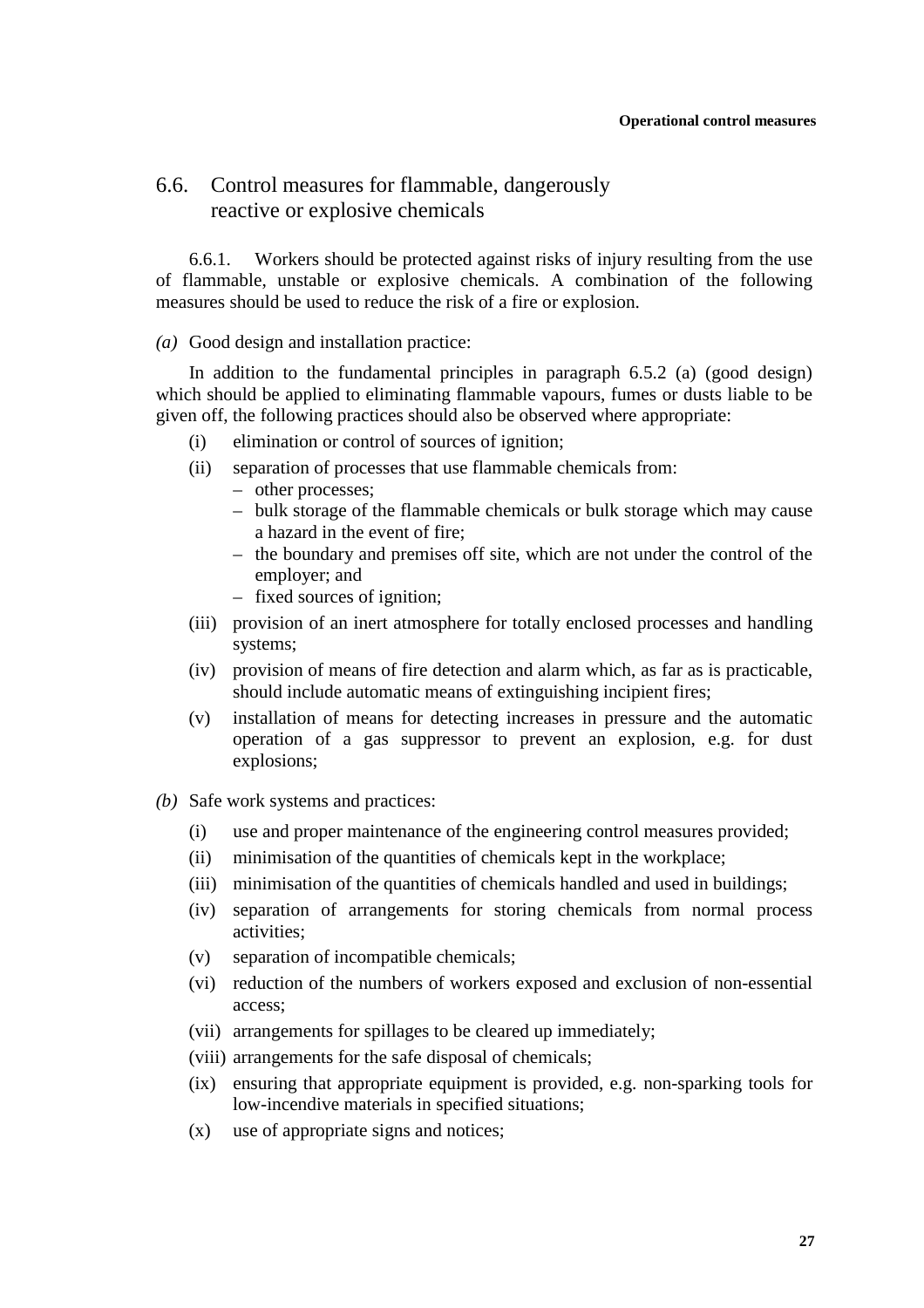*(c)* Personal protection:

- (i) ensuring that where personal protective equipment and general work clothing are provided, they are not liable to increase the possibility of serious bums. Certain synthetic materials may melt in a fire and thereby cause more serious bums;
- (ii) making adequate preparations for an emergency.

6.6.2. The adequacy of the means of escape, fire-fighting arrangements, the fire alarm system and provisions for the evacuation of the premises should be considered, following the assessment of chemicals that may be flammable, unstable or explosive.

# 6.7. Control measures for the storage of hazardous chemicals

6.7.1. Hazardous chemicals should be stored under conditions specific to their inherent properties and characteristics to ensure safety and in accordance with established criteria. Chemicals with typical properties and characteristics that are relevant include:

- (a) flammable liquids;
- (b) flammable gases;
- (c) toxic chemicals;
- (d) corrosive chemicals;
- (e) chemicals that emit highly toxic fumes in the event of a fire;
- (f) chemicals which, in contact with water, give off flammable gas;
- (g) oxidising chemicals;
- (h) explosives;
- (i) unstable chemicals;
- (j) flammable solids;
- (k) compressed gases.

6.7.2. Chemicals known to have carcinogenic, mutagenic or teratogenic health effects should be kept under strict control.

6.7.3. Many standards, codes or guidelines exist concerning the storage of specific chemicals in bulk or in small containers. Where smaller containers (e.g. drums, cylinders, sacks or bags) are used, intermixing of chemicals is liable to occur. The major risk is that of fire and the resultant release of chemicals or combustion products. Many incidents of loss or injury resulting from warehouse activities have been caused by fire. With these fundamental points in mind, the control measures to provide protection should cover any combination of the following: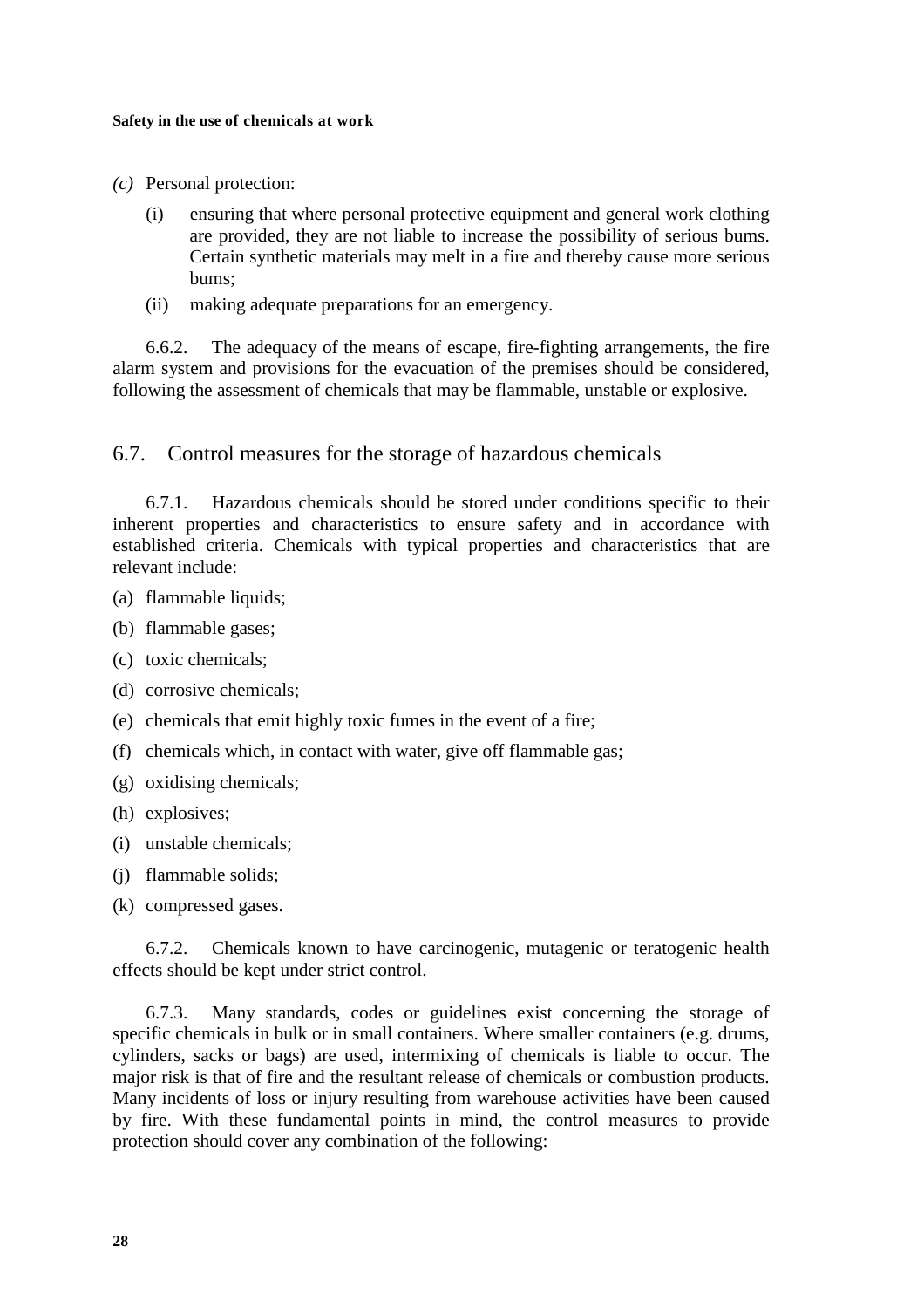#### **Operational control measures**

- (a) the compatibility and segregation of stored chemicals. Chemicals that can react together to form unstable or noxious products, or produce heat, should be kept separate. Because of their reactivity and their liability to produce heat, oxidising chemicals should be kept separate from flammable liquids or other flammable chemicals;
- (b) limitations on quantities of chemicals to be stored. This applies to chemicals with certain characteristic properties, so as to limit the effects of an accident or incident involving (or liable to involve) the chemicals in an emergency;
- (c) adequate security of and access to storage areas. Potential ignition sources should be prohibited or controlled;
- (d) safe siting of storage areas. In order to minimise the effects of an incident, storage areas for chemicals should be kept separate from process areas, occupied buildings and other storage areas, as well as from boundaries and off-site premises over which the employer has no control, and fixed sources of ignition, except for a small quantity of a hazardous chemical stored in a workplace in a safe manner (e.g. a small amount of a flammable liquid in a fire-resistant cabinet);
- (e) the appropriate construction, nature and integrity of storage containers;
- (f) safe loading and unloading of storage containers. Criteria relating to suitable equipment and safe systems of work, including training, are of primary importance for  $(f)$ ,  $(g)$  and  $(h)$ ;
- (g) adequate precautions against accidental release, fire, explosion and chemical reactivity;
- (h) adequate precautions and procedures in case of spillage;
- (i) temperature, humidity and ventilation requirements. These are particularly important where the ambient temperature and humidity are high. Ventilation requirements should ensure that there is no accumulation of gases, vapours or fumes in enclosed areas;
- (j) labelling and relabelling requirements;
- (k) emergency procedures;
- (l) requirements relating to possible physical and chemical changes in stored chemicals (e.g. not to store beyond the expiration period recommended on the label and the chemical safety data sheet);
- (m) deployment of surveillance systems.

### 6.8. Control measures for the transport of chemicals

6.8.1. Hazardous chemicals should be transported in accordance with criteria established by the competent authority for the safety of the workers involved.

6.8.2. The criteria established by the competent authority should be consistent with national or international transport regulations and cover, as applicable: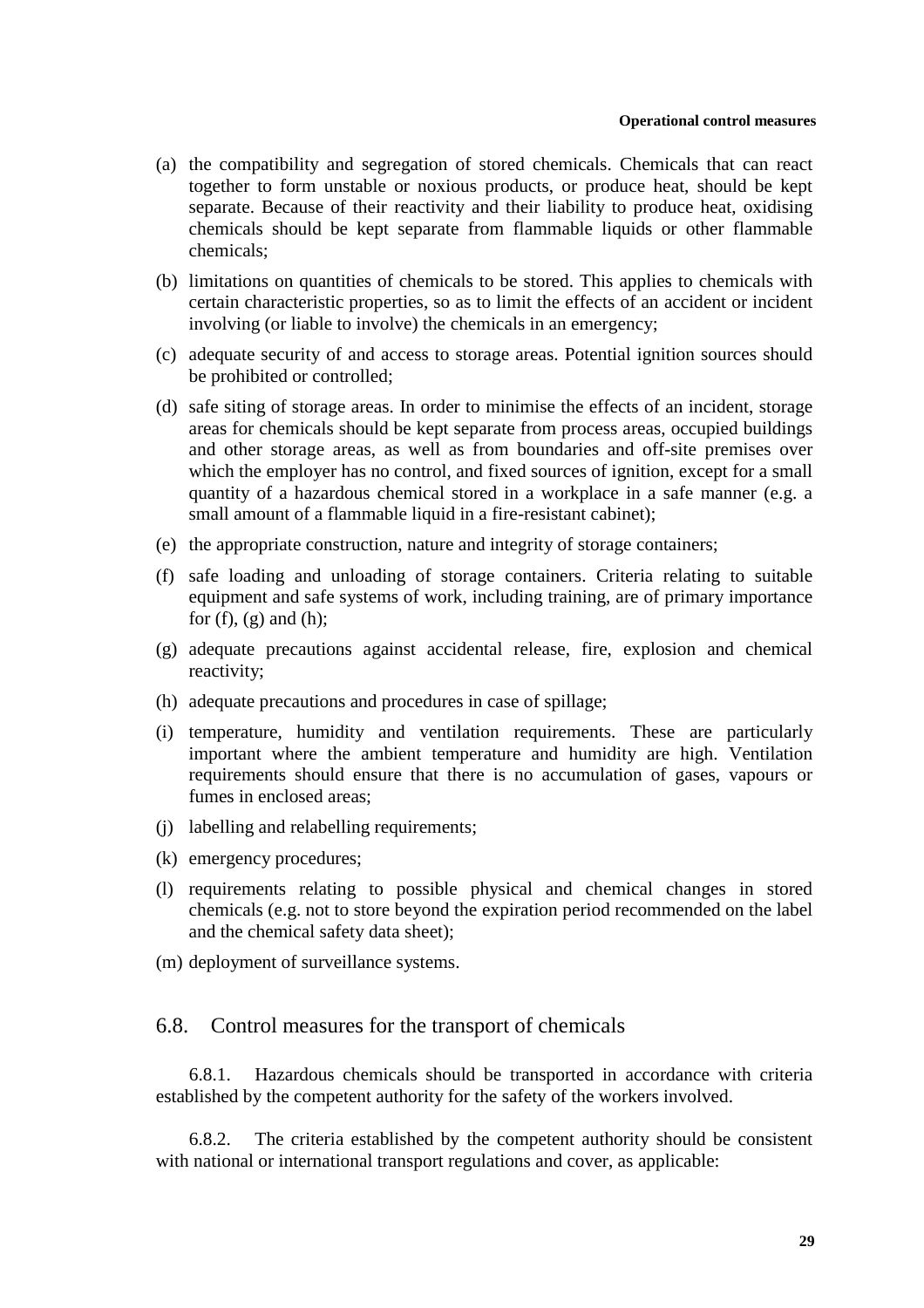- (a) the properties and quantity of chemicals to be transported;
- (b) the nature, integrity and protection of the packaging and containers used in transport, including pipelines;
- (c) the specifications of the vehicle used in transport;
- (d) the routes to be taken;
- (e) the training and qualifications of transport workers;
- (f) labelling requirements;
- (g) loading and unloading;
- (h) procedures in case of emergency, e.g. fire or spillage.

6.8.3. The criteria that are established should be consistent with the criteria of existing international transport requirements (e.g. the International Maritime Dangerous Goods Code, the Convention on International Civil Aviation and, in Europe, the European Agreement concerning the International Carriage of Dangerous Goods by Road (ADR)), which cover goods moving between countries and which are primarily aimed at protecting the environment and persons (other than the transport workers concerned) who may be involved in transport accidents.

6.8.4. The criteria should complement the above by:

- (a) providing protection for workers; and
- (b) providing protection for other persons who may be involved in a transport accident involving hazardous chemicals being transported internally within a country or within a workplace.

## 6.9. Control measures for the disposal and treatment of chemicals

6.9.1. The disposal of chemicals no longer required and the risks to workers should be included in the employers' assessment of risks. The chemicals should also be handled, treated or disposed of in a manner which eliminates or minimises the risk to safety and health and to the environment, in accordance with national law and practice. Containers which have been emptied but which may contain residues of hazardous chemicals should be treated as hazardous.

6.9.2. Hazardous chemicals deemed to be waste should be disposed of according to procedures based on criteria established by the competent authority or laid down in standards, codes or guidelines which have been approved or recognised by the competent authority for the treatment and disposal of hazardous chemicals and hazardous waste products, with a view to ensuring the safety of workers; these criteria should be consistent with the protection of the general public and the environment.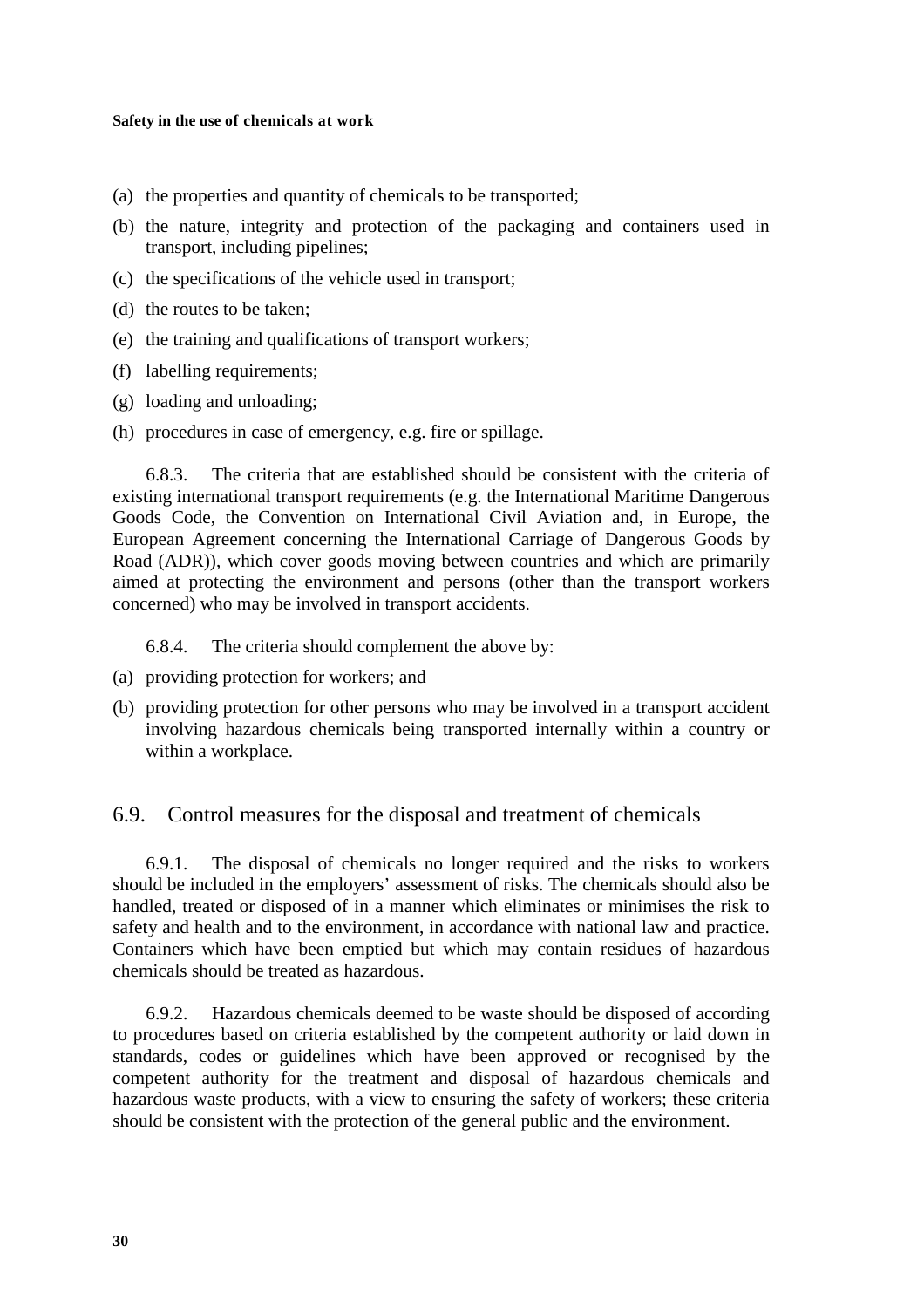#### **Operational control measures**

6.9.3. The criteria established by the competent authority should be consistent with national or international regulations regarding disposal and treatment of hazardous waste and should cover, where applicable:

- (a) the method of identification of waste products. Waste products should be identified as waste, by their origins and also by their main components, where known. The main components should be determined from the history of the products. In cases of doubt about the degree of hazard, the waste should be classified as the highest hazard;
- (b) the handling of contaminated containers. Empty containers which have not been cleansed of hazardous chemicals should be closed and stored to await disposal or reuse, and treated as if they contained those hazardous chemicals. Empty containers should retain the identification, marking and labelling of their previous contents;
- (c) the identification, construction, nature, integrity and protection of waste containers. The waste containers should be designed or chosen to provide protection to workers against the hazards identified in (a) and (b) above, taking into account the methods of work and disposal to be followed;
- (d) the effects on the working environment. The discharge of effluent, the disposal and transport of waste, and the emission of smoke and chemicals into the atmosphere should be undertaken in such a way as to prevent or minimise risks to workers, or should be in accordance with national laws and practice for the protection of the general public and the environment;
- (e) the demarcation of disposal areas. Disposal areas and storage areas for waste products should be set aside. Sufficient space should be provided on site to prevent the presence of waste containers in the normal process and storage areas;
- (f) the provision, maintenance and use of personal protective equipment and clothing. Personal protection should be provided against the hazards referred to in (a) and (b) above and in accordance with the method of work to be followed;
- (g) the method of disposal or treatment. Where there are no on-site facilities to dispose of waste safely, hazardous waste products should be disposed of through a specialist contractor in accordance with national laws and practice. Where an employer disposes of waste (e.g. waste flammable solvents and residues) by burning, this should be in a plant or process designed to do this safely and following a clearly defined system of work.

6.9.4. Guidelines concerning controls in respect of the transboundary movement of hazardous wastes can be found in the UNEP Basel Convention on the Control of Transboundary Movements of Hazardous Wastes and their Disposal.

## 6.10. Programme for action

6.10.1. Where the assessment of risks shows that the controls are inadequate or likely to become inadequate, risks should be eliminated or a programme should be prepared to minimise the risks and in any case to meet established criteria. Where these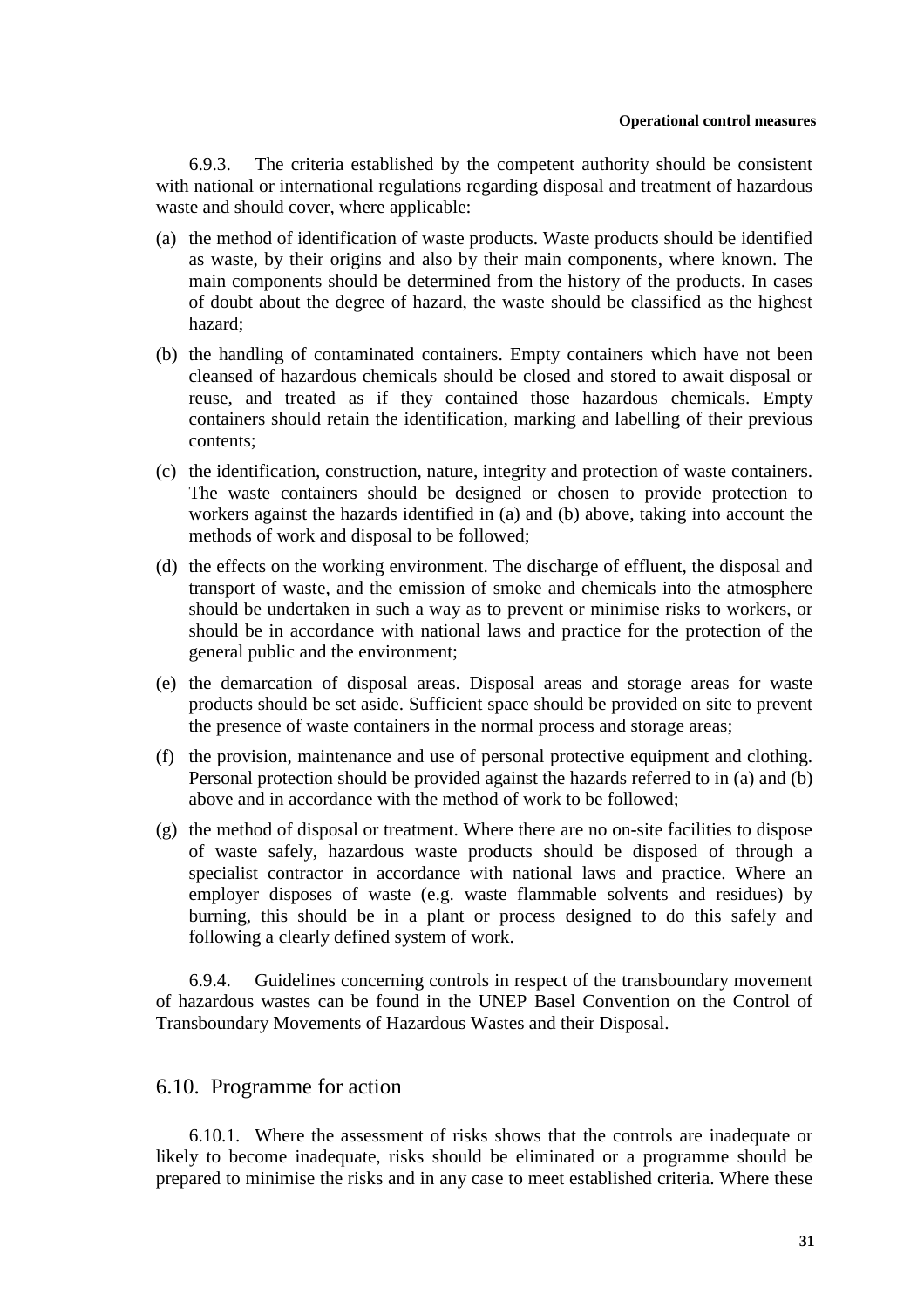do not currently exist, valid criteria for the control of risks during the use of chemicals outlined in sections 6.5 (health-related measures), 6.6 (measures related to properties), 6.7 (measures for storage), 6.8 (measures for transport) and 6.9 (measures for disposal and treatment) should be drawn up by the employer. In preparing the programme, the general principles to be followed for the control measures in chapters 7 (Design and installation), 8 (Work systems and practices) and 9 (Personal protection) should be borne in mind, and attention paid to ensuring the adequacy of the information, instruction and training provided by employers, of the checking and monitoring systems and of the arrangements in the event of emergencies.

6.10.2. Each employer, after consultation with workers and workers' representatives, should establish and implement a programme to eliminate or minimise the identified risks in the use of hazardous chemicals. The programme should ensure that the risks are eliminated or minimised as soon as possible and by the best possible means. Preferred measures are by elimination or substitution of the hazardous chemicals involved, or where this cannot be achieved, by engineering controls. These measures may be difficult to complete immediately. Measures such as the provision of personal protective equipment may allow an earlier, though temporary, reduction in risks. The programme should specify the action necessary to eliminate or minimise the risks and the time for it to be completed.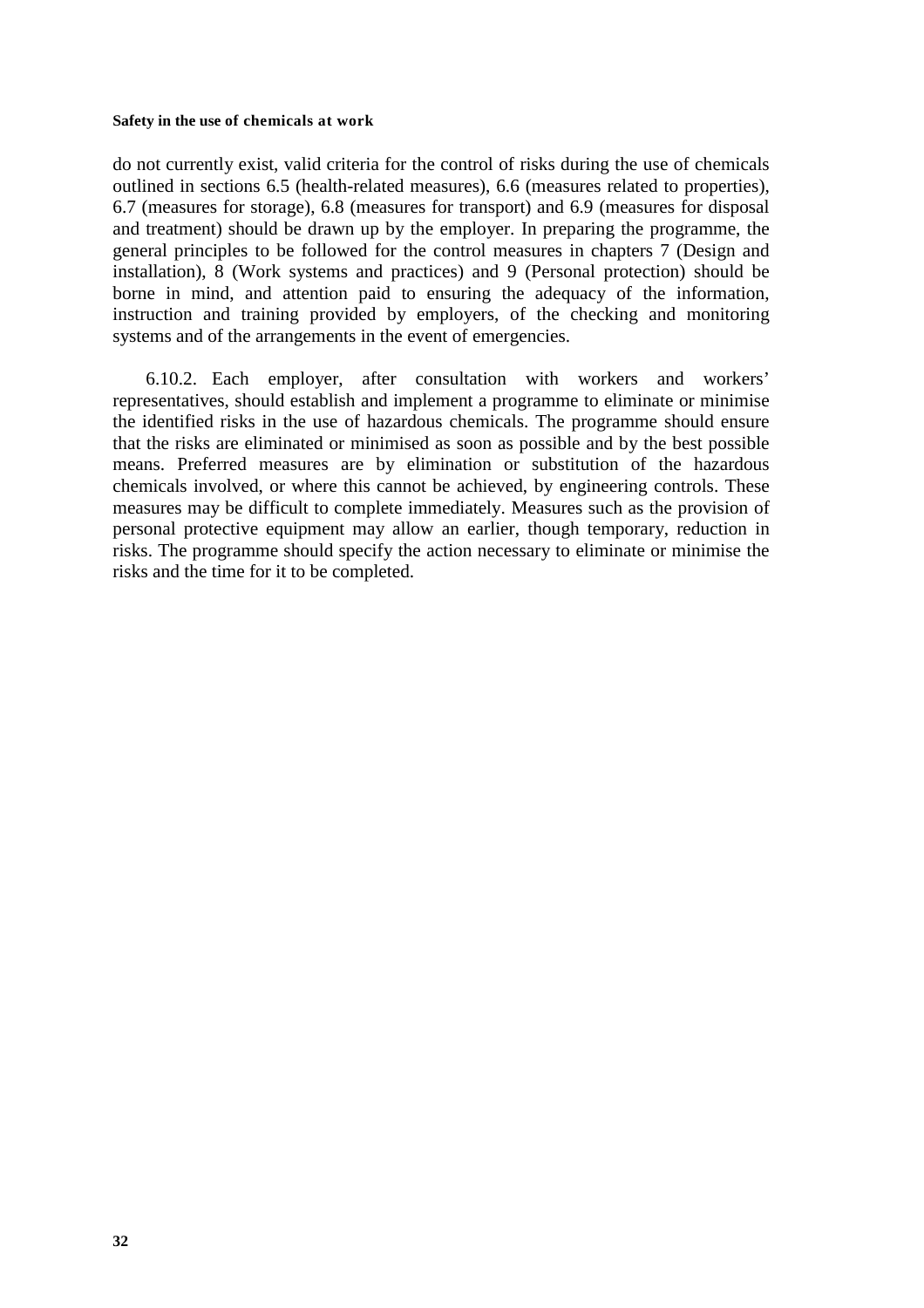# **7. Design and installation**

## 7.1. General principles

7.1.1. Plant and equipment should be designed and installed to contain or minimise the risks from chemicals used at work, e.g.:

- (a) by reducing the release of harmful or flammable chemicals, including the vapour and dust from such chemicals;
- (b) by preventing the spread of fire and explosion in the workplace.

7.1.2. Containment of a hazard is best achieved by fully enclosing processes involving the use of chemicals. Full enclosure of processes can be more easily achieved where plant and equipment are automated or operated remotely. This should be a primary consideration during the design of plant and equipment and the process to be used. Bulk storage, with fixed pipework transfer suitably designed and fit for the purpose, should be used in preference to small container storage, where appropriate.

7.1.3. To reduce leaks, where particularly hazardous chemicals are used, enclosed plant and equipment should be fitted with extraction systems, which should be designed to ensure a slight negative pressure within the plant and equipment, where the process allows. Extraction systems should vent to a safe place, or contaminated air should be filtered or treated to ensure that exposure limits or other established criteria for the control of the working environment are not exceeded.

7.1.4. Working areas, plant and equipment should be so designed and installed as to avoid unnecessary exposure of workers to hazardous chemicals; this should include the provision of local exhaust ventilation, ensuring that cleaning can be kept to a minimum, and facilitating maintenance and cleaning procedures.

7.1.5. To further reduce risks from hazardous chemicals, plant, equipment and storage should be separated from other processes, from incompatible chemicals or other chemicals which may cause a hazard in the event of fire, from premises off site and other areas outside the control of the employer and, in the case of flammables, from fixed sources of ignition.

7.1.6. To prevent the spread of fire and explosion the following safety engineering techniques should be considered:

- (a) design and construction to contain the effects of an explosion;
- (b) limiting the effects of a fire or explosion by means of suitably sized and designed pressure-relief vents, explosion-relief panels, etc., which vent to a safe place;
- (c) methods that prevent or reduce the spread of fire, such as the use of noncombustible or fire-resistant materials of a specified standard;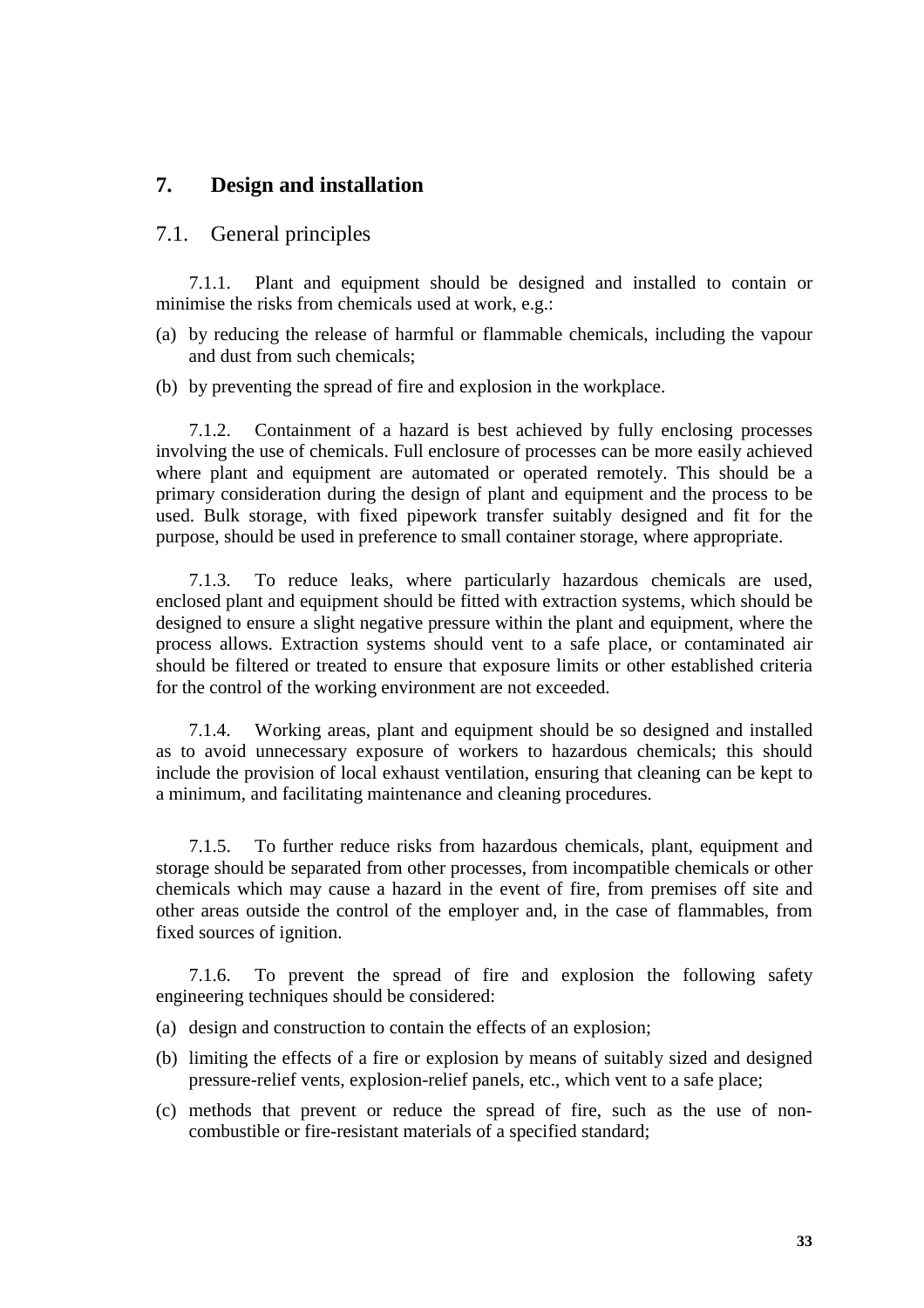- (d) the use of chokes, baffles or similar means to contain the effects of a fire or explosion within areas of the plant;
- (e) automatic means of extinguishing or suppressing a fire or explosion, such as the use of automatically operated inert gas systems to suppress an explosion, or automatically operated extinguishing systems, e.g. water sprays.

7.1.7. To prevent the spread of a hazardous chemical in the event of its release, a secondary means of containment should be provided in accordance with established criteria, such as bund walls for hazardous liquids, diversion walls and evaporation areas for heavier-than-air flammable gases at or near their boiling points at ambient temperature (e.g. butane), and containment areas for the evaporation of cryogenic liquids. A "bund wall" is a properly designed and constructed containment wall to contain the contents of a storage vessel enclosed by the wall. A "diversion wall" is a low wall adjacent to a storage vessel used to divert released flammable gas and liquid away from danger areas and to an area for safe evaporation.

7.1.8. Assessment of risks from harmful chemicals, including monitoring where appropriate, should be made as soon as plant and equipment are installed in order to determine whether the criteria established by the competent authority have been met.

## 7.2. Local exhaust ventilation

7.2.1. Where total enclosure of a process involving hazardous chemicals is not reasonably practicable, local exhaust ventilation equipment should be provided and maintained to ensure that criteria such as exposure limits specified by the competent authority are not exceeded and that hazards such as flammable concentrations are eliminated or kept to a minimum.

7.2.2. The local exhaust ventilation should be so designed, constructed and installed as to ensure either the safe and effective removal of contaminated air from the workplace to a safe place, or the filtering or treatment of the contaminated air to avoid further hazard, taking into account exposure limits or other criteria for the control of the working environment established, approved or recognised by the competent authority. It should also be so designed as to prevent the spread of fire and explosion, following the principles outlined in paragraph 7.1.6 (prevention of the spread of fire).

7.2.3. The performance of the local exhaust ventilation should be checked upon installation against the design specification.

7.2.4. For efficient operation to prevent exposure of the worker, the exhaust ventilation should be located as close as possible to points of emission of hazardous chemicals. The length of ducting and the number of bends should be kept to a minimum to enable efficient operation.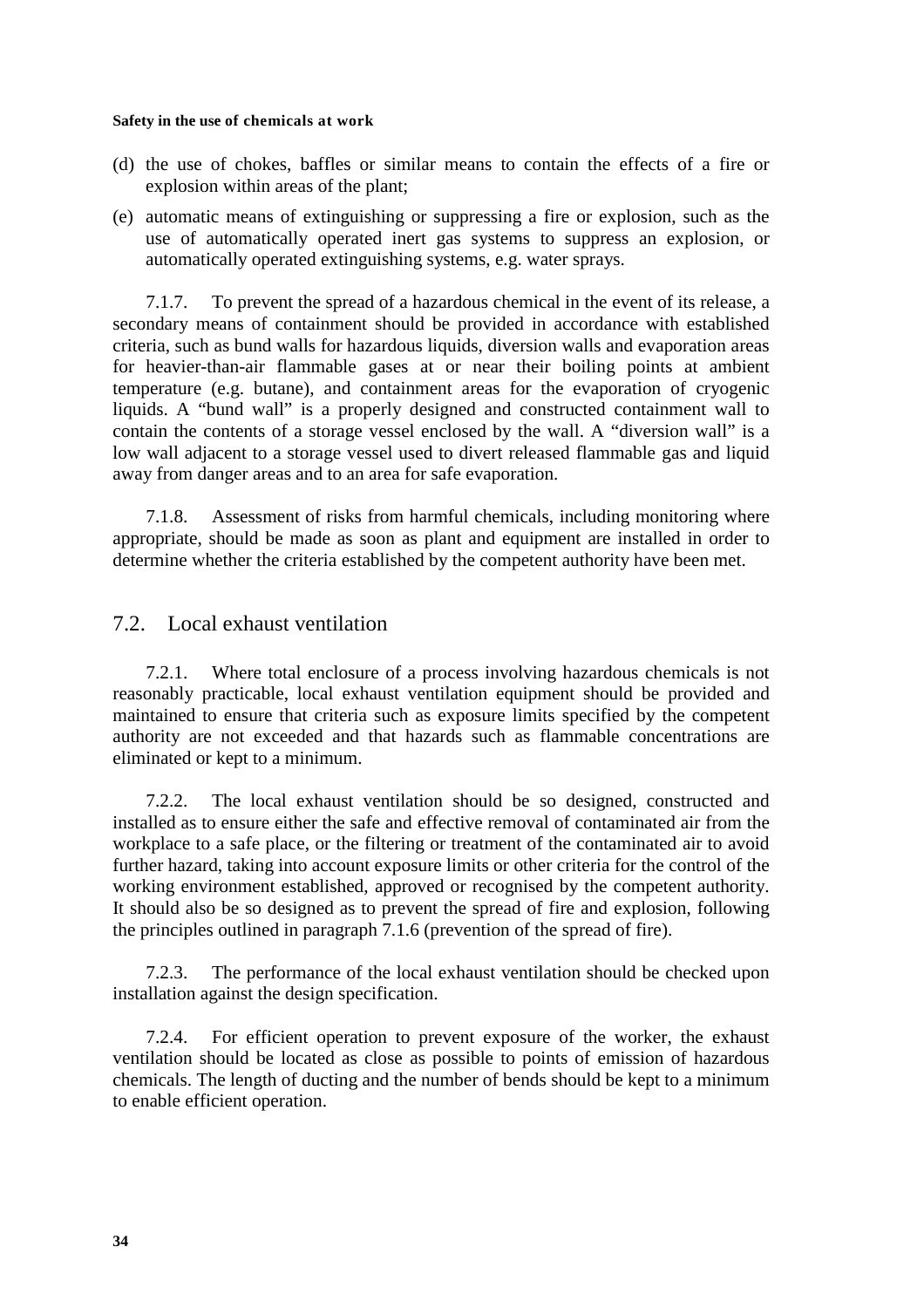## 7.3. General ventilation

7.3.1. Work areas should be supplied with clean air to balance the volume of extracted air as it is exhausted through the various extraction systems. This ensures efficient extraction and helps to reduce concentrations of chemicals.

7.3.2. The flow rates of general ventilation should be sufficient to change the air of the work area according to safety and health requirements, taking into account its size, the working conditions and numbers of workers.

7.3.3. Recirculation of extracted air into workrooms should be avoided, except under conditions acceptable to the competent authority. Where recirculation is allowed:

- (a) effective methods should be used to decontaminate the air, which should be regularly checked and maintained;
- (b) some air should be vented during recirculation and replaced by fresh air to avoid an accumulation of possible contamination;
- (c) the rate of replacement by fresh air should be designed to ensure that hazardous limits or criteria for the control of the working environment, established, approved or recognised by the competent authority, are not exceeded in plant and workrooms;
- (d) account should be taken in the design of the need to prevent any inadvertent release of hazardous chemicals from causing a hazard and spreading it to other working areas.

### 7.4. Elimination or control of sources of ignition

7.4.1. Where flammable chemicals are used, the primary consideration in design and installation should be to eliminate flammable atmospheres. Nevertheless, an assessment should be made of where flammable atmospheres may occur during the use of chemicals at all stages, and sources of ignition eliminated or minimised.

7.4.2. Areas should be classified according to the degree of probability of a flammable concentration occurring in the area. Unless classified as safe, electrical apparatus should not be used in these areas, where practicable. Where this is not practicable, electrical apparatus should be designed and constructed according to the classification of the hazard. The design and construction should be in accordance with standards recognised or approved by the competent authority.

7.4.3. Examples of ways in which sources of ignition may be eliminated include:

- (a) the setting up and maintenance of "no smoking" areas;
- (b) the prohibition of pumps and other electrical apparatus within the bunded areas of storage tanks (the pump should be located in its own containment area in case of leakage);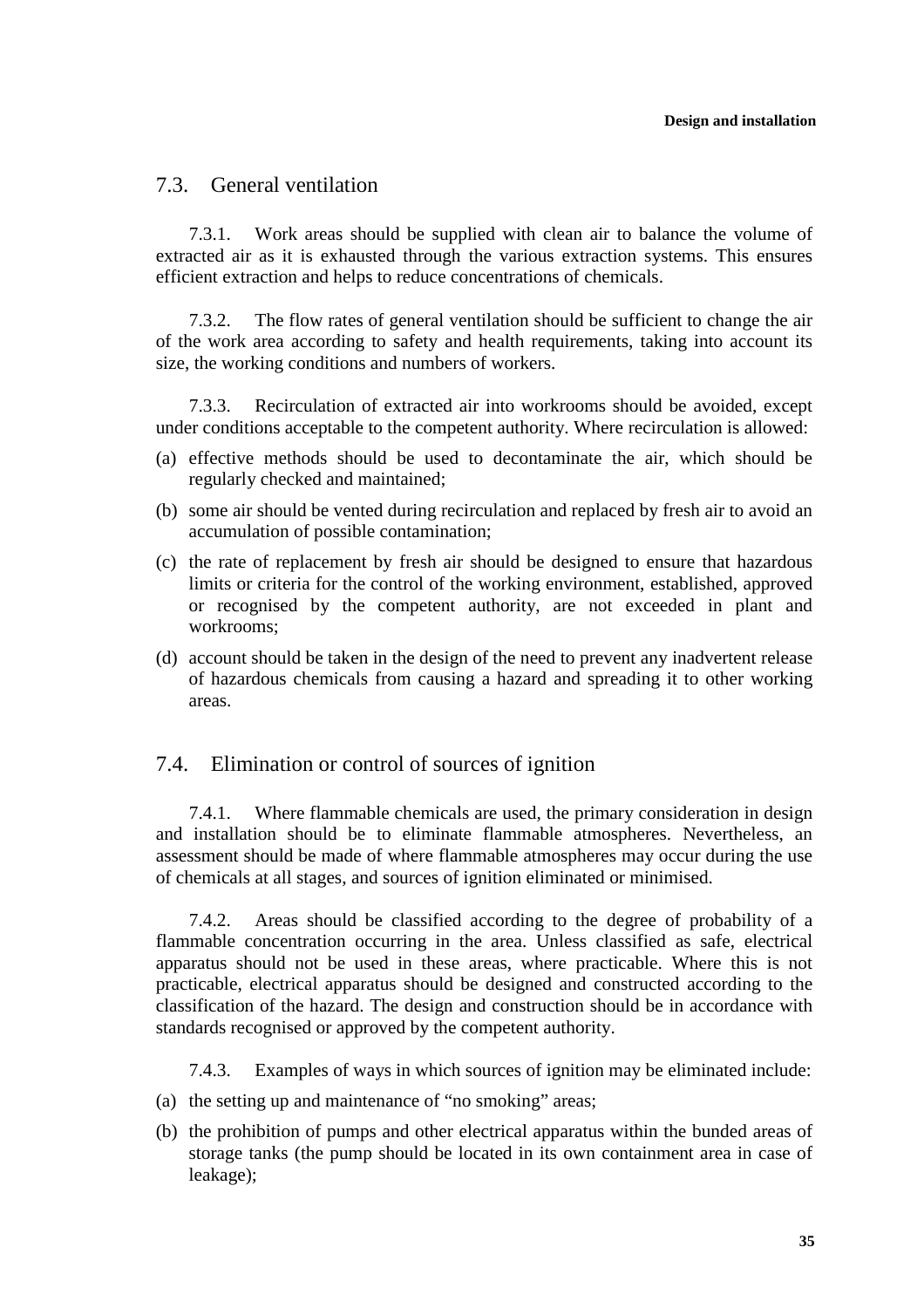- (c) the prohibition of electrical motors within ducts that contain flammable chemicals, e.g. replacing them with remote-driven fans;
- (d) the prohibition of battery-charging operations for fork-lift trucks within storage areas or storage buildings.

7.4.4. The potential for creating static charges, e.g. with non-polar chemicals such as hydrocarbon solvents or certain dusts and solids such as sulphur, can be reduced by:

- (a) avoiding free fall of the chemicals during filling of vessels from pipelines or from one container to another;
- (b) a reduction in pumping rates at discharges;
- (c) using anti-static electricity additives.

7.4.5. Special attention should be given to providing engineering measures to prevent a fire or explosion due to accumulation and discharge of static electricity. These measures should be periodically reviewed.

7.4.6. The type of heating provided in a workroom or storeroom should be suited to the likely conditions in that room. The following points should be observed where flammable chemicals are used:

- (a) portable heaters such as oil and gas heaters, radiant electric fires and oil-filled electric radiators should be avoided;
- (b) where oil and gas fired systems are used, they should be of the indirect type, i.e. the products of combustion should be safely flued to the outside atmosphere. The intake of air into such systems should come from safe locations where no spillage of flammable chemicals is likely to occur and enter the heating system.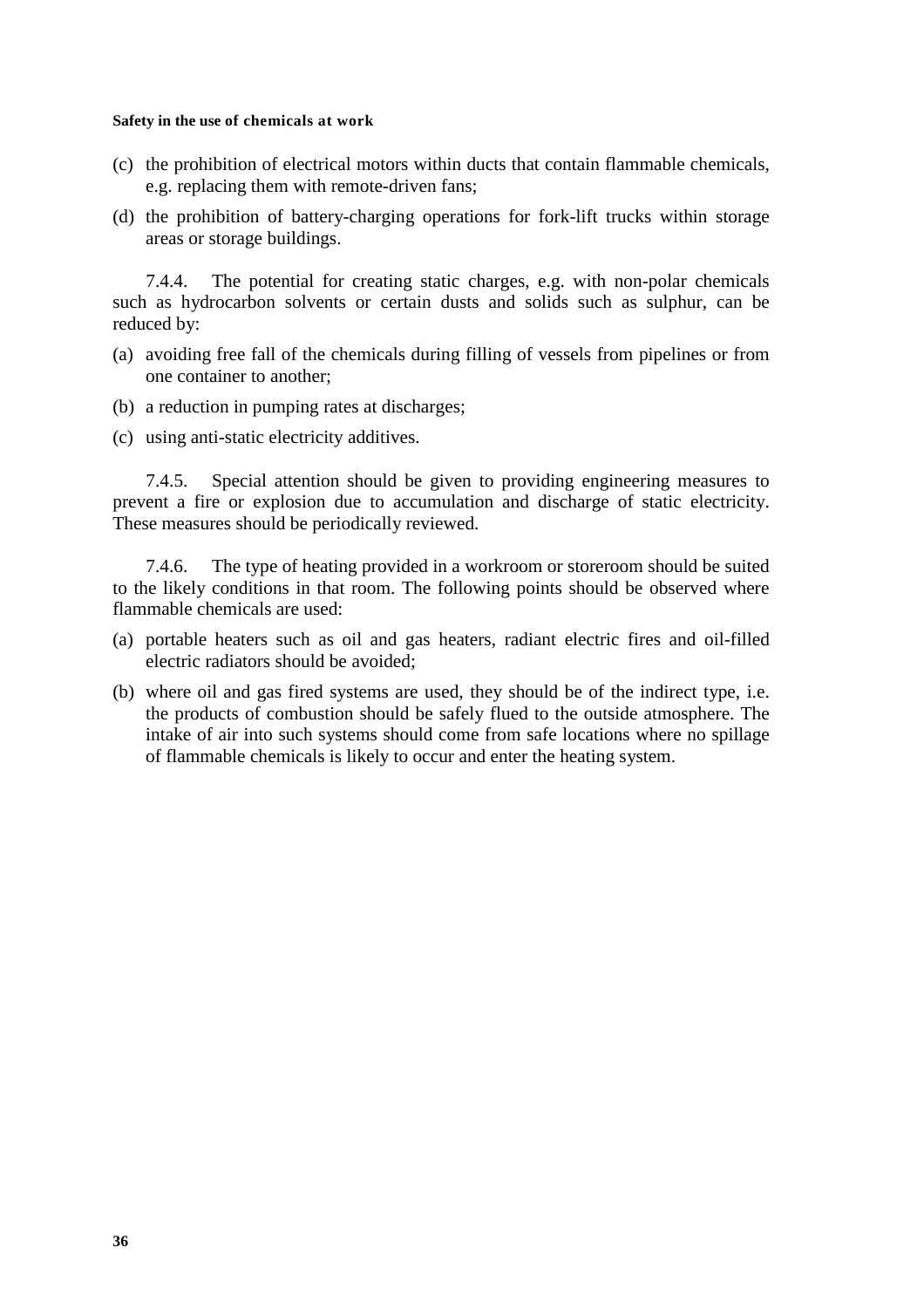# **8. Work systems and practices**

### 8.1. General principles

8.1.1. Work procedures should be devised and followed for all uses of hazardous chemicals at work to protect workers against the risks which have been identified as a result of the employer's assessment of risks.

8.1.2. A work procedure should be devised after other appropriate means to eliminate and minimise risks have been chosen (i.e. the appropriate chemicals, technology and engineering control measures for a particular use at work).

8.1.3. The work procedure should incorporate the most effective use of the control measures provided.

8.1.4. The work procedure should make it clear who is in charge of the work, specify the particular tasks included in that work (and which individuals have responsibilities where there is an overlap) and provide for the exchange of necessary information at shift changeover time.

8.1.5. The work procedures that are devised should be in accordance with the requirements of national law and practice.

8.1.6. Other than for straightforward tasks, work procedures should be described in writing.

8.1.7. In particular, written work procedures should be devised and followed where good work procedures and practices are of primary importance, e.g. during routine maintenance, the testing, examination and repair of plant and equipment, the transfer of chemicals (including loading and unloading) and identification of the content of containers, including the potential hazards and corresponding precautions.

8.1.8. In some cases, the possible risks presented by hazardous chemicals are very high, e.g. during the maintenance of plant and equipment where entry is necessary. In such cases a formal written procedure, referred to as a "permit-to-work" system, is required. A "permit-to-work" form states exactly what work is to be done and when, and which parts are safe. A responsible person should assess the work and check safety at each stage and on completion. The people doing the jobs should sign the permit to show that they understand the hazards and necessary precautions.

8.1.9. For persons working alone, particular attention should be given to work procedures and to the arrangements in the event of an emergency, and special provisions made where appropriate.

8.1.10. Work procedures for emergency shut-down of the chemical processes should be established.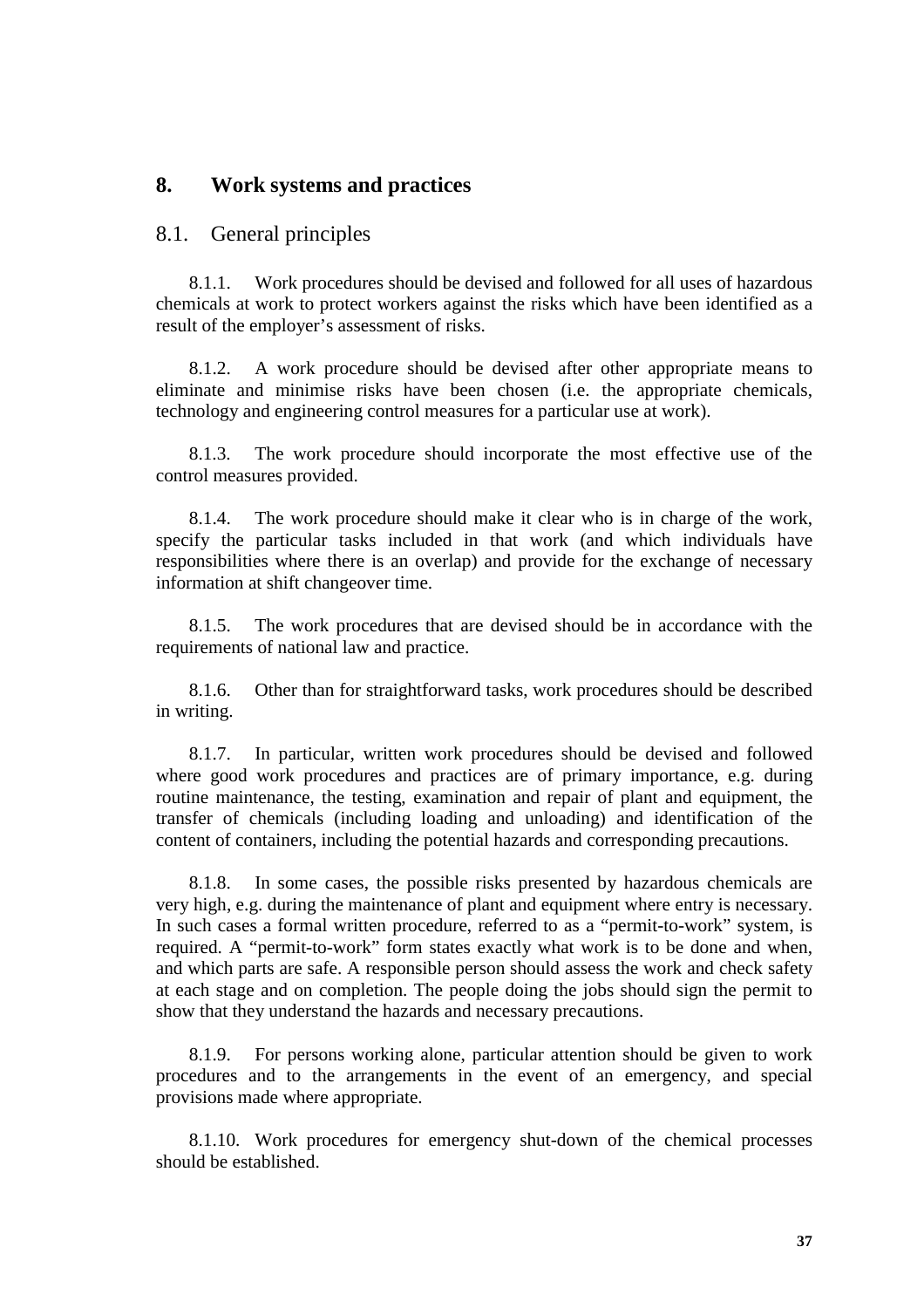# 8.2. Review of work systems and practices

8.2.1. Frequent checks on the work procedures should be included in the review of control measures for hazardous chemicals and appropriate action should be taken. These checks should be made at the same time as those on information and training referred to in section 10.2 (information and training review).

## 8.2.2. The review should include checks on:

- (a) changes in staff, materials, equipment, location and operating procedures;
- (b) procedures followed outside "normal" working hours;
- (c) adequacy of supervision;
- (d) whether systems and practices are followed as intended;
- (e) arrangements for leaving a job that cannot be finished.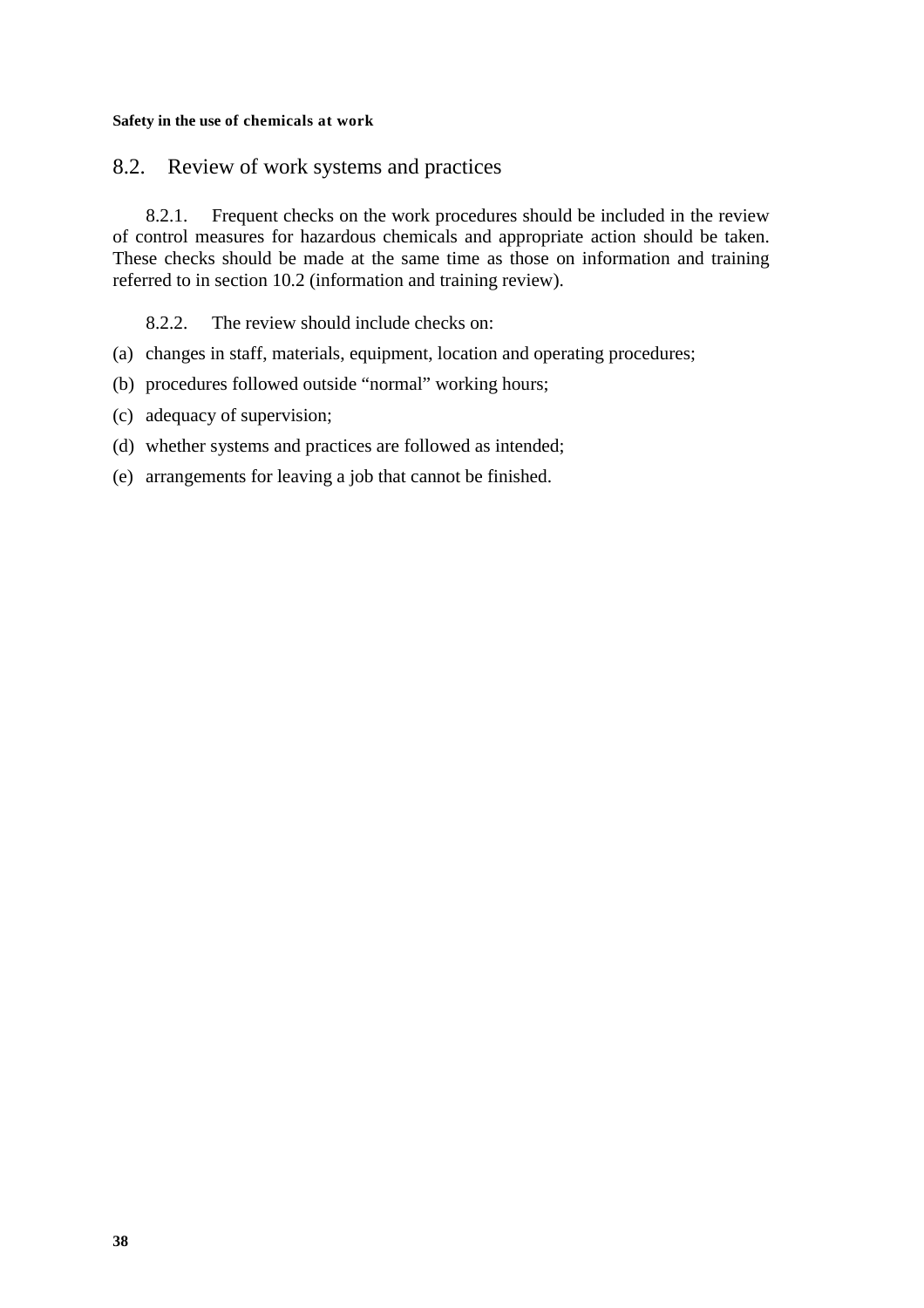# **9. Personal protection**

## 9.1. Personal protective equipment

9.1.1. The use of personal protective equipment should not be regarded as an alternative to engineering or other suitable control measures but should be provided and maintained where such control measures cannot ensure protection. Effective action should continue to be taken by the employer to ensure that control measures are developed and applied in order to eliminate or minimise the risk to a level at which personal protection may not be required. Personal protective equipment includes respiratory protective equipment, protective clothing and footwear, equipment to protect the face, eyes and hands, and equipment to prevent an accumulation of static electricity, e.g. anti-static footwear.

9.1.2. Personal protective equipment should afford adequate protection against the risk from those hazardous chemicals to which the wearer is exposed, throughout the period during which such equipment is necessary, having regard to the type of work.

9.1.3. Items of personal protective equipment provided should comply with national law or be in accordance with criteria approved or recognised by the competent authority and based on national or international standards.

9.1.4. The equipment provided should be suitable for its purpose and there should be a sufficient supply readily available in the workplace for workers who require it.

9.1.5. Workers required to wear protective equipment should be fully instructed in its use.

9.1.6. When workers have been informed accordingly, they should use the equipment provided throughout the time they are exposed to the risk that requires its use for protection.

9.1.7. Employers should provide supervision to ensure that the equipment is properly used.

9.1.8. All personal protective equipment that is necessary for safety in the use of chemicals should be provided and maintained by the employer without cost to the worker.

### 9.2. Respiratory protective equipment

9.2.1. Respiratory protective equipment should be selected in compliance with national laws or national or international standards, approved or recognised by the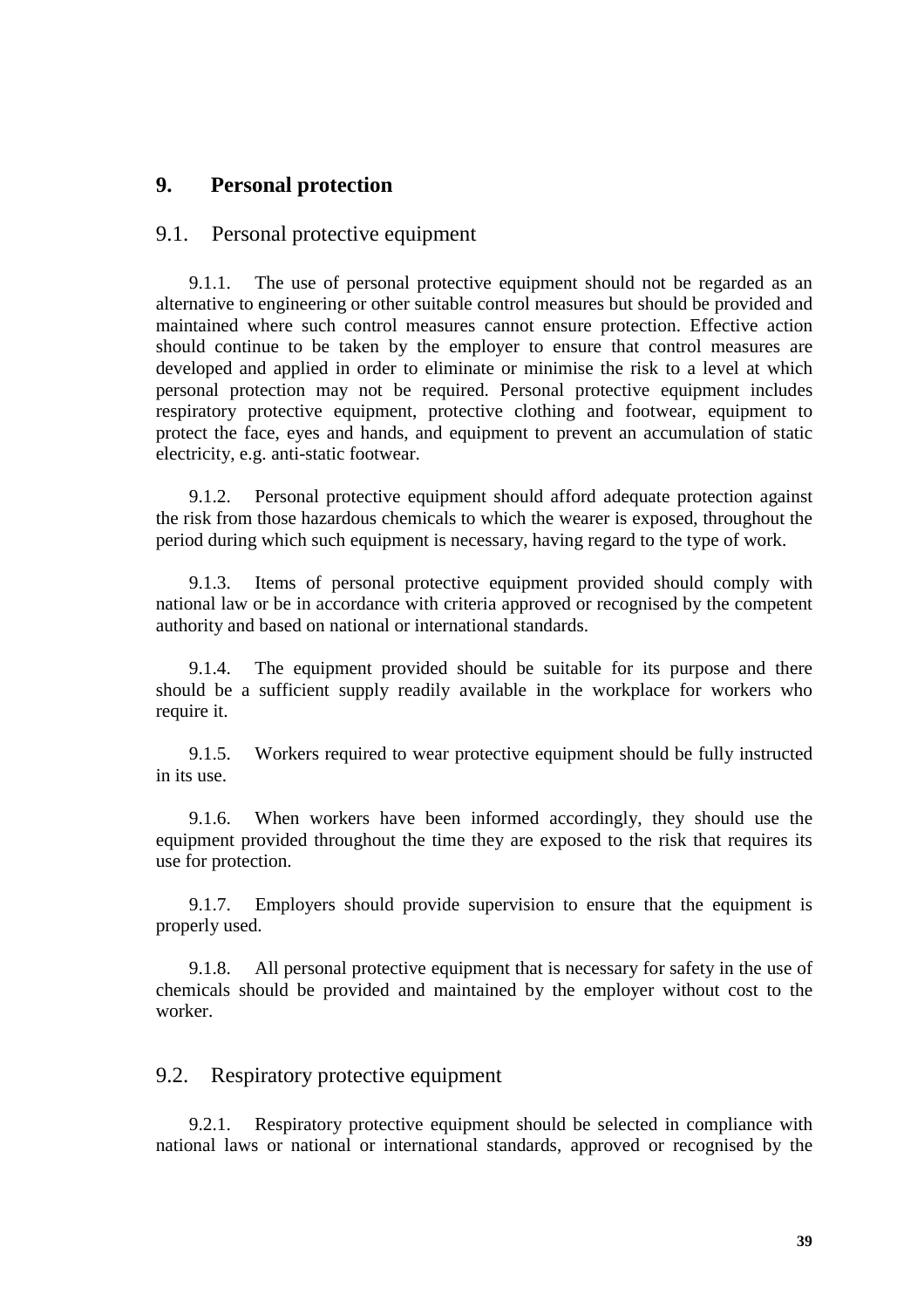competent authority, concerning the suitability of the design of such equipment for the type of hazardous chemical and the degree of exposure involved.

9.2.2. Respiratory protective equipment should also be selected taking into account the work involved and should be matched to the wearer.

9.2.3. Respiratory protective equipment should be used only as a supplementary, temporary, emergency or exceptional measure and not as an alternative to technical control.

## 9.3. Protective clothing

9.3.1. The selection of protective clothing should take into account:

- (a) the ability of the material from which it is made to resist penetration by the hazardous chemicals concerned;
- (b) the adequacy of the design and the fit of the clothing, and whether it is suitable for the intended use;
- (c) the environment in which it will be worn;
- (d) in the case of dust, the dust release characteristics of the clothing material;
- (e) in the case of flammable substances, its characteristics in the event of a fire;
- (f) the need to prevent fire or explosions due to static electricity.

9.3.2. Protective clothing should not be used as an alternative to technical control.

# 9.4. Cleaning and maintenance of personal protective equipment and clothing

9.4.1. All protective equipment necessarily provided should be maintained in good condition and replaced, at no cost to the worker, when no longer suitable for its purpose.

9.4.2. The protective equipment should not be used longer than the time indicated by the producer.

9.4.3. Workers should make proper use of the equipment provided, and maintain it in good condition, as far as this is within their control.

9.4.4. Respiratory protective equipment, other than one-shift disposable respirators, should be cleaned, disinfected and thoroughly examined either (depending on which is first) each time it is reissued or after a period specified by national laws or by national or international standards approved or recognised by the competent authority, or specified as part of the employer's control measures.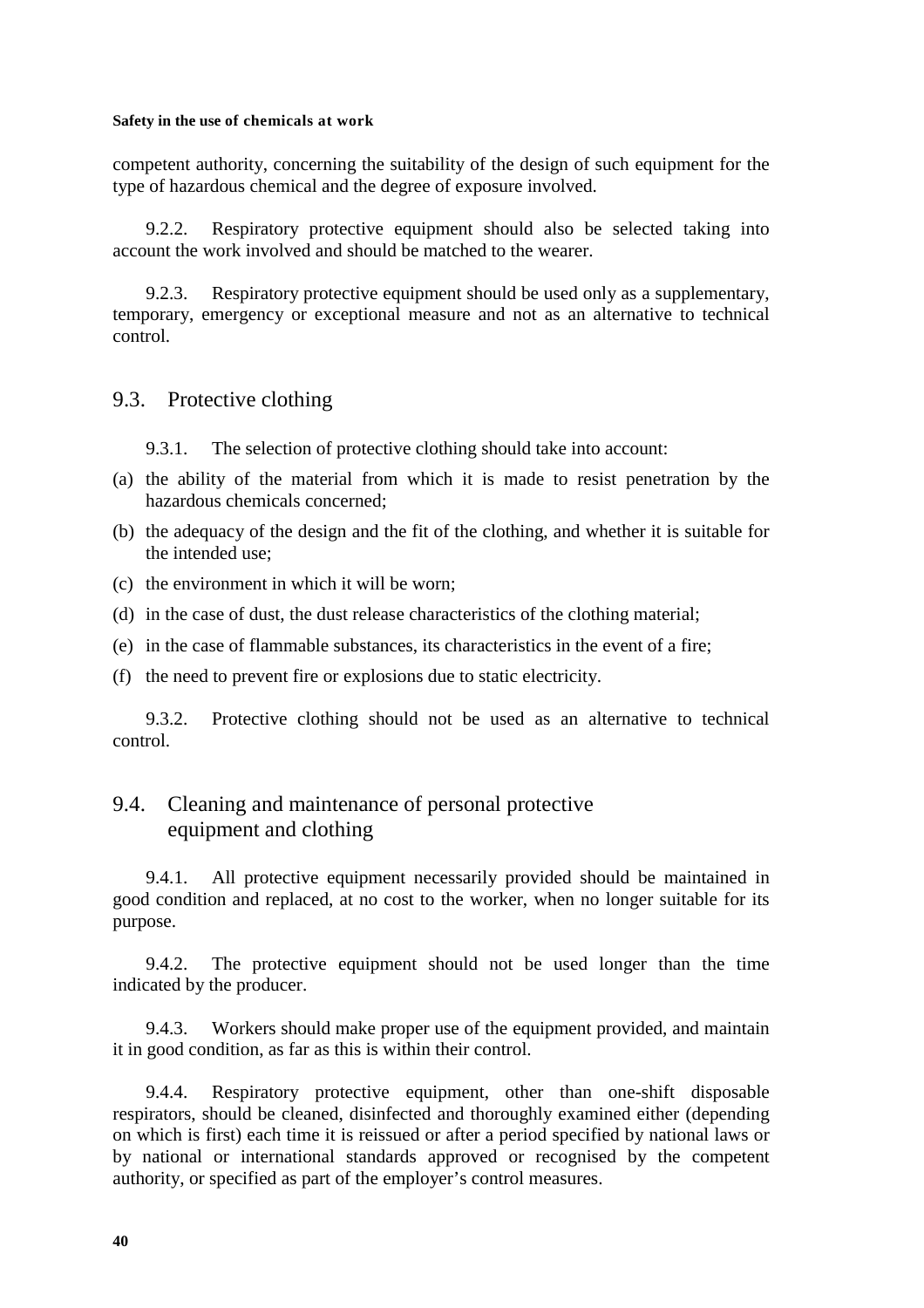9.4.5. A record should be kept of the cleaning, disinfection and examination of such respiratory protective equipment, and of its condition and any defects, in accordance with national law and practice.

9.4.6. The record should be authenticated by the person carrying out the test, who should be properly trained for the purpose.

9.4.7. Employers should provide for the laundering, cleaning, disinfection and examination of protective clothing or equipment which have been used and may be contaminated by chemicals hazardous to health.

9.4.8. It should be prohibited for protective equipment which may be contaminated by chemicals hazardous to health to be laundered, cleaned or kept at workers' homes.

9.4.9. When a contract laundry is employed, care should be taken to ensure that the contractor fully understands the precautions necessary for handling contaminated clothing.

### 9.5. Welfare facilities and personal hygiene

9.5.1. Adequate washing facilities should be provided to enable workers to meet a standard of personal hygiene consistent with the adequate control of exposure and the need to avoid the spread of chemicals hazardous to health.

9.5.2. The washing facilities should be conveniently accessible but situated so that they do not themselves become contaminated from the workplace.

9.5.3. The type of washing facilities should be related to the nature and degree of exposure.

9.5.4. Clothing accommodation should be provided when protective clothing is used or when there is a risk of the contamination of outdoor clothing by hazardous chemicals.

9.5.5. Changing facilities should be so situated and designed as to prevent the spread of contamination from protective clothing to personal clothing and from one facility to another.

9.5.6. To reduce the risk of ingesting chemicals hazardous to health, workers should not eat, chew, drink or smoke in a work area which is contaminated by such chemicals.

9.5.7. Employers should prohibit eating, chewing, drinking or smoking in work areas in which adequate control of exposure can only be achieved by employees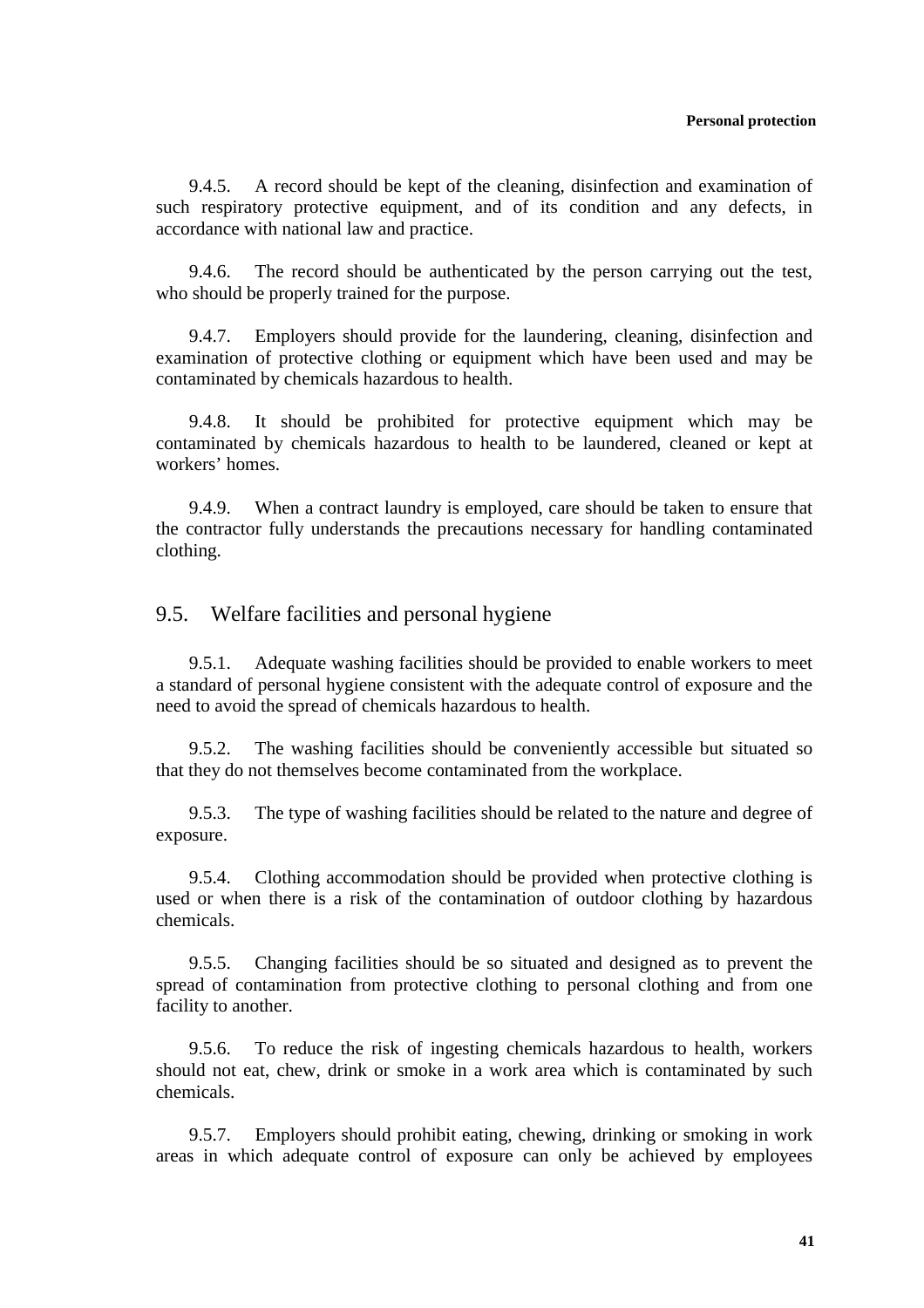wearing personal protective equipment to prevent exposure to chemicals hazardous to health, and in any other area where such chemicals are likely to be present.

9.5.8. Where it is necessary to prohibit eating or drinking, suitable facilities should be set aside for these activities to be carried out in an uncontaminated area, which should be conveniently accessible to the work area.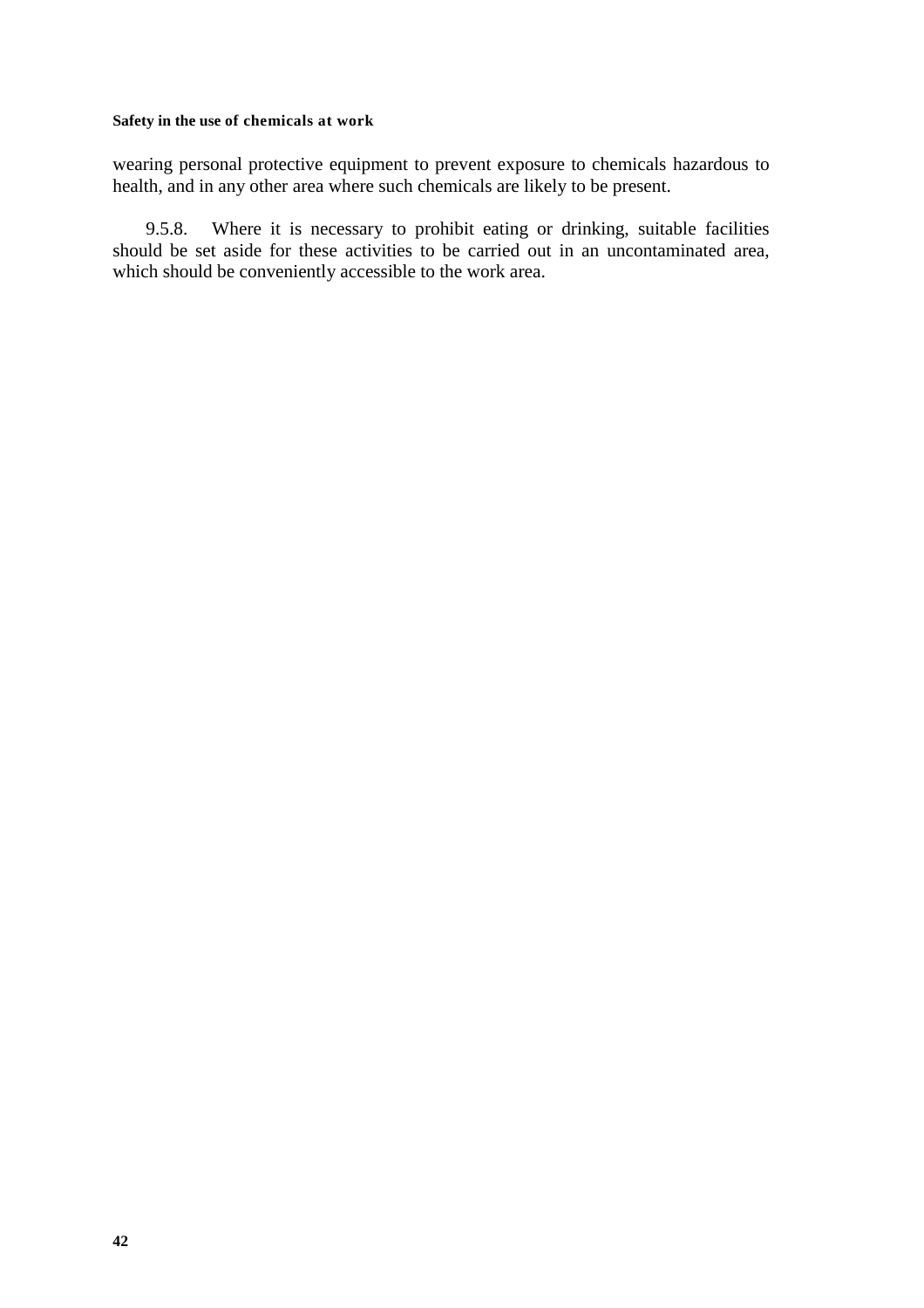## **10. Information and training**

### 10.1. General principles

10.1.1. Workers should be informed of the hazards associated with chemicals used at their workplace.

10.1.2. Workers should be instructed about how to obtain and use the information provided on labels and chemical safety data sheets.

10.1.3. Workers should be trained in the correct and effective use of the control measures, in particular the engineering control measures and measures for personal protection provided, and should be made aware of their significance.

10.1.4. Employers should use chemical safety data sheets, along with information specific to the workplace, as a basis for the preparation of instructions to workers, which should be in writing if appropriate.

10.1.5. Workers should be trained on a continuing basis in the working systems and practices to be followed and their significance for safety in the use of chemicals at work, and in how to deal with emergencies.

## 10.2. Review

10.2.1. The extent of the training and instruction received and required should be reviewed and updated simultaneously with the review of the working systems and practices referred to in section 8.2 (review of work systems).

10.2.2. The review should include the examination of:

- (a) whether workers understand when protective equipment is required, and its limitations;
- (b) whether workers understand the most effective use of the engineering control measures provided;
- (c) whether workers are familiar with procedures in the event of an emergency involving a hazardous chemical;
- (d) procedures for the exchange of information between shiftworkers.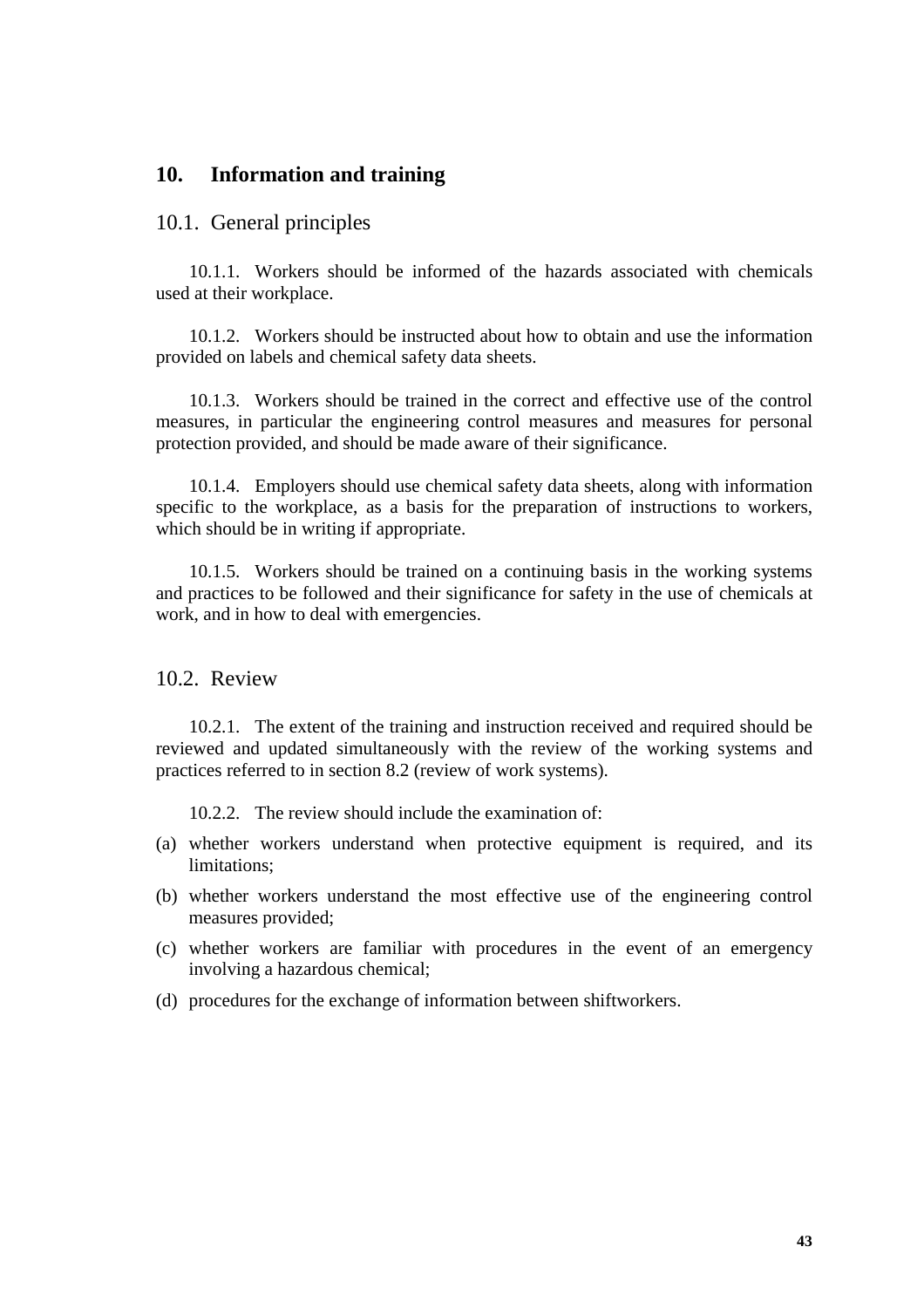# **11. Maintenance of engineering control measures**

## 11.1. General principles

11.1.1. Engineering control measures should be thoroughly examined and tested at suitable or specified intervals to ensure that they are continuing to perform as originally intended. The intervals and content of the thorough examination should be in accordance with national laws or criteria specified in national or international standards approved or recognised by the competent authority, and should be specified as part of the control measures outlined in Chapter 6 (Operational control measures), taking into account the extent of the risk in the event of failure of the control measure.

11.1.2. The results of each thorough examination and test should be compared with the assessment of risks and control measures outlined in Chapter 6 (Operational control measures). Any defects disclosed as a result of the examination or test should be remedied as soon as possible or within such time as the examiner directs.

11.1.3. A suitable record of each thorough examination should be kept.

## 11.2. Local exhaust ventilation

11.2.1. As an example of the content of the thorough examination and test, the examination and test for local exhaust ventilation (LEV) should provide correctly the information listed below:

- (a) name and address of the employer responsible for the plant;
- (b) identification and location of the LEV plant, and the process and hazardous chemicals concerned;
- (c) date of last thorough examination and test;
- (d) conditions at time of test: normal production or special conditions (e.g. maximum use);
- (e) information about the LEV plant which shows:
	- (i) its intended operating performance for controlling the hazardous chemicals;
	- (ii) whether the plant still achieves the same performance;
	- (iii) if not, the repairs required to achieve that performance;
- (f) methods used to make judgements in respect of (e) (ii) and (e) (iii) above (e.g. visual, pressure measurements, air flow measurements, dust lamp, air sampling, filter integrity tests);
- (g) date of examination and test:
- (h) name, designation and employer of the person carrying out the examination and test;
- (i) signature or authentication of the person carrying out the examination and test;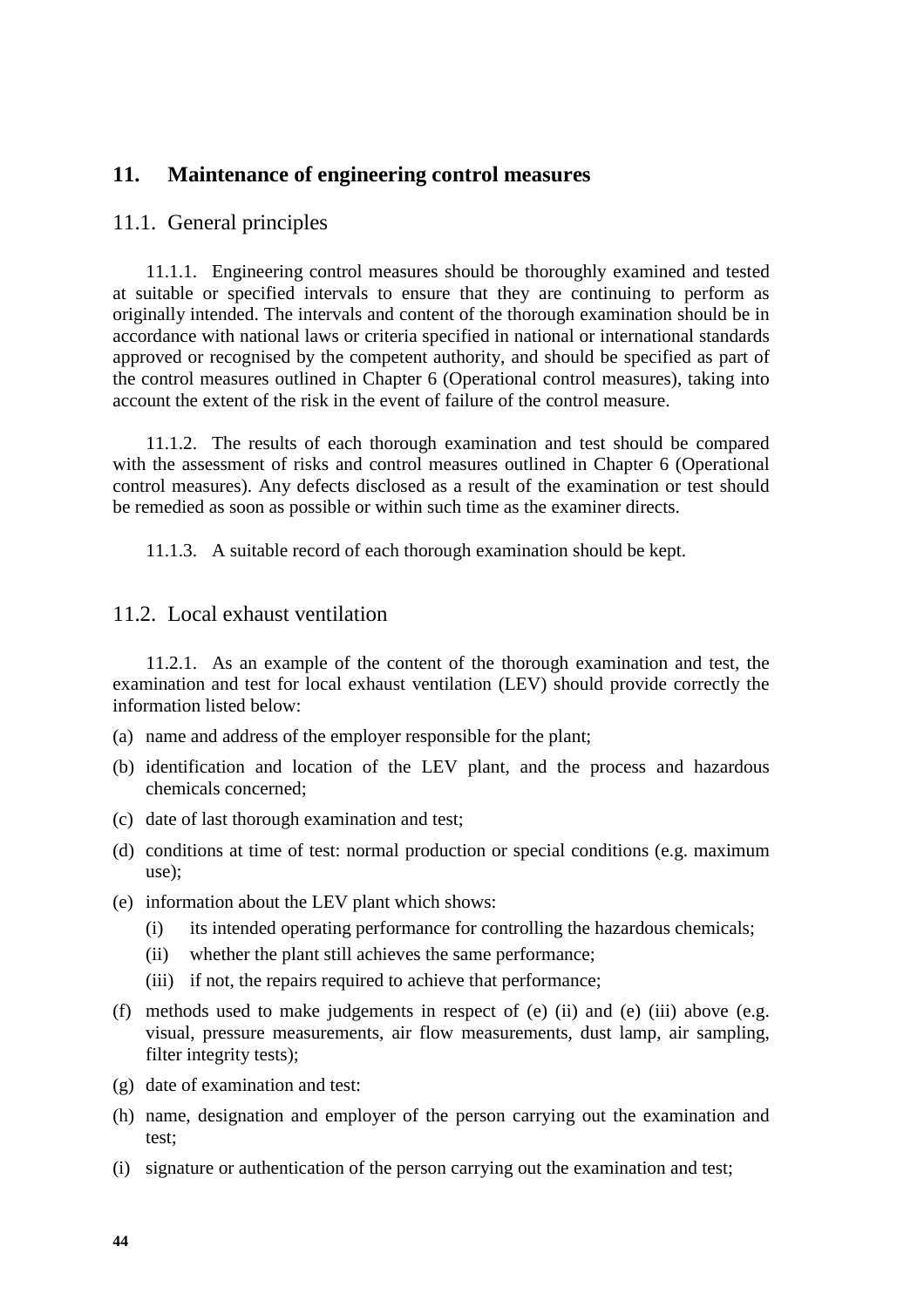### **Maintenance of engineering control measures**

- (j) details of repairs to be carried out to be completed by the employer responsible for the LEV plant.
	- 11.2.2. The effectiveness of repairs carried out should be ascertained by a retest.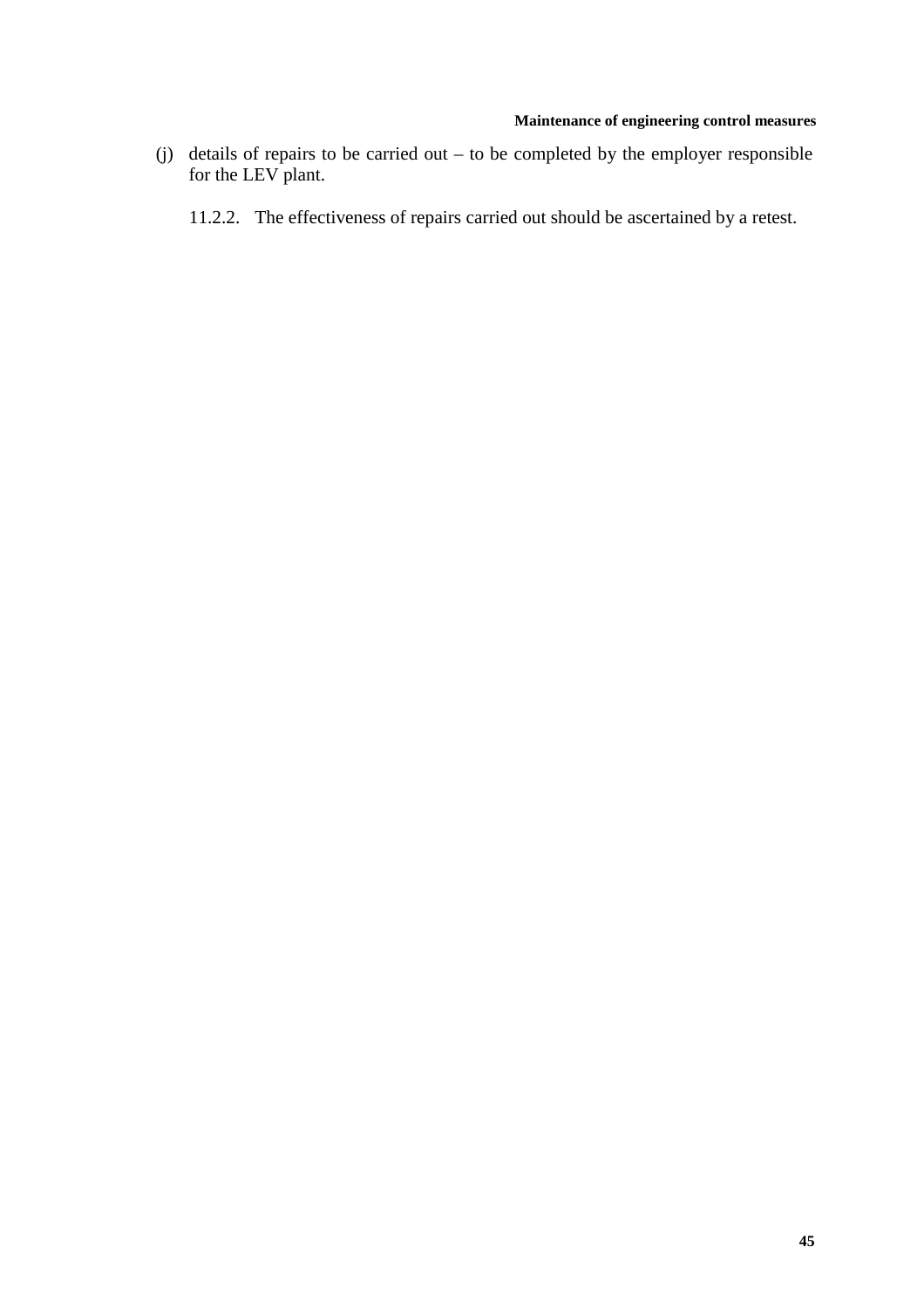# **12. Monitoring in the workplace**

### 12.1. General principles

12.1.1. Employers should monitor and record the exposure of workers to hazardous chemicals to ensure their safety and health. They should ensure that workers are not exposed to chemicals to an extent which exceeds exposure limits or other exposure criteria for the evaluation and control of the working environment. Based on the monitoring data, employers should assess the exposure of workers to hazardous chemicals.

12.1.2. Airborne concentrations of hazardous chemicals should be measured in all places of work where this is necessary to ensure the safety and health of workers against inhalation risks.

12.1.3. Measurements of airborne contaminants are necessary if other techniques do not suffice to provide a valid estimate of the risk of exposure and to assess the existing control measures.

12.1.4. Techniques for this risk assessment may include the following: information on the intrinsic health and physical hazards, obtained from the chemical safety data sheets; estimation of exposure based on the method of work and work pattern; advice from the supplier; experience of exposure in the workplace or of other users; and simple qualitative tests. Simple qualitative tests include, where appropriate, the use of smoke tubes or pellets to determine ventilation characteristics, and of the dust lamp for illuminating dust emissions.

12.1.5. The need for a programme for the measurement of airborne contaminants should be based on the factors listed in paragraph 12.1.4, the extent of the exposure of workers established as a result of the measurements taken, and the reliance on, and the consequent need to check the effectiveness of, engineering control measures. Where the need for a programme of measurements is determined for certain hazardous chemicals, the monitoring strategy should be followed.

### 12.2. Measuring methods

12.2.1. Sampling equipment should be compatible with the analytical methods available and should have been validated over a suitable range of concentrations above and below the exposure limits or other exposure criteria in accordance with published national or international standards, where they exist.

12.2.2. Static monitoring should be used to determine the distribution of an airborne chemical throughout the general atmosphere of the working area and to identify problems and priorities. Air samples should be taken: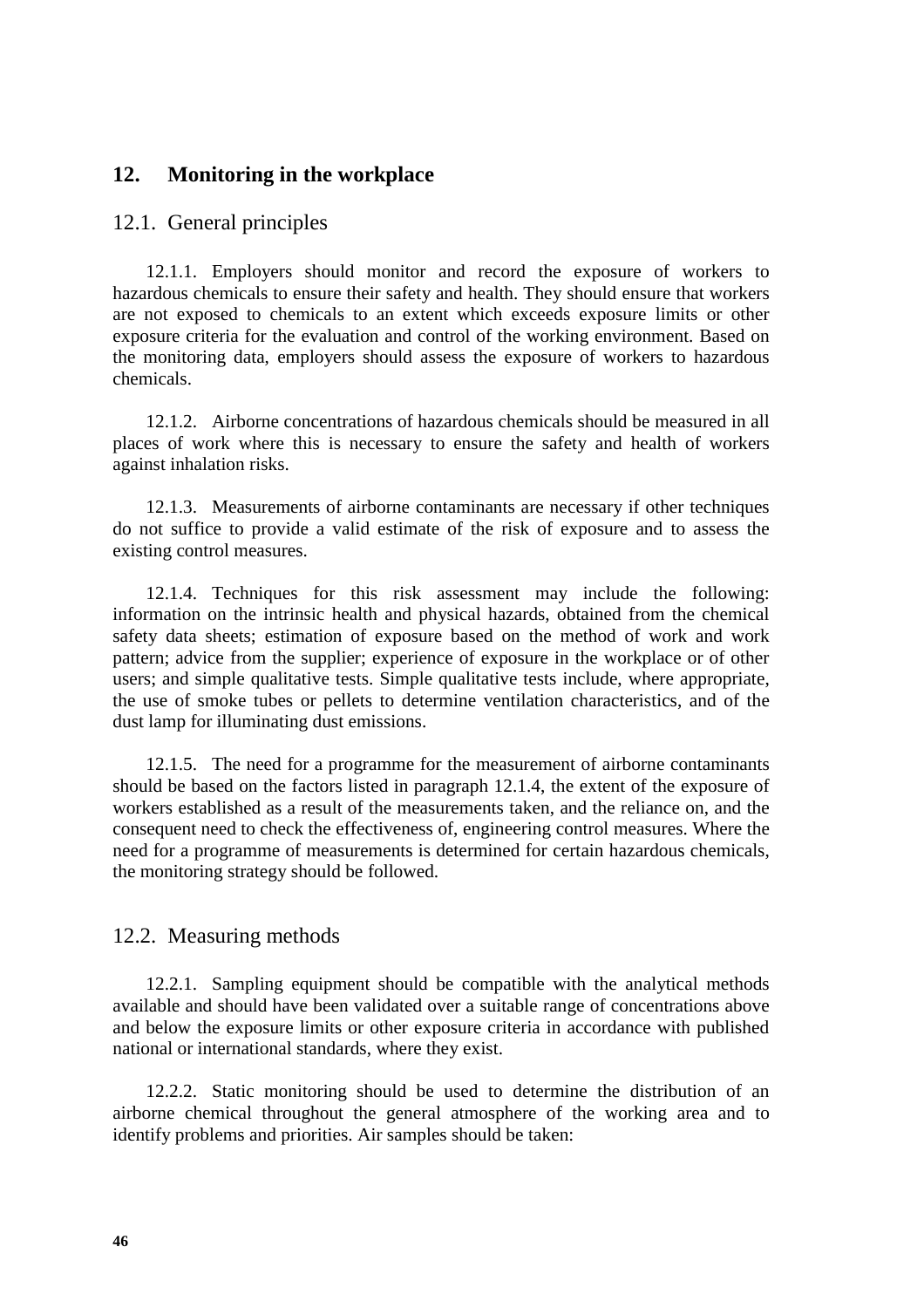- (a) close to sources of emission in order to evaluate concentrations or the standard of engineering controls;
- (b) at various places in the working area to assess the extent of the chemical's general distribution; and
- (c) from working areas which represent typical exposure.

12.2.3. Personal monitoring should be used to evaluate the risk of exposure to the individual worker. Air samples should be collected in the worker's breathing zone by means of personal samplers. Sampling should be carried out while the work activity is in operation.

12.2.4. Where concentrations vary from one work operation or phase to another, personal sampling should be done in such a manner that the average, and in any case the maximum, level of exposure of each individual worker can be determined.

12.2.5. Personal sampling should measure exposure, or allow assessment of exposure, throughout the work shift. The exposure should be compared to occupational exposure limit values, which are usually quoted for an eight-hour period or, for shortterm limits, 15 minutes. The measurement may be continuous over the whole shift or intermittent, so long as this allows a valid calculation of the average exposure and where necessary is supplemented by short-term sampling during periods of peak emission.

12.2.6. Exposure profiles of particular jobs or occupational categories should be constructed from the air-sampling data of different operations and from the workers' exposure time in these jobs.

### 12.3. Monitoring strategy

12.3.1. Where a systematic measurement programme has been decided, it should evaluate whether the exposure of workers to certain hazardous chemicals prescribed by the competent authority or determined by the initial assessment is being kept under control.

12.3.2. The aims of this programme should be:

- (a) to ensure that the health of the workers is efficiently protected;
- (b) to ensure that the preventive actions which have been taken are still effective;
- (c) to ensure that the levels, as measured previously, remain unchanged or fall;
- (d) to ensure that any changes made in manufacturing processes or work practices will not lead to an excessive exposure to hazardous chemicals;
- (e) to promote the implementation of more efficient preventive measures.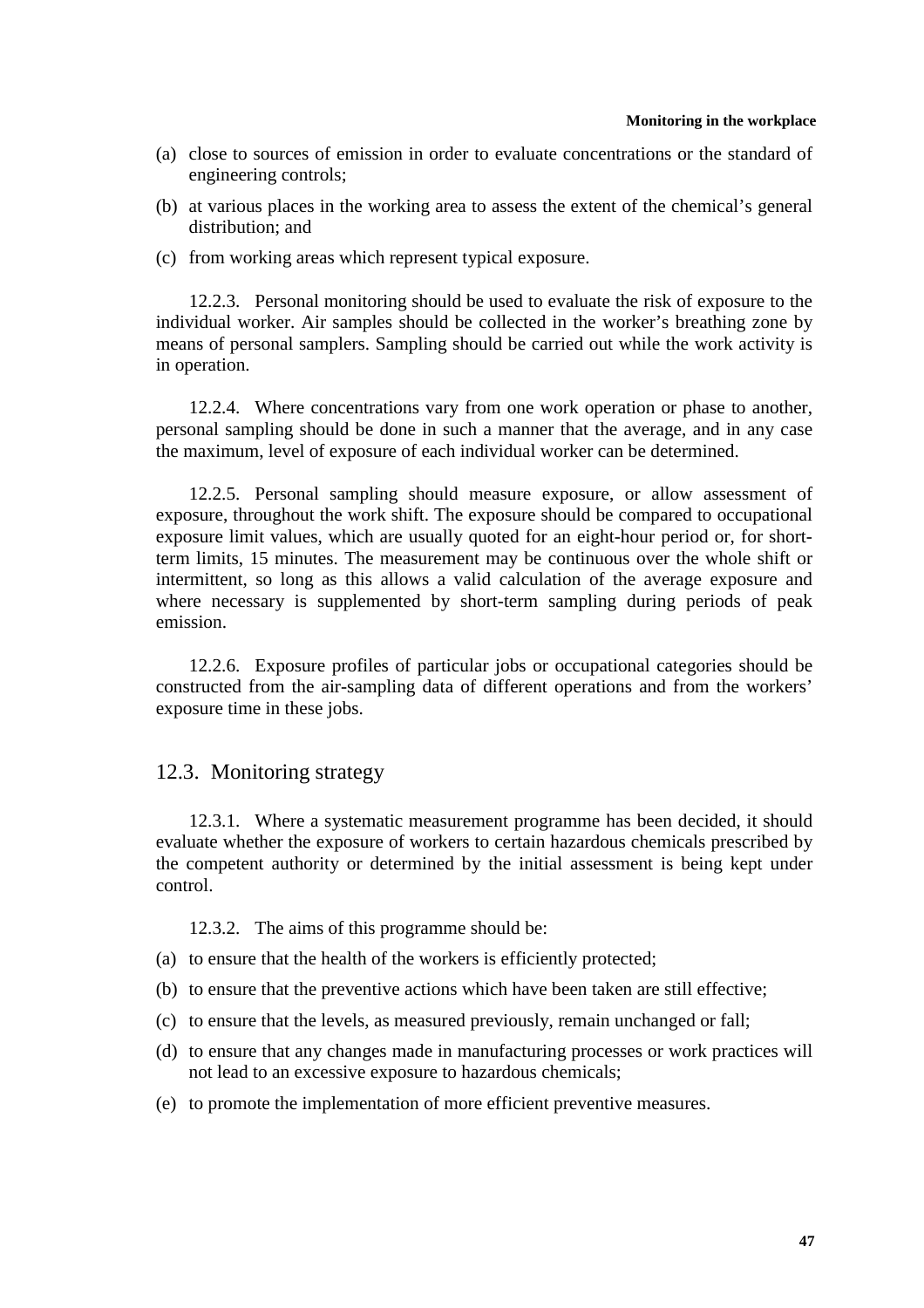12.3.3. The monitoring of airborne concentrations of chemicals in the working environment should be performed only by skilled personnel with adequate equipment and technical training.

12.3.4. The employer should arrange for regular inspection, maintenance and calibration of the measuring equipment.

12.3.5. The service responsible for monitoring the working environment should be kept informed about any change in plant, equipment, process, materials or work practices likely to bring about any substantial alteration in levels of exposure to hazardous chemicals.

### 12.4. Record keeping

12.4.1. Records should be kept by employers on measurements of airborne hazardous chemicals. Such records should be clearly marked by date, work area and plant location.

12.4.2. Personal sampling measurements, including the exposures calculated, should be recorded.

12.4.3. The workers and their representatives, and the competent authority, should have access to these records.

12.4.4. Besides the numerical results of measurements, the monitoring data should include, for example:

- (a) the marking of the hazardous chemical;
- (b) the location, nature, dimensions and other distinctive features of the workplace where static measurements were made; the exact location at which personal monitoring measurements were made, and the names and job titles of the workers involved;
- (c) the source or sources of airborne emissions, their location and the type of work and operations being performed during sampling;
- (d) relevant information on the functioning of the process, engineering controls, ventilation and weather conditions with respect to the emissions;
- (e) the sampling instrument used, its accessories and the method of analysis;
- (f) the date and exact time of sampling;
- (g) the duration of the workers' exposure, the use or non-use of respiratory protection and other comments relating to the exposure evaluation;
- (h) the names of the persons responsible for the sampling and for the analytical determinations.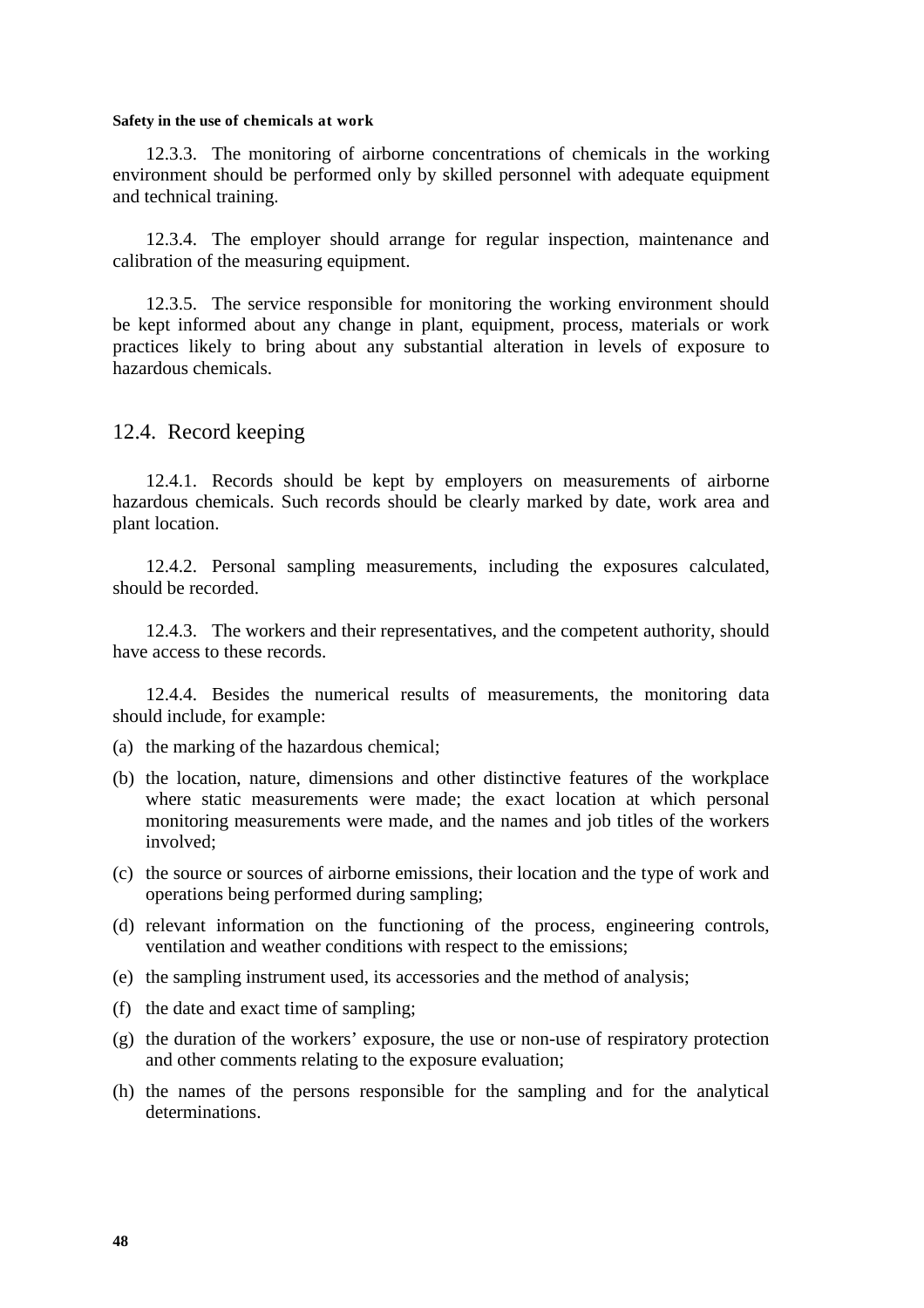#### **Monitoring in the workplace**

12.4.5. Records should be kept for a period of time determined by the competent authority. Where this has not been prescribed, it is recommended that the employer keep the records, or a suitable summary, for:

- (a) at least 30 years where the record is representative of the personal exposures of identifiable employees;
- (b) at least five years in all other cases.

# 12.5. Interpretation and application of monitoring data

12.5.1. The risk of exposure should be assessed on the basis of the numerical results obtained, supported and interpreted in the light of other information such as length of exposure, work procedures and patterns, measurements of ventilation performance and other particular circumstances of work during measurement.

12.5.2. In the event that monitoring discloses levels which are in excess of the exposure limits, employers should inform the workers and their representatives, in a manner which is easily understood by the workers, of the risk and of the action to be taken to reduce this as part of the action programme.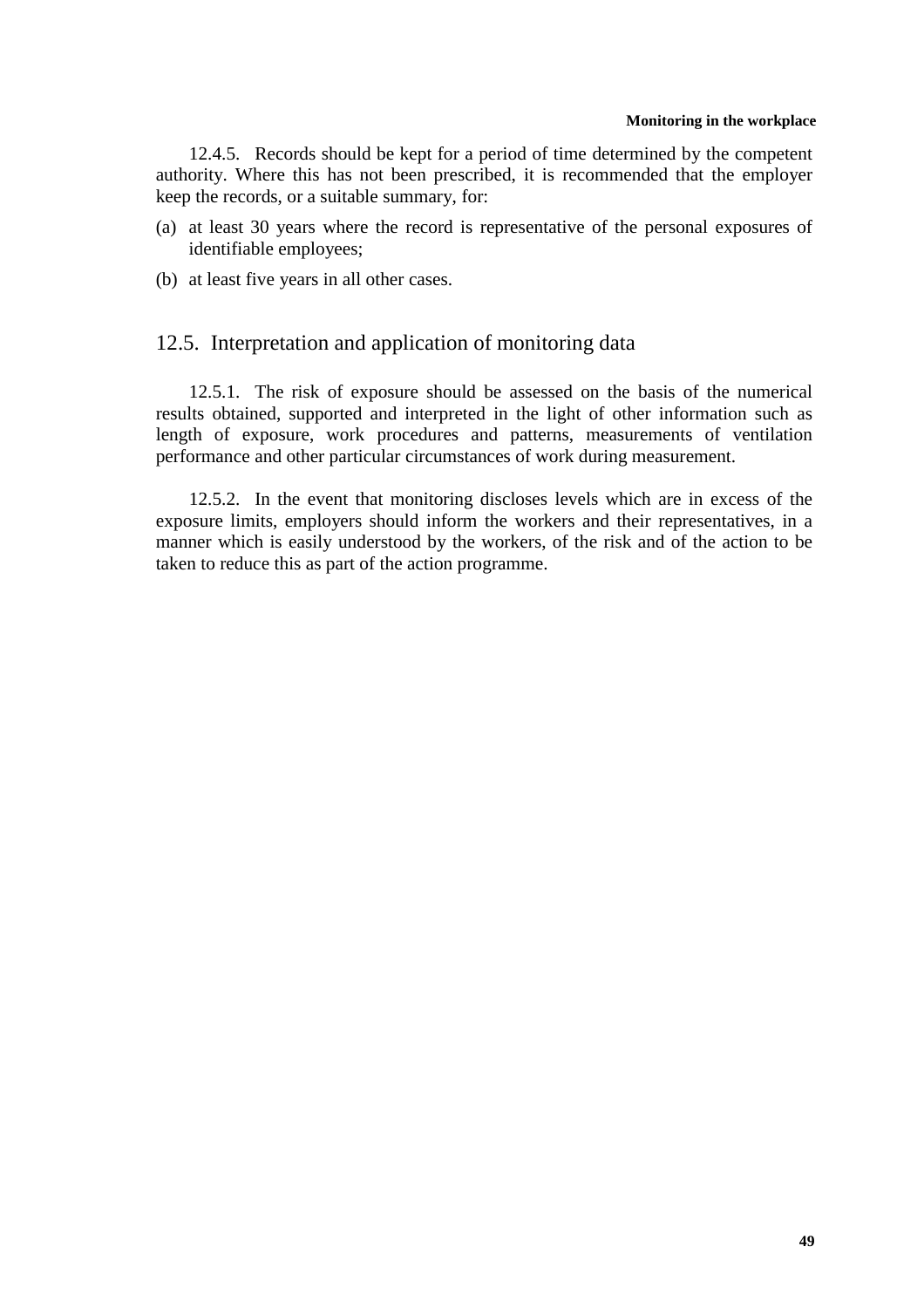# **13. Medical and health surveillance**

## 13.1. General principles

13.1.1. Medical surveillance includes, where appropriate, pre-assignment and periodical medical examinations. It also includes, where appropriate, medical examinations upon resumption of work after a prolonged absence for health reasons, and upon and after termination of work involving exposure to chemicals.

13.1.2. Medical surveillance, conducted by an approved medical practitioner, should be used as part of overall health surveillance, in accordance with the objectives and principles of the Occupational Health Services Recommendation, 1985 (No. 171). Health surveillance should also include, where appropriate, simple techniques for the early detection of effects on health. These could include examination and questioning about health complaints.

13.1.3. Where necessary, the employer, or the institution competent under national law and practice, should arrange, through a method which accords with national law and practice, medical surveillance of workers:

- (a) for the assessment of the health of workers in relation to risks caused by exposure to chemicals;
- (b) for the early diagnosis of work-related diseases and injuries caused by exposure to hazardous chemicals;
- (c) for the assessment of the workers' ability to wear or use required respiratory or other personal protective equipment.

13.1.4. In the case of exposure of workers to specific hazards, medical and health surveillance should include, where appropriate, any examination and investigations which may be necessary to detect exposure levels and early biological effects and responses.

13.1.5. When a valid and generally accepted method of biological monitoring of workers' health exists for the early detection of the effects on health of exposure to specific occupational risks, it may be used to identify workers who need a detailed medical examination, subject to the individual worker's consent.

13.1.6. Medical surveillance is necessary where:

- (a) it is required by national law whenever workers are liable to be exposed to chemicals hazardous to health; or
- (b) the employer is advised by an occupational health service that it is necessary as part of the protection of workers exposed to chemicals hazardous to health, given special attention to pregnant and breastfeeding women and other susceptible workers; or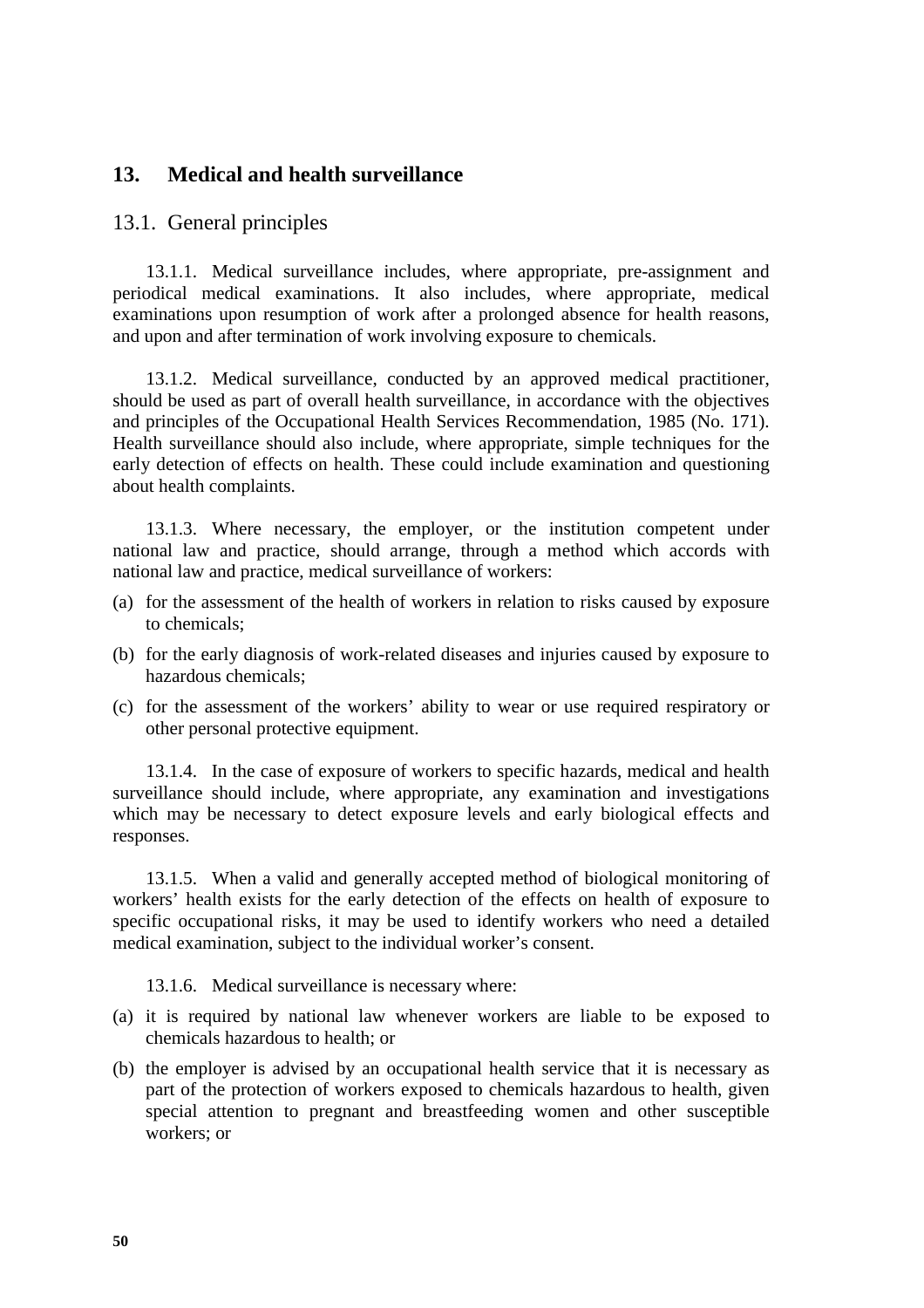#### **Medical and health surveillance**

(c) atmospheric or biological monitoring show that there could be effects on the health of a worker because of exposure to chemicals at work and medical surveillance will assist early detection of ill effects.

13.1.7. Exposure to the following types of chemicals may be appropriate for medical surveillance:

- (a) chemicals that have a recognised systemic toxicity, i.e. an insidious poisonous effect;
- (b) chemicals known to cause chronic effects, e.g. occupational asthma;
- (c) chemicals known to cause severe dermatitis;
- (d) chemicals that are known or suspected carcinogens;
- (e) chemicals that are known or suspected teratogens or mutagens, as science develops;
- (f) other chemicals where there is a likelihood that the disease or effect may occur under particular conditions of the work activity.

## 13.2. Use of results

13.2.1. Where the results of medical tests or investigations reveal clinical or preclinical adverse effects, appropriate medical treatment should be provided and measures should be taken to improve the working conditions and environment with a view to preventing or reducing exposure of the workers concerned. In order to prevent further deterioration of their health, these measures should include a reassessment of the risks and corresponding control measures of relevant hazardous chemicals, and appropriate clinical re-evaluation of the health status of the workers should be carried out periodically.

13.2.2. The results of medical examinations should be used to determine health status with respect to exposure to chemicals, and should not be used to discriminate against the worker.

13.2.3. The results of medical examinations and biological monitoring should be clearly explained to the workers concerned.

### 13.3. Keeping of medical records

13.3.1. The conditions under which, and the time during which, records resulting from medical surveillance of workers should be kept, the conditions under which they may be communicated or transferred and the measures necessary to keep them confidential, in particular when the information they contain is placed on computer, should be in accordance with national laws or practice, governed by recognised ethical guidelines. Where there are no recognised national laws or practice, a period of 30 years is recommended for keeping medical surveillance records.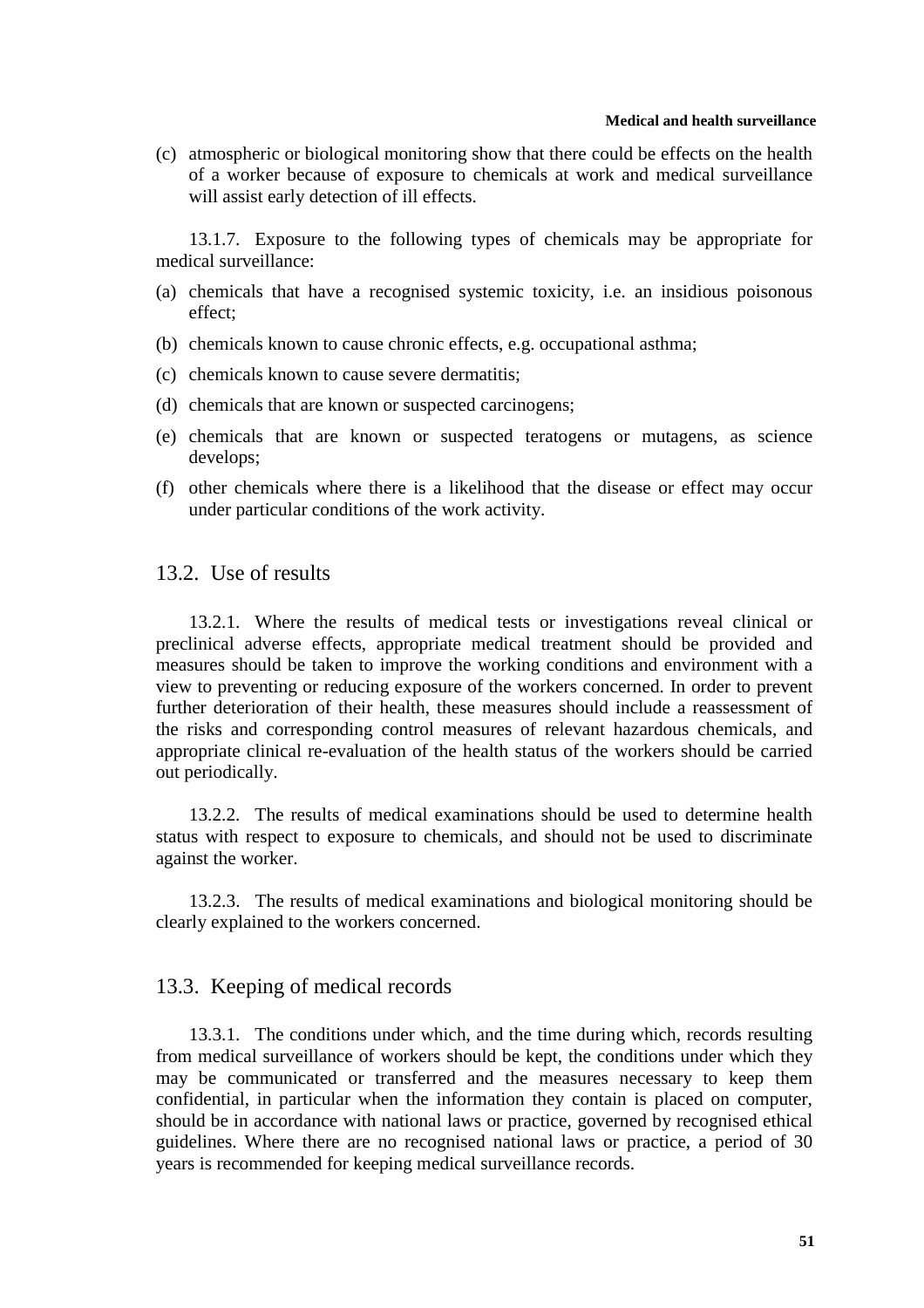13.3.2. Workers should have access to their own medical records, either personally or through their own physicians.

13.3.3. Workers and their representatives should have access to the results of studies prepared from medical records, where individual workers cannot be identified.

13.3.4. The results of medical records should be made available to prepare appropriate health statistics and epidemiological studies, provided anonymity is maintained, where this may aid in the recognition and control of occupational diseases.

13.3.5. The competent authority should make arrangements in accordance with national practice to ensure that medical records are maintained for establishments that have closed down.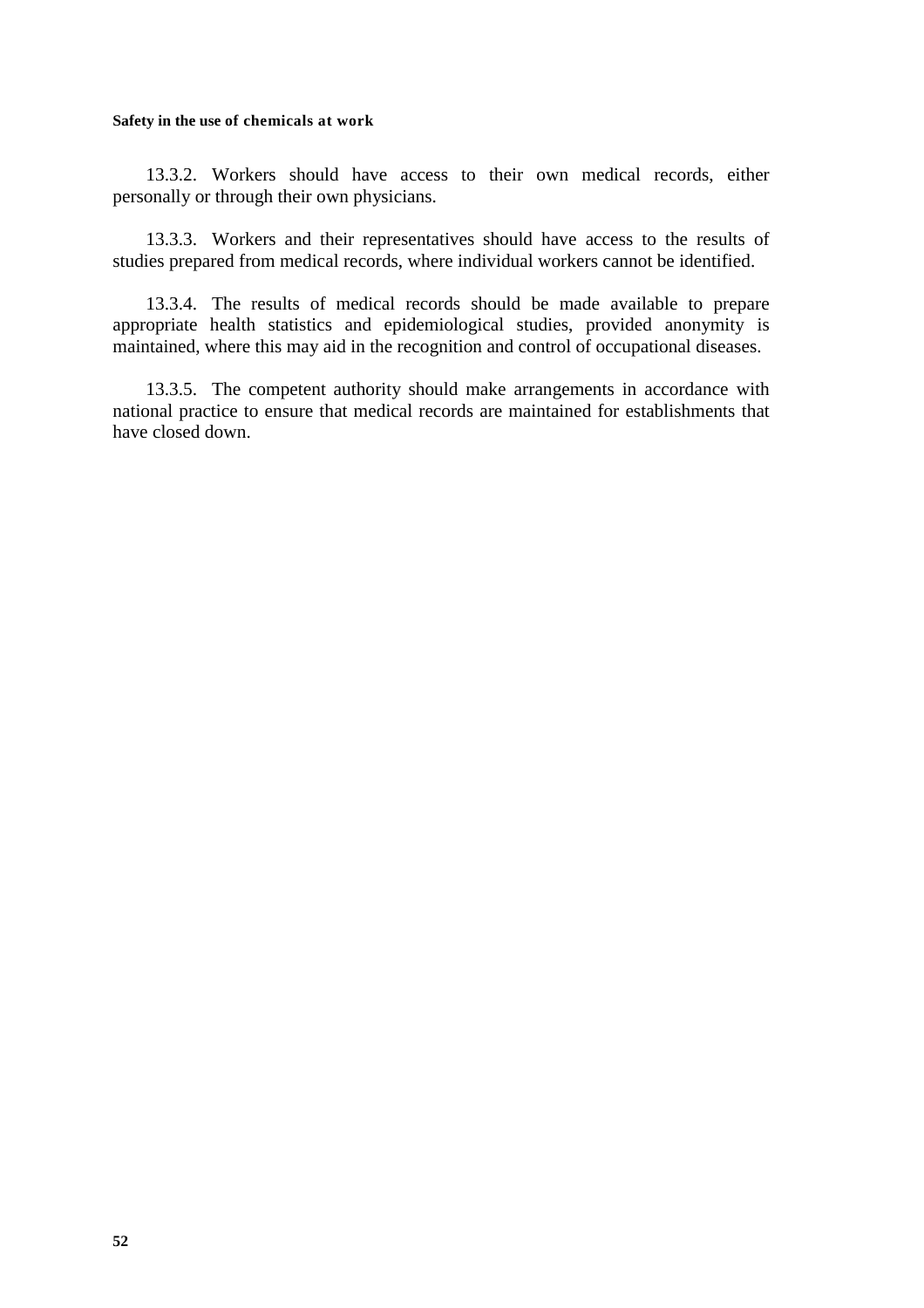# **14. Emergency procedures and first aid**

### 14.1. Emergency procedures

14.1.1. Arrangements should be made to deal at all times, and in accordance with any requirements laid down by the competent authority or as advised by the assessment of risks, with emergencies and accidents which might arise from the use of hazardous chemicals at work.

14.1.2. These arrangements, including the procedures to be followed, should be kept up to date in the light of new information such as that provided in chemical safety data sheets, experience with the chemicals and any changes in the work activity.

14.1.3. Workers should be trained in the relevant procedures. These should describe:

- (a) arrangements for raising the alarm;
- (b) arrangements for calling for appropriate emergency assistance, whether in plant or off site, e.g. fire-fighting services in the event of a fire and emergency medical services;
- (c) the use of appropriate personal protection and its limitations;
- (d) the evacuation of the work area, premises or establishment and the location of emergency exits and escape routes;
- (e) action to minimise the incident, e.g. tackling the fire, controlling leaks and spills, emergency shut-down, removal of portable pressure vessels in case of fire, and action specifically prohibited if persons are put at risk;
- (f) the evacuation of nearby premises.

14.1.4. In some cases it will be necessary to provide for emergency procedures in the event of a foreseeable incident from adjacent work activities or adjacent establishments, which may affect safety during the use of chemicals. Examples might include arrangements:

- (a) to cool vessels or other containers from overpressurisation in the event of a fire nearby;
- (b) to stop processes and leave plant and equipment in a safe condition in the event of a chemical release from an adjacent plant or site.

14.1.5. Where an incident may affect people or property outside the establishment in which the work activity takes place, appropriate procedures should be developed in consultation with the national authorities or services that may have relevant responsibilities, e.g. external emergency services and local authorities. Guidelines on preparing an emergency response plan in the event of such an incident can be found in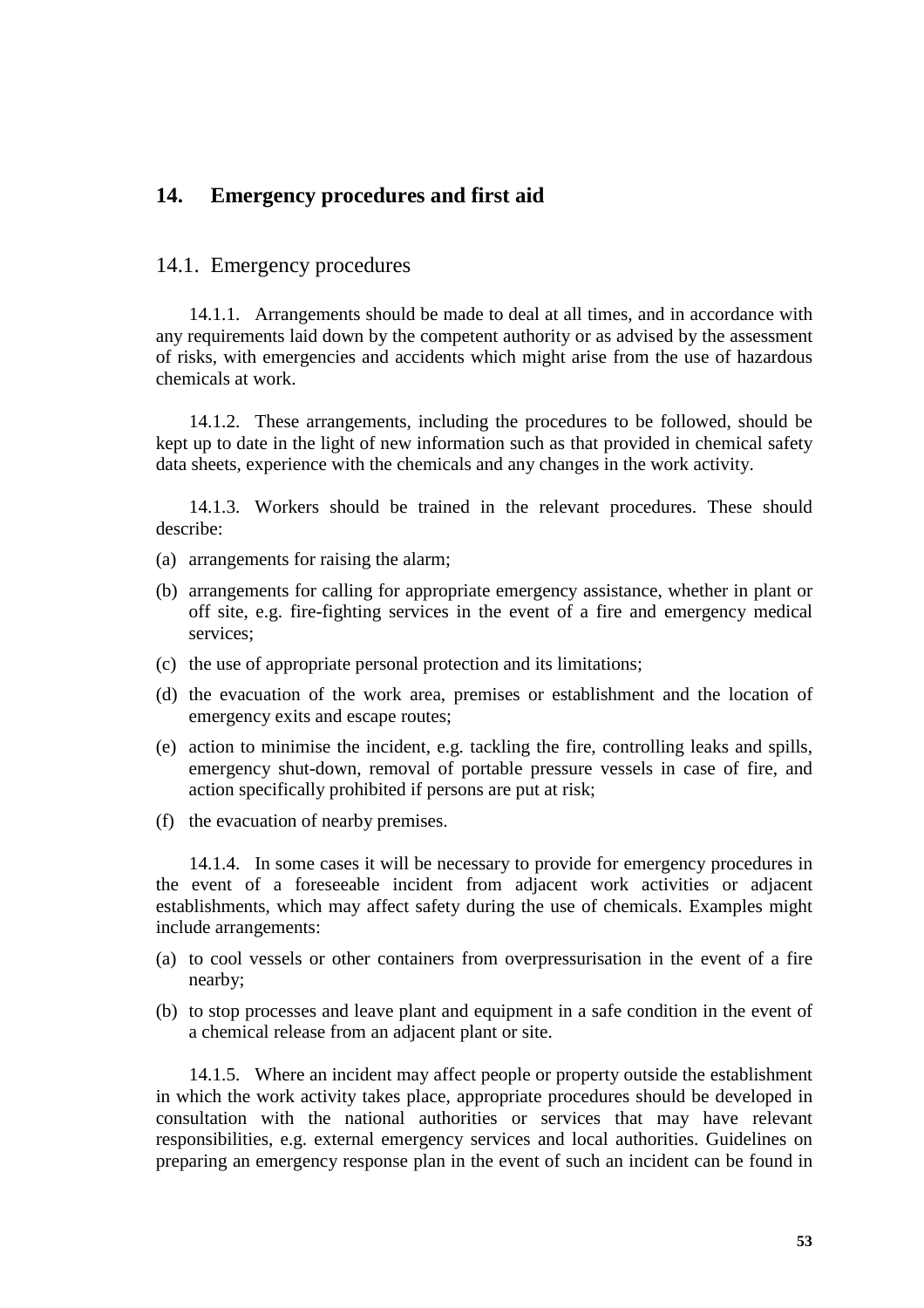the ILO code of practice, *Prevention of major industrial accidents* (Geneva, 1991), and in the UNEP handbook, *Awareness and preparedness for emergencies at local level (APELL): A process for responding to technological accidents (Paris, 1988).* 

### 14.2. First aid

14.2.1. Adequate first-aid arrangements should be provided. These arrangements should take account of the hazardous chemicals used at work, ease of communications, and the emergency services and facilities available. They should be in accordance with any requirements laid down by the competent authority.

14.2.2. As far as is practicable, appropriate means and trained personnel for rendering first aid should be readily available at all times during the use of hazardous chemicals at work. The term "trained personnel" includes persons trained in first aid, registered nurses or medical practitioners, for example.

14.2.3. Where hazardous chemicals are used, first-aiders should be trained as regards:

- (a) the hazards associated with the chemicals and how to protect themselves from these hazards;
- (b) how to take effective action immediately;
- (c) any relevant procedures associated with sending a casualty to hospital.

14.2.4. An assessment of the first-aid needs should be made by the employer. The reasonable practicability of having trained personnel readily available will depend on:

- (a) the number of employees;
- (b) the nature of the work activity;
- (c) the size of the establishment and distribution of workers at the worksite;
- (d) the situation of the work activity in relation to the nearest hospital or other emergency medical services that may be required.

14.2.5. The first-aid equipment and facilities should be appropriate for dealing with the hazards to be encountered in the use of chemicals at work. Suitable facilities should be available for workers to use themselves, e.g. emergency showers or eyewash stations. These should be strategically placed to allow for their immediate use in the event of an emergency.

14.2.6. There should be ready access at all times to first-aid equipment and to the facilities provided.

14.2.7. Properly equipped first-aid rooms should be provided in accordance with national laws or standards. In general, these should be provided in all establishments:

(a) where there are significant acute hazards to health from the use of chemicals at work; and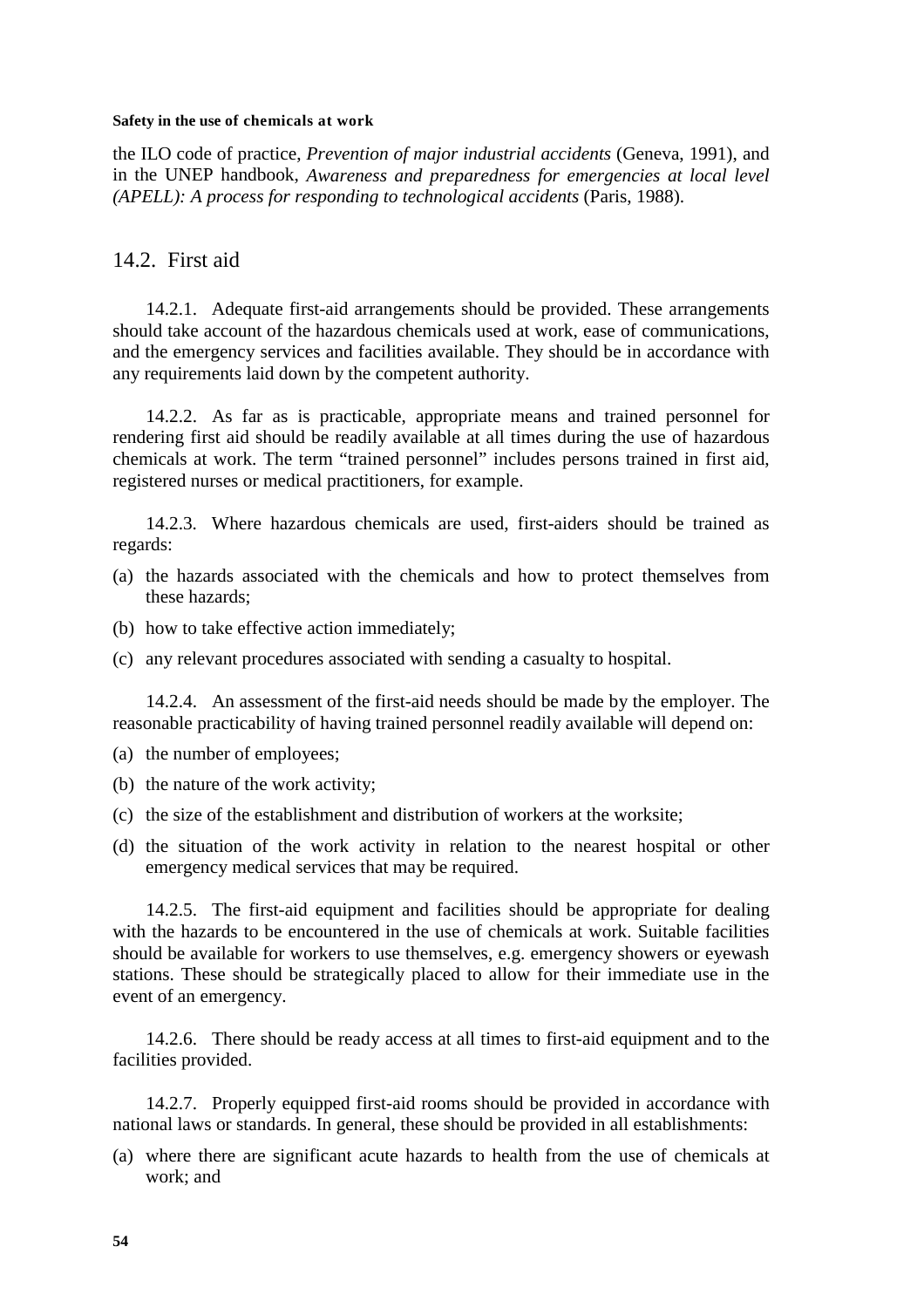#### **Emergency procedures and first aid**

(b) taking into account the factors outlined in paragraph 14.2.4 (assessment of first-aid needs).

### 14.3. Fire fighting

14.3.1. Suitable fire-fighting equipment should be provided for the quantity and characteristics of the chemicals used at work. Adequate equipment should also cover on-site transport and storage.

14.3.2. Portable fire-fighting extinguishers (hand held or trolley mounted) should be provided for first-stage fire-fighting purposes in accordance with national law and standards. The extinguishing medium should be selected as a result of the assessment of risks and control measures.

14.3.3. For other fires which might affect external storage, such as those involving rubbish or vegetation, water hoses and available water supply should normally be provided.

14.3.4. Fire-fighting equipment should be readily available and located in accordance with national law and standards.

14.3.5. Equipment used for fighting fires at storage facilities, or for ensuring adequate cooling of containers exposed to heat from a nearby fire, should be provided and maintained in accordance with national law or with criteria in national or international standards.

14.3.6. Adequate drainage from the workplace should be provided to deal with water used for fire protection and fire fighting. This water should be adequately contained before final removal so as to minimise environmental damage. Interceptors or special drainage systems, particularly at large installations, should be provided to minimise the risk of contamination of local water courses.

14.3.7. Fire-fighting and fire-protection equipment should be maintained in full working order, which should be ensured by regular inspection.

14.3.8. Suitable training, instruction and information should be given to workers about the hazards of fires involving chemicals and the appropriate precautions to be taken. The training, instruction and information provided should include:

(a) not putting themselves unnecessarily at risk;

- (b) when and where to raise the alarm;
- (c) the use of fire-fighting and fire protection equipment, for workers expected to use it;
- (d) the toxic nature of the fumes given off and first-aid measures;
- (e) the proper use of appropriate personal protective equipment;
- (f) evacuation procedures;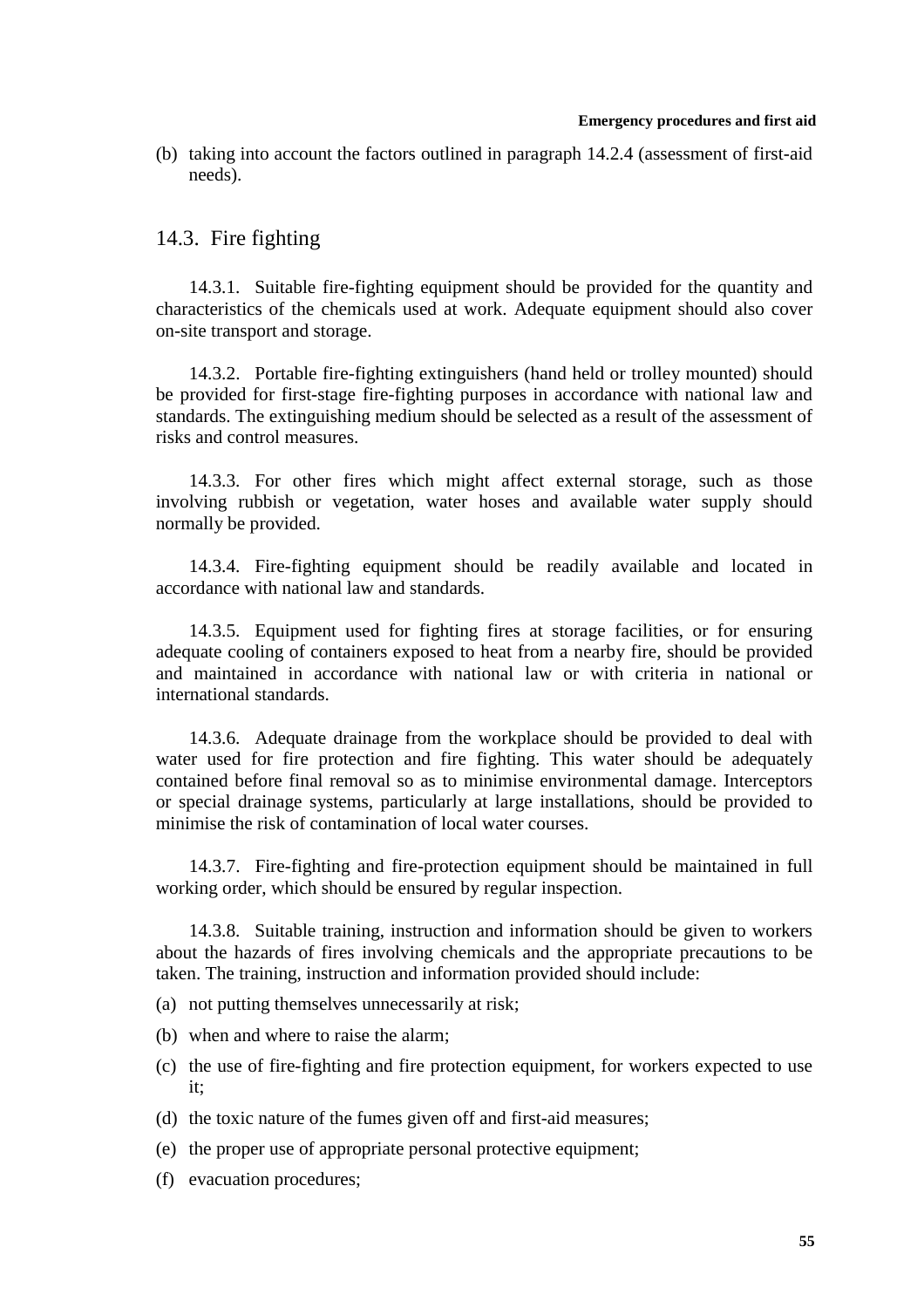(g) the circumstances in which workers should not attempt to deal with a fire themselves but should evacuate the area and call in specialist trained fire-fighters.

Where reliance is placed on trained fire-fighters, whether in plant or off site, then such arrangements should be emphasised and the action expected of workers clearly explained.

14.3.9. Adequate information to enable adequate precautions to be taken should be given to trained fire-fighters and other emergency responders coming from off site about the nature of the chemical fire and its hazards. Information about potentially very serious risks, which have been identified, should be given to the employers of off-site fire-fighters, irrespective of whether there has been an incident. This will enable them to take adequate precautions, e.g. to provide specialised clothing where there are highly toxic hazards.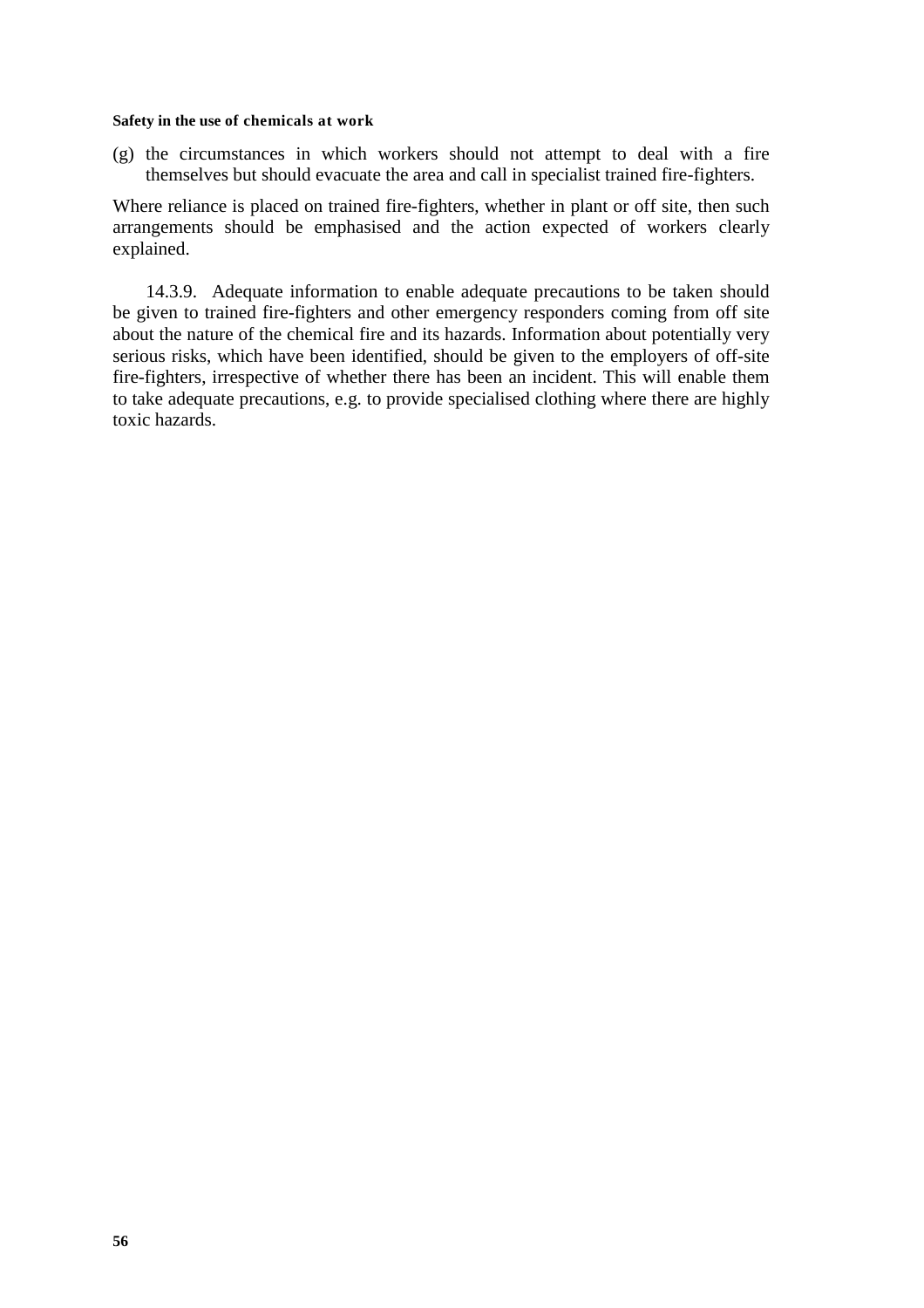# **15. Investigation and reporting of accidents, occupational diseases and other incidents**

## 15.1. Investigation of accidents and other incidents

15.1.1. In order to assess the risks and take any corrective steps necessary, the employer, in cooperation with workers and their representatives, should investigate immediately:

- (a) accidents and other incidents, whether or not they cause bodily injury;
- (b) suspected and confirmed cases of occupational disease;
- (c) situations where workers have removed themselves from danger;
- (d) any other situation where there may be an unacceptable risk involving hazardous chemicals.

15.1.2. The investigation should include a review of the existing control measures.

# 15.2. Reporting of accidents, occupational diseases and other incidents

15.2.1. Accidents, occupational diseases and other incidents involving hazardous chemicals should be reported to the competent authority in accordance with national laws and practice.

15.2.2. In the case of incidents leading to injury or illness, examples of reporting requirements may include:

- (a) periods of absence from work which may be prescribed by the competent authority;
- (b) work-related injury or illness requiring medical treatment, or loss of consciousness, resulting in either case from the absorption of any chemicals by inhalation, ingestion or skin absorption;
- (c) any other work-related injury or illness resulting in the injured or sick person being admitted immediately into hospital and kept there for more than a period which may be prescribed as reportable by the competent authority.

15.2.3. The competent authority may specify and periodically review which diseases are prescribed as being of occupational origin and which require reporting, in accordance with national laws or regulations.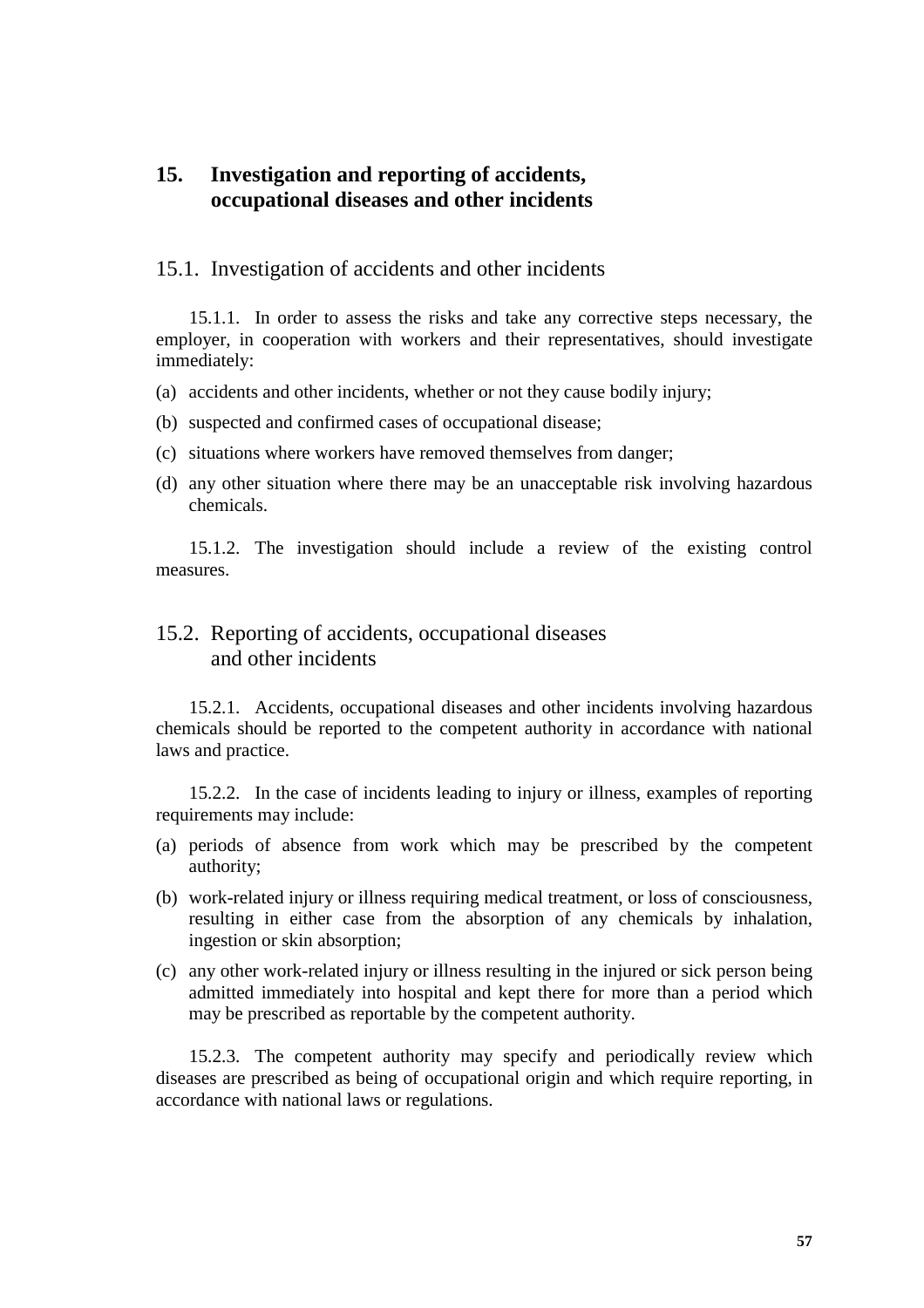15.2.4. In the case of other incidents, reportable incidents might include:

- (a) an explosion or fire causing the suspension of normal work or stoppage of plant, which may be prescribed by the competent authority, where such fire or explosion was due to the ignition of a hazardous chemical, including by-products, intermediates and any waste products;
- (b) the sudden, uncontrolled release of a certain quantity of hazardous chemicals, which may be prescribed by the competent authority, from plant or during transport including site and cross-country pipelines;
- (c) a fire involving a hazardous chemical during transport.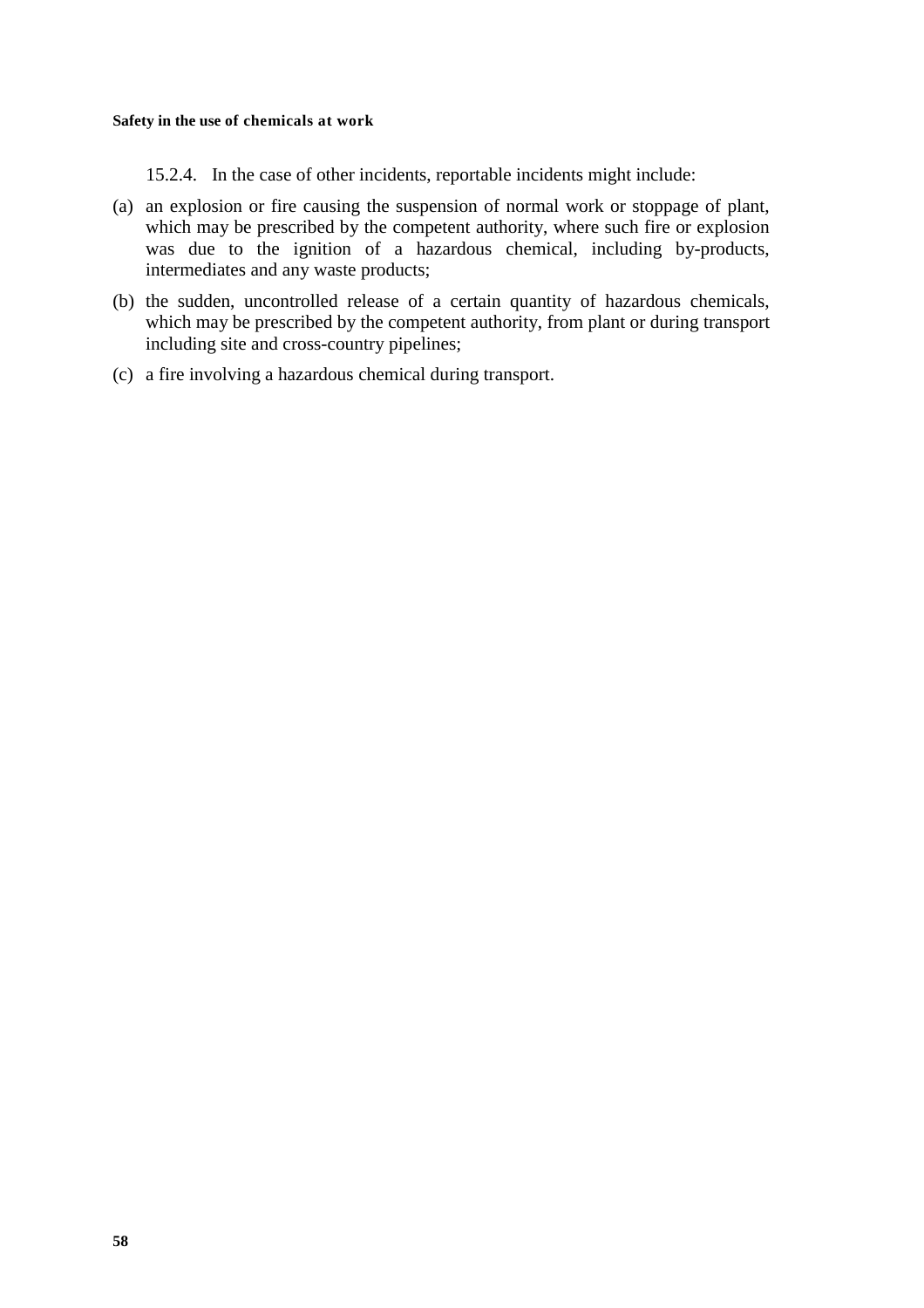# **Annex: A possible approach for the protection of confidential information**

### 1. Introduction

In achieving an appropriate balance in making "special provision to protect confidential information whose disclosure to a competitor would be liable to cause harm to an employer's business so long as the safety or health of workers are not compromised thereby", as specified in Article 1, paragraph 2 (b), of the Chemicals Convention, 1990 (No. 170), and depending on national law and practice, the competent authority may take into account the guidance in this annex.

## 2. General requirements

All safety and health information should be provided on the label or chemical safety data sheet. However, in those circumstances where the name or concentration of an ingredient of a chemical mixture is confidential information, the competent authority should establish special provision for its protection, so long as the safety and health of the worker is not compromised and provided that the supplier or employer:

- (a) can support the claim that information is confidential information in accordance with national law and practice;
- (b) discloses all other required information concerning the hazardous chemical on the label and chemical safety data sheet;
- (c) indicates on the chemical safety data sheet that the specific chemical identity or composition is being withheld as confidential information;
- (d) makes available the specific chemical identity or composition to safety and health professionals, workers and workers' representatives in accordance with the provisions of this Annex.

### 3. Emergency disclosure

Where a treating physician or nurse determines that a medical emergency exists due to exposure to a hazardous chemical, the supplier or employer should immediately disclose the confidential information necessary for treatment to the treating physician or nurse, who should maintain the confidentiality of the information.

## 4. Non-emergency disclosure

4.1. In non-emergency situations, a supplier or employer should, upon request, disclose confidential information to a safety or health professional (e.g. physician, industrial hygienist, safety engineer, toxicologist, epidemiologist, occupational health nurse) providing medical or other occupational safety and health services to exposed workers, and to workers or workers' representatives, on condition that: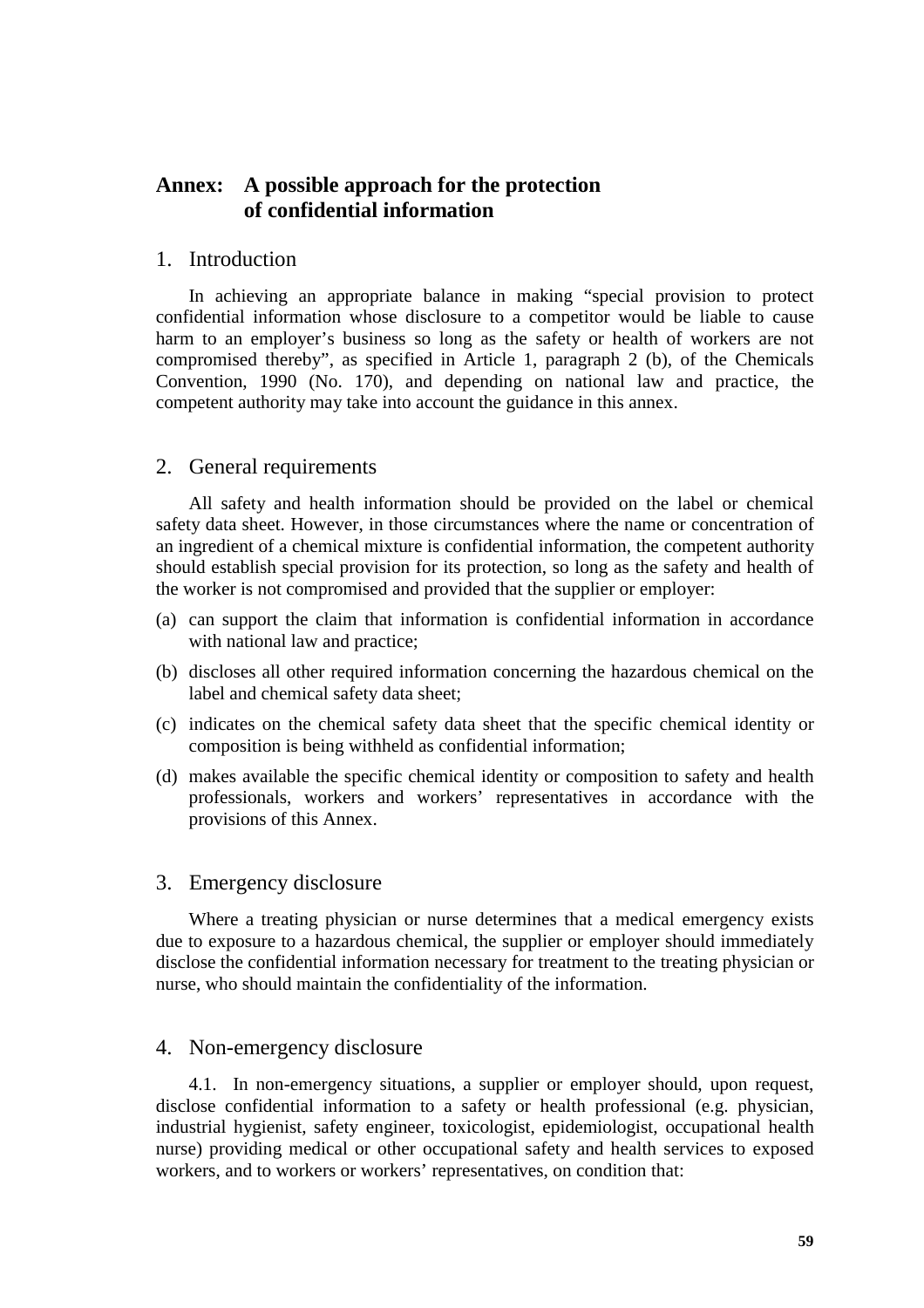- (a) the request is in writing;
- (b) the request describes with reasonable detail one or more of the following occupational safety and health needs for the information:
	- (i) to assess the hazards of the chemicals to which workers will be exposed;
	- (ii) to conduct or assess sampling of the workplace atmosphere to determine worker exposure levels;
	- (iii) to conduct pre-assignment medical examinations of workers who will be assigned to tasks involving exposure, or periodic medical examinations of exposed workers;
	- (iv) to provide medical treatment to exposed workers;
	- (v) to select or assess appropriate personal protective equipment for exposed workers;
	- (vi) to design or assess engineering controls or other protective measures for exposed workers;
	- (vii) to conduct studies to determine the health effects of exposure;
- (c) the request includes a description of the procedures to be used to maintain the confidentiality of the disclosed information;
- (d) the persons to whom the confidential information is disclosed agree in a written confidentiality agreement not to use the confidential information for any purpose other than the safety and health need(s) asserted and agree not to disclose the information except as authorised by the terms of the agreement.

4.2. If the requester has complied with paragraphs 4.1 (a) to (d), the confidential information should be disclosed. However, the supplier or employer may, in lieu of disclosure, suggest that the following information will satisfy the purposes described in paragraph 4.1 (b):

- (a) additional properties and effects of the chemical;
- (b) additional measures for controlling workers' exposure to the chemical;
- (c) methods of monitoring and analysing workers' exposure to the chemical;
- (d) alternative methods for diagnosis and treatment of the harmful effects of exposure to the chemical.

## 5. Resolution of denials

5.1. The competent authority should establish rules and procedures addressing a denial of a written request for confidential information, which should determine whether:

- (a) the supplier or employer has supported the claim that the specific chemical identity or composition is confidential information;
- (b) the safety and health professional, worker or workers' representative has supported the claim that there is a medical or occupational safety and health need for the information as specified in paragraph 4.1 (b) (i) to (vii); and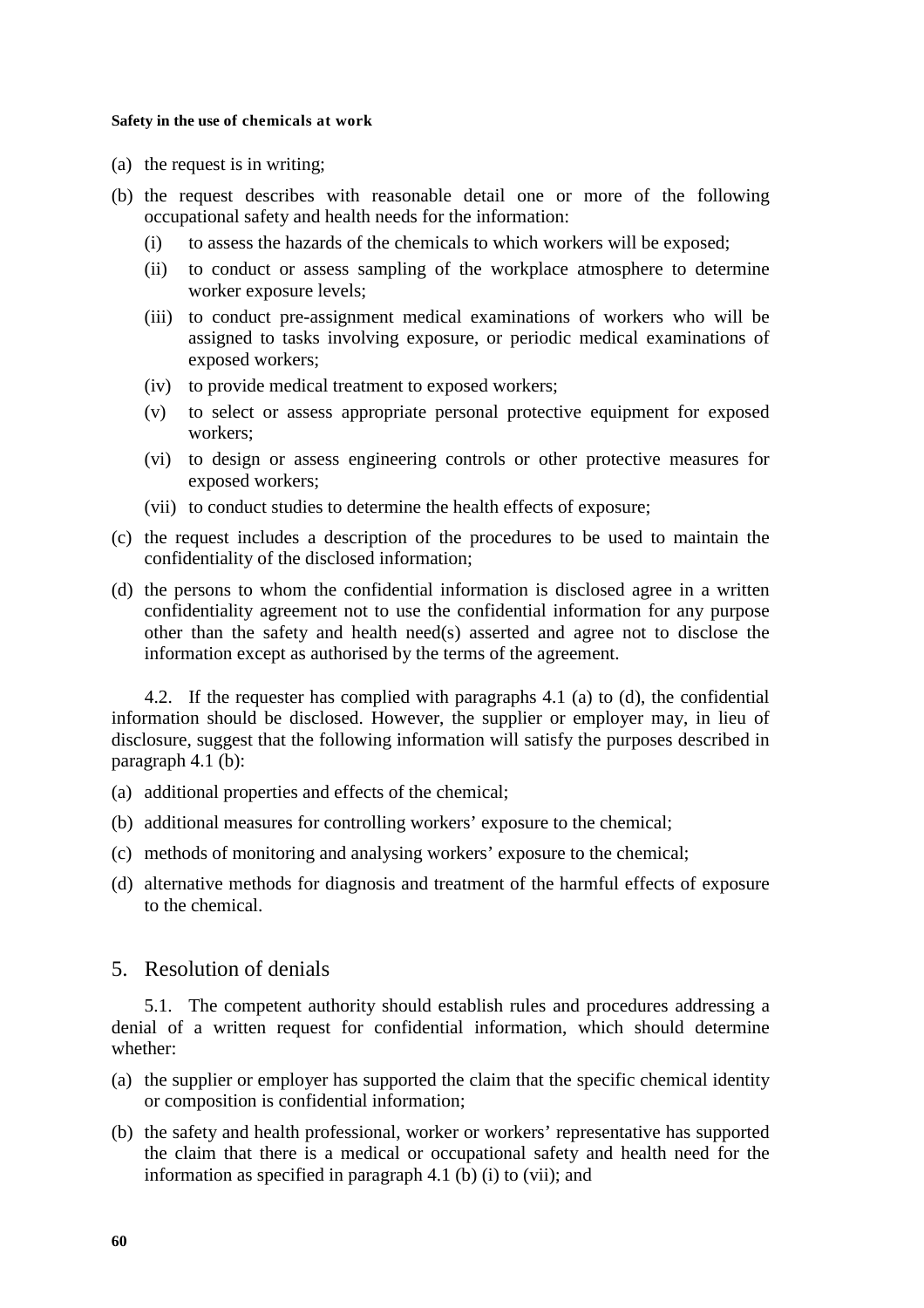(c) the safety and health professional, worker or workers' representative has demonstrated adequate means to protect the confidentiality.

5.2. The competent authority should issue an order consistent with these determinations which denies access to the information, grants access to the information or grants access to the information with additional protective provisions.

## 6. Review of determinations and orders

6.1. Determinations and orders so issued by the competent authority may be appealed against by either party in accordance with established procedures.

6.2. Determinations and orders so issued by the competent authority should not become final pending completion of the appeal, unless contrary to national law and practice.

6.3. Where there is failure to comply with a final order, the competent authority should initiate legal action in accordance with national law and practice.

## 7. Disclosure to the competent authority

A supplier or employer should, upon request, disclose to the competent authority any confidential information. The competent authority should maintain the confidentiality of such information in accordance with national law and practice.

## 8. Disclosure of process information

Nothing in this annex should be construed as requiring the disclosure of process information which is confidential unless the physical conditions of the process create or increase a chemical risk which compromises the safety and health of workers.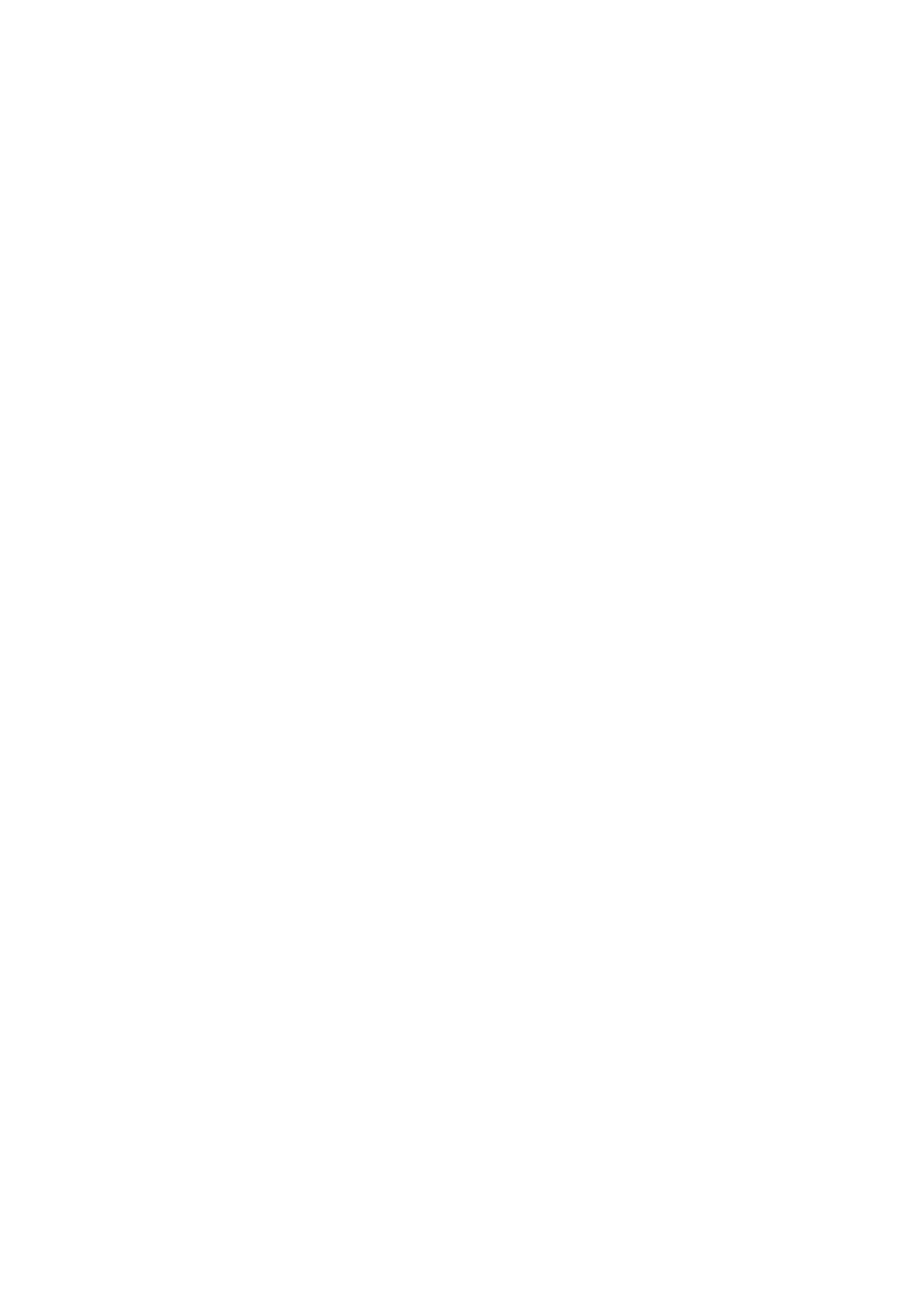## **Index**

Accidental release measures  $5.3.2$  (f) Accidents control measures review 15.1.2 Employers' responsibility 2.2.9 investigation 15.1 reporting 15.2 Air samples 12.2.2 Airborne contaminants 12.1.2, 12.3.3 Anti-static additives 7.4.4 (c) Application of Code 1.2 Article, definition 1.3 Assessment review 6.3 procedures 6.2 Atmospheric sampling 6.2.3 Awareness and preparedness for emergencies at local level (APELL) (1988) 14.1.5 Basel Convention on the Control of Transboundary Movements of Hazardous Wastes and their Disposal (1989) 3.3.1 (c), 6.9.4 Battery-charging operations 7.4.3 (d) Breastfeeding 2.5.8, 13.1.5 (b) Bund walls 7.1.7 Bunded areas 7.4.3 (b) Changing facilities 9.5.5 Chemical safety data sheets 5 accidental release measures  $5.3.2$  (f) company identification 5.3.2 (a) content 5.3 disposal  $5.3.2$  (m) ecological information 5.3.2 (1) employers' responsibility 2.2.2 exposure controls 5.3.2 (h) fire-fighting measures 5.3.2 (e) first aid 5.3.2 (d) handling  $5.3.2$  (g) hazard identification 5.3.2 (c) information on ingredients 5.3.2 (b) provision of 5.2 workers' right to 2.5.1 (c) language 5.2.1 personal protection 5.3.2 (h) physical and chemical properties 5.3.2 (i) product identification 5.3.2 (a) reactivity  $5.3.2$  (j) regulations and practices 5.3.2 (o)

revised 2.4.6 stability  $5.3.2$  (j) storage  $5.3.2$  (g) suppliers' responsibility 2.4.1 (d) toxicology 5.3.2 (k) transport  $5.3.2$  (n) Chemicals classification *see* Classification of chemicals definition 1.3 hazardous, definition 1.3 new, assessment 2.1.10 Chemicals Convention, 1990 (No. 170) 2.1.3, 2.4.1, 2.7.2, annex Chemicals Recommendation, 1990 (No. 177) 2.1.3, 2.4.1, 2.7.2 Classification of chemicals  $2.1.8$  (a) consolidated list 2.1.9, 3.1.3 criteria 2.4.4, 3.2 method 3.3 suppliers' responsibility  $2.4.1(a)$ systems 2.1.9, 3 workers' right to information  $2.5.2$  (a) Clothing accommodation 9.5.4 protective *see* Protective clothing Competent authorities coherent policy 2.1.1 definition 1.3 obligations 2.1 powers 2.1.6, 2.1.7 role 2.1 Concentrations, labelling 4.3.4 Confidential information 2.5.5, 2.6, annex disclosure of process information annex disclosure to competent authority annex emergency disclosure 2.6.1(c), annex general requirements annex limited disclosure  $2.6.1(a)$ non-emergency disclosure annex personal records 2.6.5 resolution of denials annex review of determinations and orders annex validity of claim 2.6 (d) Consolidated list 2.1.9, 3.1.3 Containers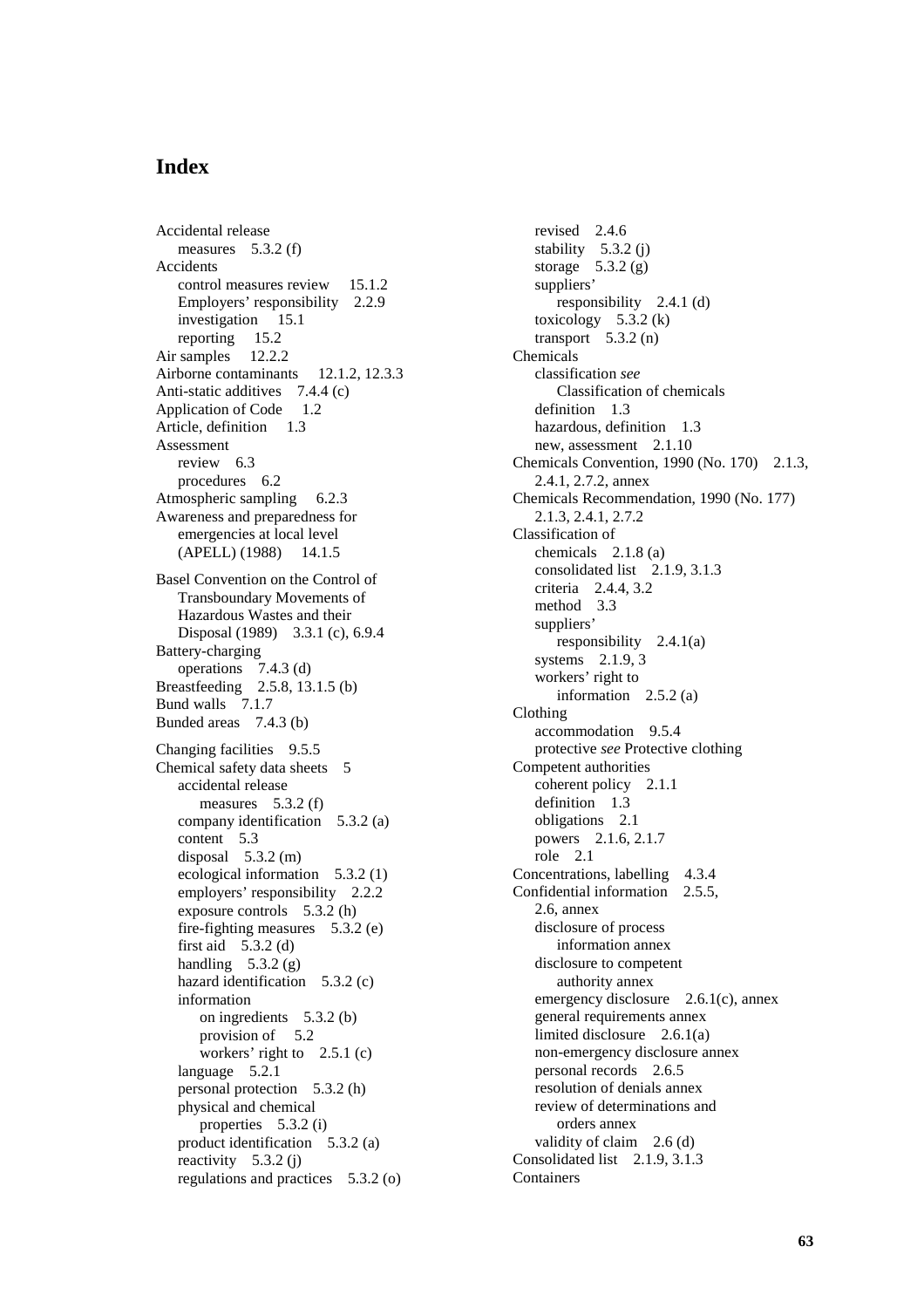#### **Safety in the use of chemicals at work**

construction  $6.7.3$  (e) contaminated 6.9.3 (b) labelling 4.3.9 loading and unloading 6.7.3 (f) marking 4.2.4 Control measures accidents 15.1.2 engineering *see* Engineering control measures occupational diseases 15.1.2 operational *see* Operational control measures Convention on International Civil Aviation 6.8.3 Cooperation 2.7 Definitions 1.3 Design, plant and equipment 7 Disposal  $6.6.1(b)$ control measures 6.9 information 5.3.2 (m) method  $6.9.3$  (g) safety criteria  $2.1.11(d)$ Disposal areas 6.9.2 (e) Diversion walls 7.1.7 Drinking, prohibition of 9.5.7, 9.5.8 Duties of workers 2.3 Eating, prohibition of 9.5.7, 9.5.8 Ecological information 5.3.2 (1) Electrical motors 7.4.3 (c) Emergency procedures 14 shut-down 8.1.10 workers' training in 14.1.3 Employers general responsibilities 2.2 multinational 2.2.11 safety policy 2.2.1 Engineering control measures 11 general principles 11.1 local exhaust ventilation 11.2 Environment 6.1.6 Escape, means of 6.6.2 European Agreement concerning the International Carriage of Dangerous Goods by Road (ADR) 6.8.3 Explosions, precautions 7.1.6 Explosive chemicals, control measures 6.6 Exposure controls 5.3.2(h) monitoring  $12.4.4$  (g) profiles 12.2.6 Fire-alarm system 6.6.2 Fire-fighting 5.3.2 (e), 6.6.2, 14.3 equipment, employers' responsibility 2.2.9 extinguishers 14.3.2 information 14.3.8, 14.3.9

training 14.3.8 Fire precautions 7.1.6 First aid 5.3.2 (d), 14.2 assessment of needs 14.2.4 equipment 14.2.5 facilities 14.2.5 rooms 14.2.7 Flammable chemicals, control measures 6.6, 7.4.1 General provisions of Code 1 Handling, safety information 5.3.2 (g) Hazard(s) containment 7.1.2 criteria for assessment 2.1.10 identification  $5.3.2$  (c) potential, workers rights 2.5.6 (a) symbols  $4.3.3$  (a) Health control measures 6.5 surveillance confidential information 2.6.5 general principles 13.1 Homeworkers 1.2.2 Hygiene, personal *see* Personal hygiene Ignition, sources of, control 7.4 Information 10 general principles 10.1 review 10.2 Ingredients, information on 5.3.2(b) Injuries *see* Accidents' Inspection system 2.1.5 Installation, plant and equipment 7 International Agency for Research on Cancer  $(IARC)$  3.3.1 (g) International Maritime Dangerous Goods Code 6.8.3 International Programme on Chemical Safety (IPCS) 3.1.1, 3.3.1 (g) International Register of Potentially Toxic Chemicals (IRPTC)  $3.3.1$  (g) Investigation, workers' right to 2.5.4 Labelling 4 batch identification 4.3.3 (a) concentrations 4.3.4 containers 4.3.9 employers' responsibility 2.2.2 hazard symbols 4.3.3 (a) impracticable 4.4.3 legibility of labels 4.3.3 (b) mixtures 4.3.5 nature and type 4.3 non-labelled delivery 4.1.3 packaging 4.3.10 requirements 2.1.8 (c) and safety data sheets  $4.3.3$  (a)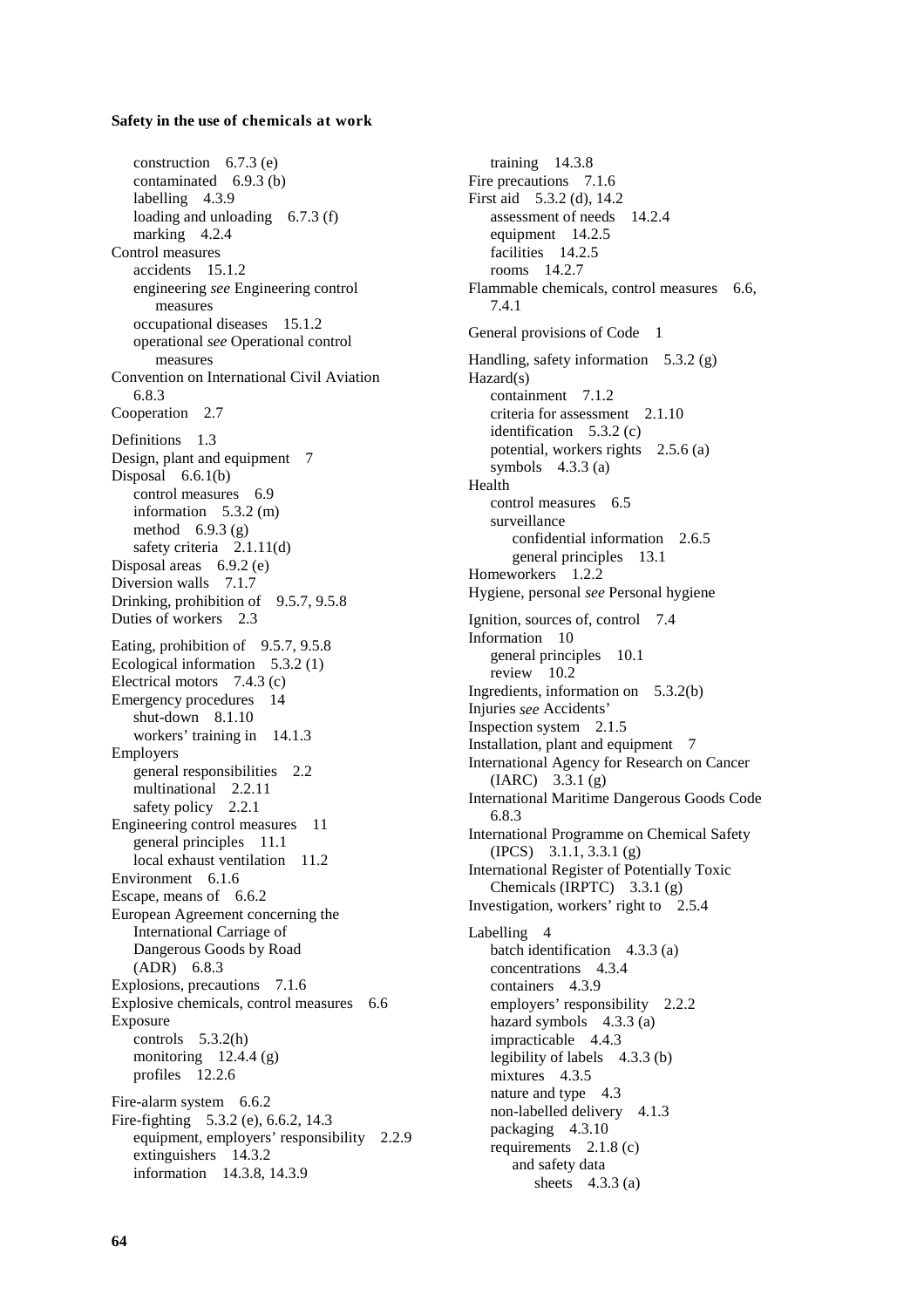#### **Index**

storage  $6.7.3$  (j) suppliers' responsibility  $2.4.1(c)$ uniformity  $4.3.3$  (c) waste chemicals 4.3.7, 4.3.8 workers' right to information 2.5.1 (b), 2.5.2(a) *see also* Marking Laundering 9.4.7, 9.4.9 Leaks, reduction 7.1.3 Marking 4 containers 4.2.4 impracticable 4.4.3 nature and type of 4.2 packaging 4.2.4 requirements 2.1.8 (c) suppliers' responsibility  $2.4.1(b)$ waste chemicals 4.2.3 workers' right to information  $2.5.1$  (b) *see also* Labelling Material safety data sheets *see* Chemical safety data sheets Medical examinations 13.1.1, 13.1.4, 13.1.5 Medical records 13.3 period kept 2.1.12(c), 13.3.1 workers' access to 13.3.2 Medical surveillance 13 appropriate circumstances for 13.1.6, 13.1.7 general principles 13.1 use of results 13.2 Mixture of chemicals 3.3.3 labelling 4.3.5 Monitoring 12 data, interpretation and application 12.5 general principles 12.1 measuring methods 12.2 personal 12.2.3, 12.2.4, 12.2.5 record keeping 12.4 records, time kept 12.4.5 sampling instruments 12.4.4 (e) static 12.2.2 strategy 12.3 Multi-site enterprises 2.2.12 Multinational enterprises 2.2.11, 2.2.12 National measures 2.1.2 New chemicals 3.1.4 assessment 2.1.10 "No smoking" areas 7.4.3 (a), 9.5.7 Objective of Code 1.1 Occupational diseases control measures review 15.1.2 investigation 15.1

reporting 15.2 Occupational Health Services Convention, 1985 (No. 161) 1.2.6 Occupational Health Services Recommendation, 1985 (No. 171) 1.2.6, 13.1.2 Occupational Safety and Health Convention, 1981 (No. 155) 2.1.1, 2.2.1 Occupational Safety and Health Recommendation, 1981 (No. 164) 2.2.1 Operational control measures 6 assessment procedures 6.2 review 6.3 chemicals hazardous to health 6.5 disposal areas 6.9.3 (e) disposal of chemicals 6.9 explosive chemicals 6.6 flammable chemicals 6.6 general principles 6.1 personal protection  $6.5.2$  (c),  $6.6.1$  (c) programme for action 6.10 risk assessment  $6.2.1$  (a) elimination 6.4 storage 6.7 transport 6.8 treatment of chemicals 6.9 Organisms, excluded from Code 1.2.5 Packaging labelling 4.3.10 marking 4.2.4 Penalties for violation of regulations 2.1.5 "Permit-to-work" system 8.1.8 Personal hygiene 9.5 Personal protection 5.3.2 (h), 6.5.2 (c), 9 clothing 9.3 equipment 6.6.1 (c), 6.9.3 (f), 9.1 employers' responsibility 2.2.6 maintenance 9.4 respiratory equipment 9.2 maintenance 9.4.4 Personal records, confidential information 2.6.5 Pesticides 3.3.2 containers 4.3.11 Precautions, workers' right to 2.5.3 Pregnancy 2.5.8, 13.1.6 (b) *Prevention of major industrial accidents* (ILO code) 6.1.6, 14.1.5 Production, safety criteria 2.1.11 (a) Prohibition of use of chemicals 2.1.6 Protection, personal *see* Personal protection Protective clothing, employers' responsibility 2.2.6 Publicity material 2.7.6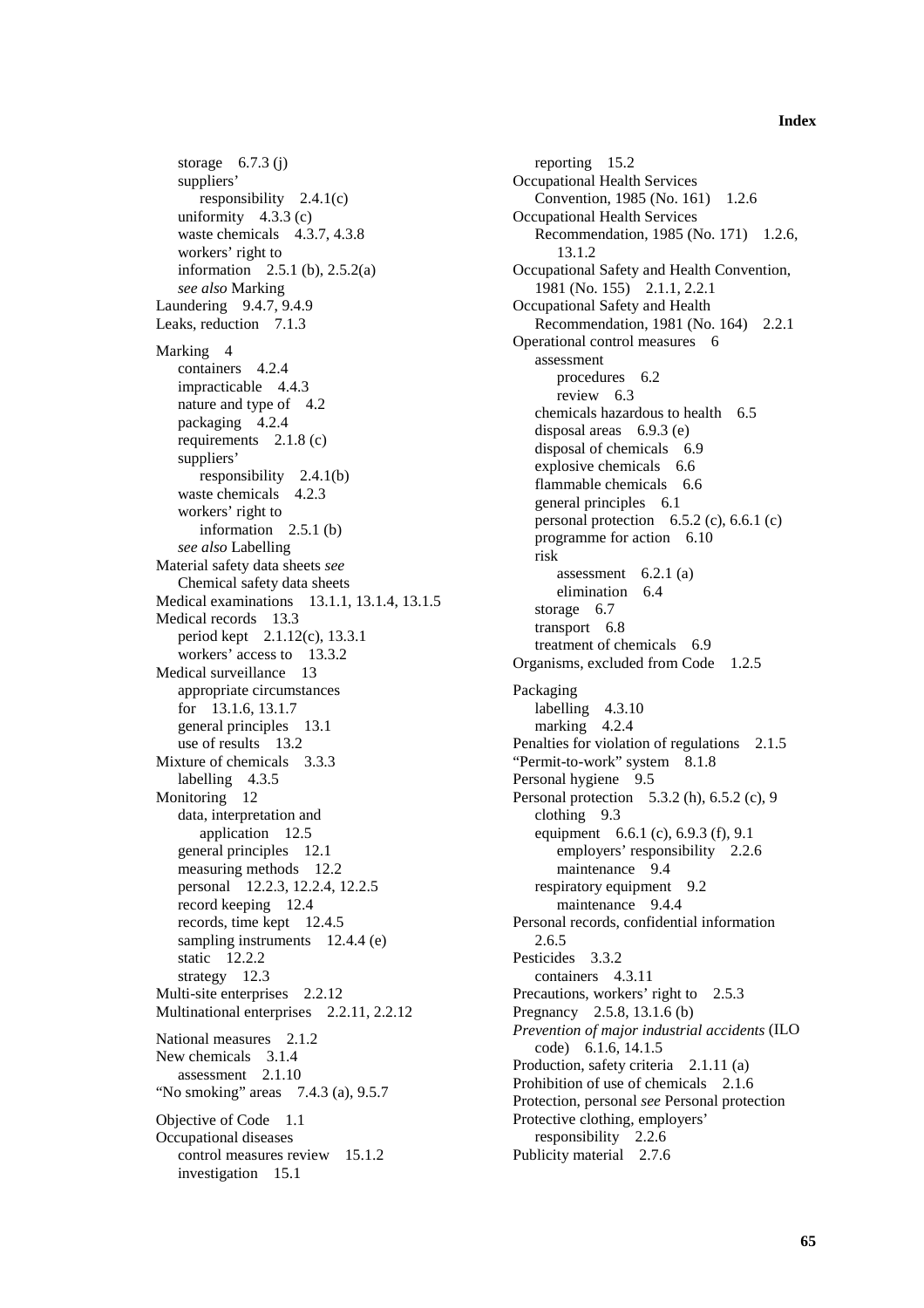#### **Safety in the use of chemicals at work**

*Radiation protection of workers (ionising radiations)* (ILO code) 1.2.7 Radioactive chemicals 1.2.7 Reactive chemicals control measures 6.6 safety information  $5.3.2$  (j) Recommendations on the Transport of Dangerous Goods (United Nations) 2.1.8 (c), 3.3.1 (c), 4.3.6, 5.3.2 (n) *Recommended classification of pesticides by hazard and guidelines to classification* (WHO) 3.3.2 Records employers' responsibility 2.2.4 monitoring 12.4 time kept 2.1.12 (b), 12.4.5 Regulatory information 5.3.2 (o) Respiratory protective equipment 9.2 maintenance 9.4.4 Restriction of use of chemicals 2.1.6 (a) Rights of workers *see* Workers' rights Risks assessment 6.2.1 (a) employers' responsibility 2.2.5 classification of chemicals 2.1.8 (a) elimination 6.4, 6.10.2 workers' right to information 2.5.2 (b) Safety data sheets *see* Chemical safety data sheets Sampling equipment 12.2.1, 12.4.4 (e) Self-employed persons 1.2.2 Smoking, prohibition of 7.4.3, 9.5.7 Spillages 6.6.1 (b) Stability, safety information  $5.3.2$  (j) Static charges, reduction 7.4.4 Storage containers *see* Containers control measures 6.7 operational control *see under* Operational control measures safety criteria 2.1.11 (b) safety information  $5.3.2$  (g) Storage areas 6.7.3 (c) safe siting  $6.7.3$  (d) Substitute chemicals 6.4.1(b) Supervision of work, employers' responsibility 2.2.8 Suppliers general responsibilities 2.4 information from 2.7.5 Surveillance systems 6.7.3 (m) Toxicological information  $5.3.2$  (k) Training 10

general principles 10.1 review 10.2 workers' right to  $2.5.2$  (d) Transfer 4.4 Transport control measures 6.8 information 5.3.2 (n) safety criteria  $2.1.11$  (c) Treatment of chemicals control measures 6.9 method  $6.9.3$  (g) safety criteria 2.1.11 (d) "Use of chemicals at work", definition 1.3 Ventilation  $6.5.2$  (a) general 7.3 local exhaust 7.2 recirculation of air 7.3.3 Waste products containers 6.9.3 (c) identification 6.9.3 (a) labelling 4.3.7 marking 4.2.3 Welfare facilities 9.5 Work activities complex 6.1.5 definition 1.3 new 6.1.3 Work practices/procedures 8 preventive measures  $6.5.2$  (b),  $6.6.1$  (b) review 8.2 written description 8.1.6 **Workers** categories 2.1.7 duties 2.3 representatives, definition 1.3 Workers' Representatives Convention, 1971 (No. 135) 1.3 Workers' rights 2.5 during breastfeeding 2.5.8*,* 13.1.6 (b) during pregnancy 2.5.8, 13.1.6 (b) to adequate precautions 2.5.3 to alternative work  $2.5.6$  (c) to information 2.5.1, 2.5.2 to investigation 2.5.4 to medical treatment  $2.5.6$  (e) to remove themselves from danger 2.5.6 (b) Working areas, design 7.1.4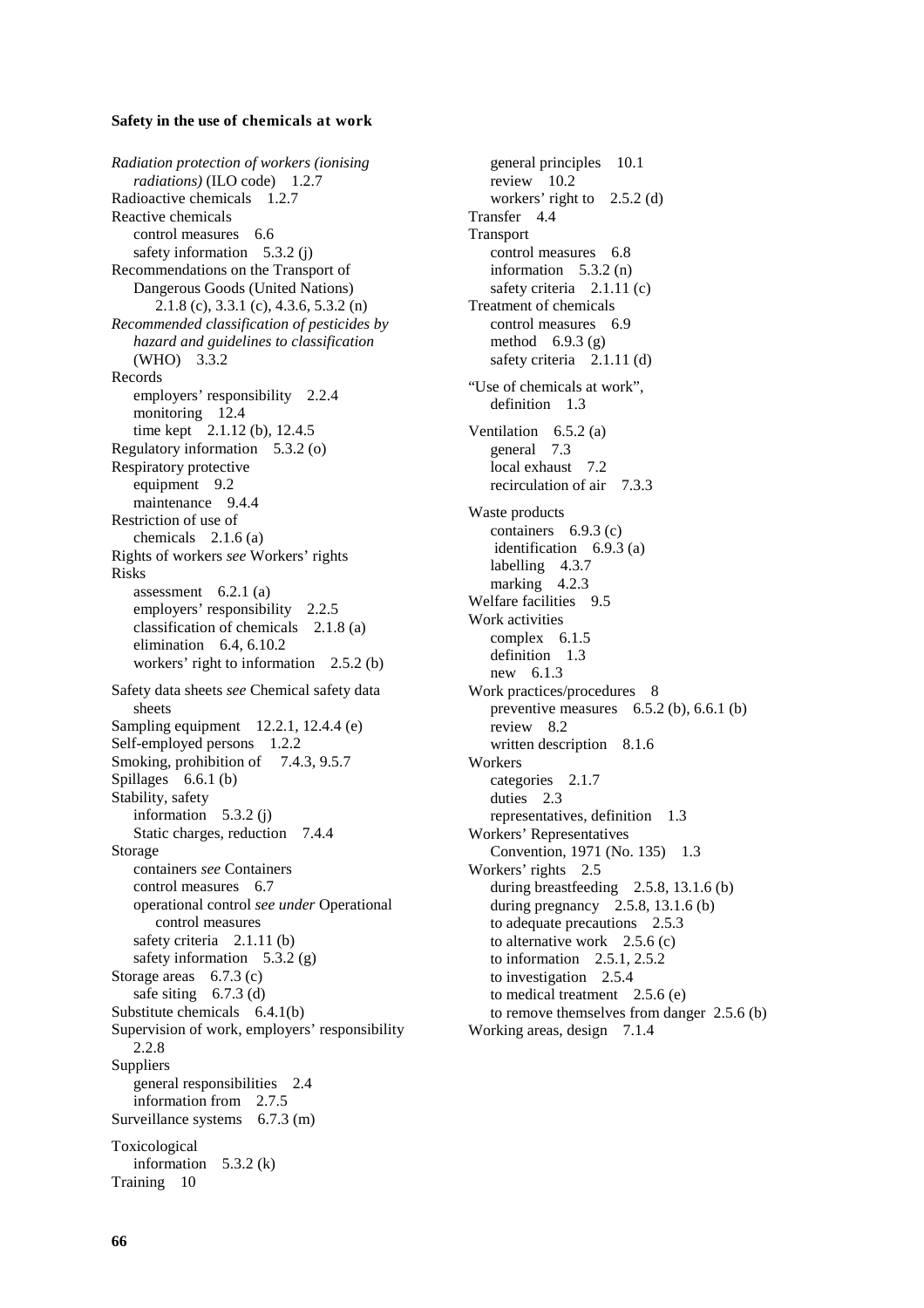#### programme. Although specially designed for use on training courses, it will be invaluable to all those who promote the safe use of chemicals at work. Includes numerous illustrations, suggestions for discussion and activities, and a comprehensive checklist.

ISBN 92-2-106470-0 17.50 Swiss francs

David Gold

### **Prevention of major industrial accidents.** An ILO code of practice

This code of practice provides guidance in setting up an administrative, legal and technical system for the control of installations producing, storing or using hazardous substances. Its recommendations cover siting, analysis of risks, prevention, safe operation, emergency planning, and the duties and responsibilities of all those involved in the control of major hazards in industry.

Safety and health in the use of chemicals at work: A training manual, by Abu Bakar Che Man and

This non-technical manual offers clear guidance on the risks associated with chemicals at work, and ways of reducing them. It covers health hazards resulting from chemical exposure, fire and explosion hazards, principles of prevention, chemical emergency procedures and management of a chemical control

ISBN 92-2-107101-4 20 Swiss francs

#### **Major hazard control: A practical manual**

With the increasing production, storage and use of dangerous substances, there is a need for a welldesigned and systematic approach to the prevention and control of major hazards if disasters are to be avoided. This comprehensive, practical manual deals with the safety aspects of siting, planning, design, construction and operation of plants, explains how to identify major hazard installations and describes all the components of a major hazard control system. Extensive information is provided on planning for emergencies both on site and in the community.

,, Essential to all involved in risk management, research, fire and safety, including inspecting officers and insurance surveyors ... a good, up-to-date reference book." *(Safety Management,* London)

ISBN 92-2-106432-8 45 Swiss francs

#### **The organisation of first aid in the workplace**

Occupational Safety and Health Series No. 63

First aid is part of total health care for workers. If it is immediately available following an accident, the human, social and economic consequences may be reduced. This book shows in detail how first aid may be organised in the workplace, especially in small enterprises. It also provides information on the duties and training of first-aid personnel, the necessary equipment, supplies and facilities, and the arrangements required beyond first aid for accidents demanding specialised medical care.

ISBN 92-2-106440-9 15 Swiss francs

*Prices subject to change without notice*

**Other ILO publications**